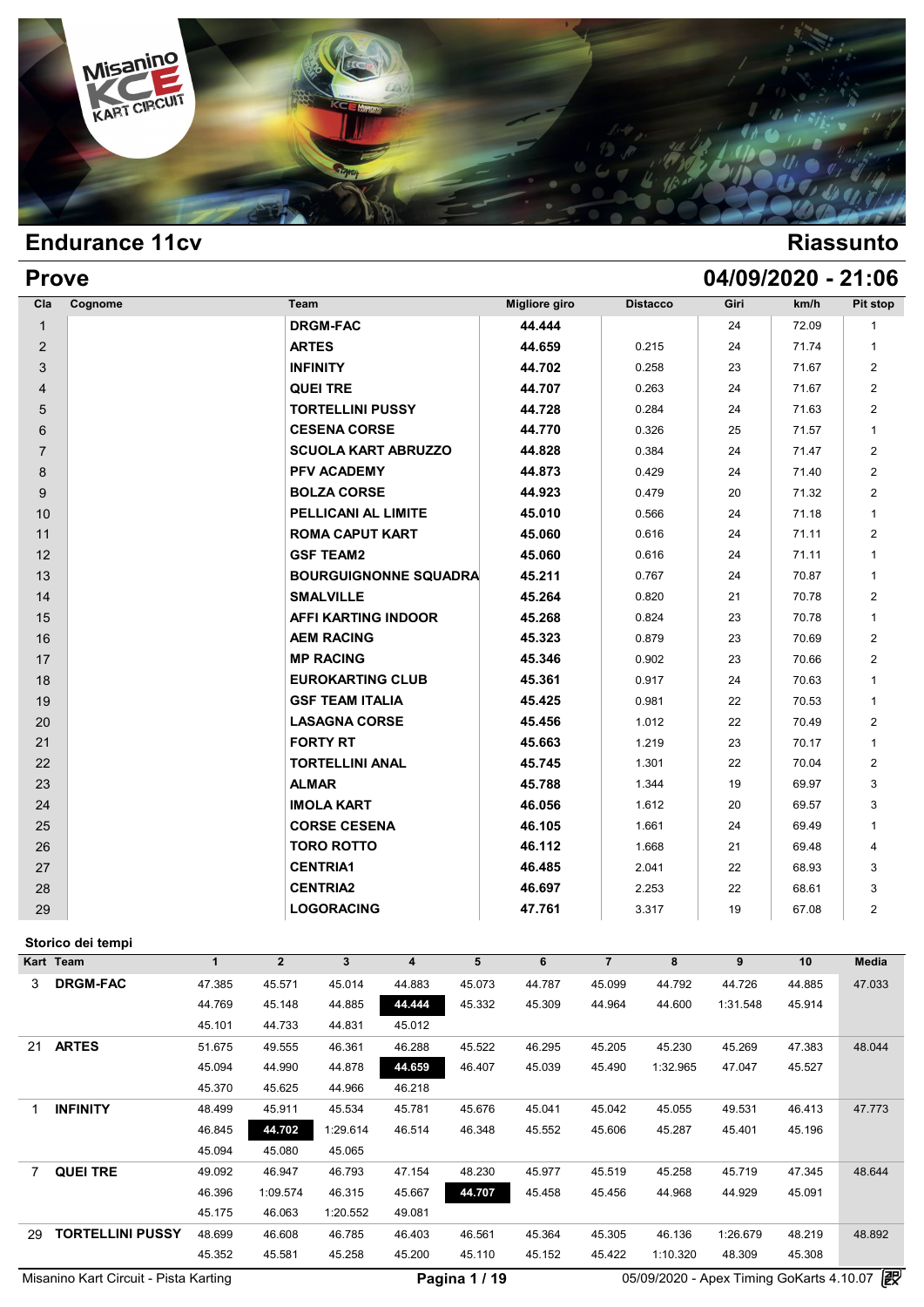

|    | <b>Endurance 11cv</b>      |              |             |          |                         |          |          |                |          |          |          | <b>Riassunto</b> |
|----|----------------------------|--------------|-------------|----------|-------------------------|----------|----------|----------------|----------|----------|----------|------------------|
|    | Kart Team                  | $\mathbf{1}$ | $\mathbf 2$ | 3        | $\overline{\mathbf{4}}$ | 5        | 6        | $\overline{7}$ | 8        | 9        | 10       | Media            |
|    |                            | 44.923       | 44.826      | 44.728   | 51.168                  |          |          |                |          |          |          |                  |
| 16 | <b>CESENA CORSE</b>        | 48.239       | 48.014      | 46.233   | 46.694                  | 45.585   | 46.202   | 45.767         | 45.361   | 45.105   | 46.495   | 46.671           |
|    |                            | 45.177       | 45.136      | 45.064   | 45.479                  | 45.476   | 45.055   | 1:09.001       | 46.418   | 45.613   | 45.210   |                  |
|    |                            | 45.755       | 45.073      | 44.770   | 44.845                  | 45.031   |          |                |          |          |          |                  |
| 11 | <b>SCUOLA KART ABRI</b>    | 50.031       | 45.897      | 45.727   | 45.704                  | 46.260   | 45.047   | 44.967         | 1:14.523 | 46.395   | 45.337   | 48.600           |
|    |                            | 45.004       | 45.141      | 45.297   | 44.828                  | 44.969   | 45.263   | 45.014         | 45.063   | 44.963   | 1:27.890 |                  |
|    |                            | 46.027       | 45.972      | 45.379   | 45.704                  |          |          |                |          |          |          |                  |
| 2  | <b>PFV ACADEMY</b>         | 48.352       | 45.791      | 45.570   | 45.289                  | 44.985   | 45.156   | 45.314         | 45.368   | 1:20.337 | 47.654   | 48.582           |
|    |                            | 46.304       | 46.193      | 46.252   | 46.401                  | 46.490   | 46.589   | 1:17.190       | 45.600   | 45.682   | 44.942   |                  |
|    |                            | 45.322       | 45.366      | 44.873   | 44.953                  |          |          |                |          |          |          |                  |
| 4  | <b>BOLZA CORSE</b>         | 2:07.044     | 48.526      | 45.248   | 45.120                  | 45.491   | 45.348   | 45.608         | 45.023   | 45.438   | 3:53.396 | 58.957           |
|    |                            | 46.540       | 45.836      | 45.218   | 44.992                  | 45.144   | 45.009   | 45.187         | 44.988   | 45.075   | 44.923   |                  |
| 20 | PELLICANI AL LIMIT         | 49.585       | 46.103      | 46.341   | 45.720                  | 45.527   | 45.867   | 45.349         | 45.248   | 45.537   | 47.038   | 49.147           |
|    |                            | 45.691       | 45.512      | 45.010   | 2:02.400                | 47.793   | 45.575   | 45.691         | 45.451   | 45.373   | 47.183   |                  |
|    |                            | 45.486       | 45.085      | 45.675   | 45.295                  |          |          |                |          |          |          |                  |
| 13 | <b>ROMA CAPUT KART</b>     | 47.755       | 46.689      | 46.131   | 1:03.175                | 46.129   | 45.980   | 45.463         | 46.143   | 45.350   | 45.261   | 48.588           |
|    |                            | 45.360       | 45.060      | 51.528   | 45.849                  | 45.272   | 1:29.511 | 46.280         | 45.871   | 45.397   | 45.424   |                  |
|    |                            | 45.308       | 45.269      | 46.766   | 45.148                  |          |          |                |          |          |          |                  |
| 30 | <b>GSF TEAM2</b>           | 51.132       | 48.111      | 47.149   | 47.300                  | 46.951   | 46.627   | 46.597         | 49.658   | 46.627   | 47.530   | 48.432           |
|    |                            | 46.350       | 46.186      | 45.574   | 45.845                  | 46.097   | 46.047   | 46.043         | 1:29.195 | 45.950   | 45.391   |                  |
|    |                            | 45.393       | 45.060      | 46.099   | 45.478                  |          |          |                |          |          |          |                  |
| 18 | <b>BOURGUIGNONNE &amp;</b> | 49.544       | 46.939      | 46.887   | 46.830                  | 46.476   | 46.617   | 45.442         | 46.160   | 46.185   | 45.900   | 48.453           |
|    |                            | 46.179       | 1:38.877    | 48.358   | 45.951                  | 45.500   | 45.426   | 46.764         | 45.488   | 45.500   | 46.088   |                  |
|    |                            | 45.725       | 45.211      | 45.402   | 45.432                  |          |          |                |          |          |          |                  |
| 27 | <b>SMALVILLE</b>           | 51.277       | 46.923      | 46.148   | 46.009                  | 46.863   | 46.047   | 47.382         | 48.158   | 45.853   | 45.264   | 50.973           |
|    |                            | 47.276       | 50.065      | 2:09.778 | 48.115                  | 46.426   | 47.069   | 48.263         | 46.819   | 45.486   | 45.277   |                  |
|    |                            | 45.947       |             |          |                         |          |          |                |          |          |          |                  |
| 6  | <b>AFFI KARTING INDO</b>   | 50.287       | 47.129      | 46.551   | 46.969                  | 46.586   | 46.518   | 46.196         | 45.736   | 47.343   | 45.956   | 49.826           |
|    |                            | 46.293       | 46.042      | 45.895   | 45.719                  | 2:07.447 | 46.409   | 45.617         | 45.506   | 45.379   | 45.672   |                  |
|    |                            | 45.734       | 45.765      | 45.268   |                         |          |          |                |          |          |          |                  |
| 19 | <b>AEM RACING</b>          | 48.340       | 48.205      | 46.031   | 46.703                  | 45.670   | 47.196   | 45.708         | 1:59.492 | 48.360   | 46.117   | 51.343           |
|    |                            | 45.835       | 46.761      | 45.736   | 46.986                  | 45.411   | 45.687   | 45.620         | 1:22.255 | 52.445   | 46.151   |                  |
|    |                            | 45.418       | 45.461      | 45.323   |                         |          |          |                |          |          |          |                  |
|    | 12 MP RACING               | 49.395       | 46.651      | 47.538   | 47.002                  | 46.376   | 45.714   | 45.902         | 46.089   | 45.600   | 1:29.140 | 49.760           |
|    |                            | 47.904       | 45.849      | 46.158   | 46.742                  | 47.054   | 46.840   | 45.491         | 1:18.488 | 47.592   | 45.825   |                  |
|    |                            | 45.823       | 45.976      | 45.346   |                         |          |          |                |          |          |          |                  |
|    | 22 EUROKARTING CLU         | 52.503       | 46.937      | 46.836   | 45.934                  | 46.748   | 45.361   | 45.569         | 45.788   | 47.061   | 45.522   | 47.743           |
|    |                            | 45.457       | 45.753      | 46.465   | 45.915                  | 45.661   | 45.581   | 46.449         | 45.499   | 45.461   | 45.768   |                  |
|    |                            | 1:22.246     | 46.249      | 45.520   | 45.551                  |          |          |                |          |          |          |                  |
| 8  | <b>GSF TEAM ITALIA</b>     | 51.021       | 49.893      | 55.236   | 46.104                  | 46.522   | 45.665   | 45.967         | 45.994   | 45.920   | 45.905   | 53.307           |
|    |                            | 48.946       | 45.589      | 46.933   | 51.013                  | 47.175   | 46.239   | 45.425         | 46.285   | 45.894   | 2:59.032 |                  |
|    |                            | 46.482       | 45.524      |          |                         |          |          |                |          |          |          |                  |
|    | 10 LASAGNA CORSE           | 50.878       | 48.218      | 47.518   | 47.395                  | 47.159   | 46.611   | 46.876         | 46.957   | 1:25.551 | 48.258   | 51.976           |
|    |                            | 46.732       | 46.049      | 46.110   | 45.995                  | 45.814   | 45.860   | 45.456         | 46.751   | 45.880   | 1:58.904 |                  |
|    |                            | 48.444       | 46.062      |          |                         |          |          |                |          |          |          |                  |
| 5. | <b>FORTY RT</b>            | 51.421       | 48.202      | 48.284   | 47.056                  | 47.831   | 46.931   | 47.079         | 47.177   | 46.602   | 46.214   | 50.238           |
|    |                            | 46.930       | 46.642      | 45.795   | 45.903                  | 46.716   | 46.343   | 45.985         | 45.976   | 2:02.214 | 48.515   |                  |
|    |                            |              |             |          |                         |          |          |                |          |          |          |                  |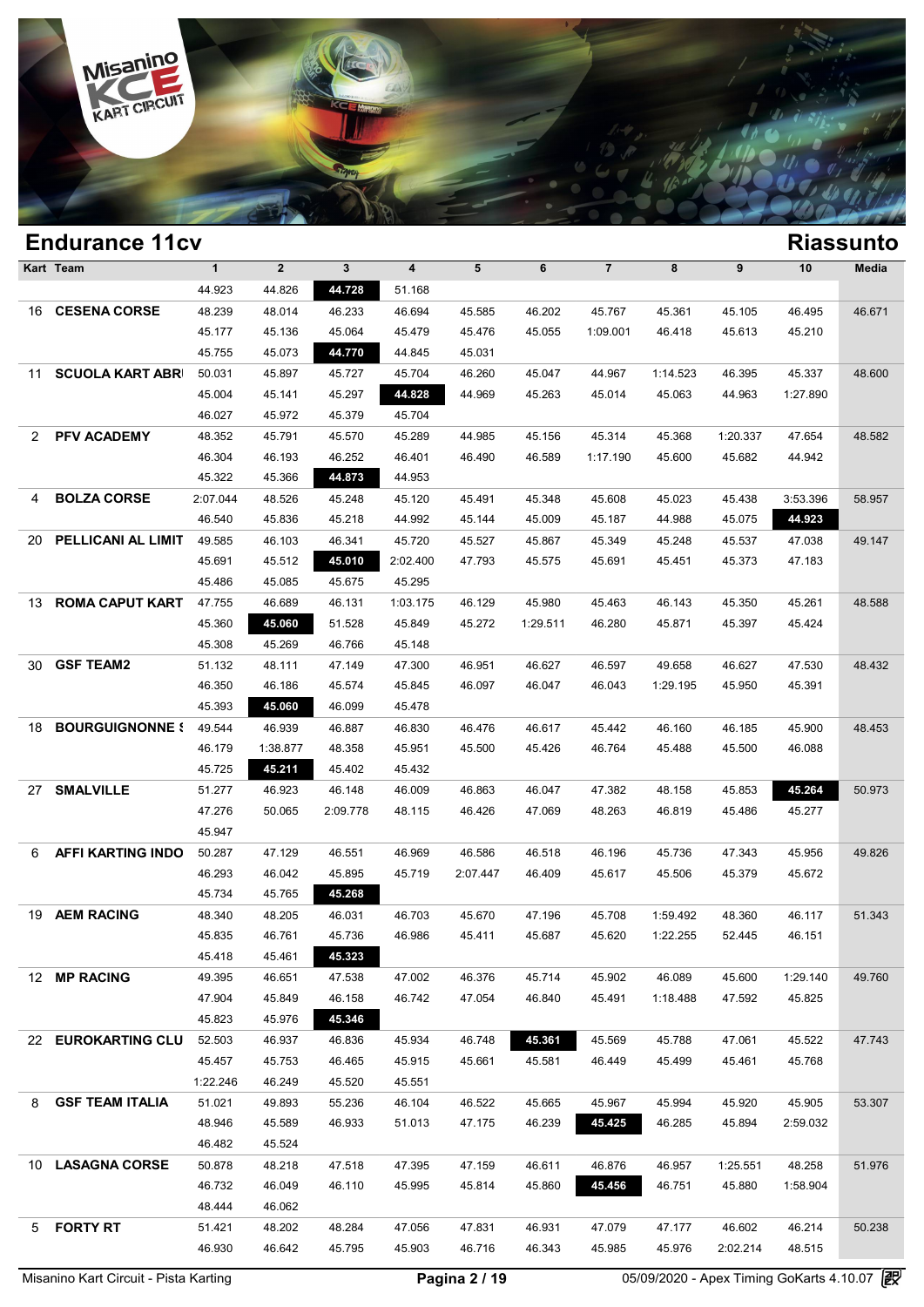

### **Endurance 11cv Riassunto Kart Team 1 2 3 4 5 6 7 8 9 10 Media**  $\begin{array}{|c|c|c|c|}\n\hline\n & 1 & 2 & 3 \\
\hline\n45.765 & 46.250 & 45.663 \\
\hline\n\end{array}$  **TORTELLINI ANAL** 46.722 47.215 47.121 47.388 46.121 1:32.947 51.051 53.143 47.892 46.790 51.101 1 2 3 4 5 6 7 8 9 10 Med<br>45.765 46.250 45.663<br>46.722 47.215 47.121 47.388 46.121 1:32.947 51.051 53.143 47.892 46.790 51.1<br>48.572 48.386 47.260 1:21.376 47.778 46.115 46.203 45.745 46.100 47.907<br>45.810 46.573 45.765 46.250 45.61<br>46.722 47.215 47.12<br>48.572 48.386 47.21<br>45.819 46.572 **ALMAR** 51.362 47.455 46.566 46.926 3:29.780 49.330 47.267 45.796 46.383 46.019 58.703 46.572 48.386 47.260 1:21.376 47.778 46.115 46.203 **45.745** 46.100 47<br>45.819 46.572<br>51.362 47.455 46.566 46.926 3:29.780 49.330 47.267 45.796 46.383 46<br>45.845 46.102 46.642 46.045 1:46.562 48.052 46.920 **45.788** 46.529 **IMOLA KART** 51.226 48.689 49.260 1:18.113 48.509 48.311 49.694 2:55.211 56.176 50.193 56.116 47.362 47.455 46.566 46.926 3:29.780 49.330 47.267 45.796 46.383 46.019 58.7<br>45.845 46.102 46.642 46.045 1:46.562 48.052 46.920 45.788 46.529<br>51.226 48.689 49.260 1:18.113 48.509 48.311 49.694 2:55.211 56.176 50.193 56.1<br>4 **CORSE CESENA** 49.198 47.254 48.484 47.718 47.552 46.592 46.668 46.298 46.864 46.253 48.340 46.286 46.889 49.260 1:18.113 48.509 48.311 49.694 2:55.211 56.176 50.193 56.1<br>
47.863 46.999 47.001 46.187 46.546 46.494 46.056 46.714 46.598 46.496<br>
49.198 47.254 48.484 47.718 47.552 46.592 46.668 46.298 46.864 46.253 4 47.863 46.999 47.001 46.187 46<br>
49.198 47.254 48.484 47.718 47<br>
46.736 46.460 47.539 47.793 46<br>
47.453 46.286 46.105 46.476 **TORO ROTTO** 51.691 48.016 48.370 47.841 49.503 1:22.290 48.473 47.117 **46.112** 46.216 55.804 46.736 46.460 47.539 47.793 46.549 46.357 46.747 1:19.110 47.354 46.329<br>47.453 46.286 46.105 46.476<br>51.691 48.016 48.370 47.841 49.503 1:22.290 48.473 47.117 46.112 46.216 55.8<br>46.311 46.271 1:16.458 49.514 49.589 47.982 4 1:55.419 **CENTRIA1** 52.576 48.721 47.009 1:16.592 50.128 48.017 48.354 48.277 1:20.793 48.672 52.590 46.311 46.271 1:16.458 49.514 49.589 47.982 49.576 1:16.414 50.088 48.650<br>
55.419<br>
52.576 48.721 47.009 1:16.592 50.128 48.017 48.354 48.277 1:20.793 48.672 52.5<br>
48.036 46.744 46.485 47.239 1:24.266 49.629 47.869 46.826 4  $\begin{array}{r|l}\n 1.55.419 \\
 \hline\n 52.576 & 48.721 & 47.00 \\
 48.036 & 46.744 & 46.74 \\
 \hline\n 47.687 & 47.857\n\end{array}$  **CENTRIA2** 55.180 49.644 49.695 1:02.300 1:23.142 49.821 52.583 47.740 47.074 1:19.412 53.795 48.036 46.744 46.485 47.239 1:24.266 49.629 47.869 46.826 48.203 47.002<br>47.687 47.857<br>55.180 49.644 49.695 1:02.300 1:23.142 49.821 52.583 47.740 47.074 1:19.412 53.7<br>49.457 48.217 47.427 48.120 1:19.015 49.737 48.601 47.7 46.903 **46.697 LOGORACING** 1:22.764 59.812 55.959 57.124 54.911 54.530 56.876 55.436 56.763 1:52.503 1:01.147 49.457 48.217 47.427 48.120 1:19.015 49.737 48.601 47.723 46.958 48<br>46.903 46.697<br>1:22.764 59.812 55.959 57.124 54.911 54.530 56.876 55.436 56.763 1:5<br>55.527 50.875 52.828 1:37.955 54.970 55.882 50.914 47.761 48.409

# **Qualifiche 04/09/2020 - 21:26**

| Cla            | Cognome | Team                        | <b>Migliore giro</b> | <b>Distacco</b> | Giri | km/h  | Pit stop     | Pena |
|----------------|---------|-----------------------------|----------------------|-----------------|------|-------|--------------|------|
| $\mathbf{1}$   |         | <b>DRGM-FAC</b>             | 44.586               |                 | 13   | 71.86 |              |      |
| 2              |         | <b>ARTES</b>                | 44.626               | 0.040           | 14   | 71.80 |              |      |
| 3              |         | <b>TORTELLINI PUSSY</b>     | 44.696               | 0.110           | 13   | 71.68 |              |      |
| 4              |         | <b>CESENA CORSE</b>         | 44.705               | 0.119           | 13   | 71.67 |              |      |
| 5              |         | <b>INFINITY</b>             | 44.712               | 0.126           | 13   | 71.66 |              |      |
| 6              |         | <b>PFV ACADEMY</b>          | 44.807               | 0.221           | 13   | 71.51 |              |      |
| $\overline{7}$ |         | <b>BOLZA CORSE</b>          | 44.817               | 0.231           | 12   | 71.49 |              |      |
| 8              |         | PELLICANI AL LIMITE         | 44.903               | 0.317           | 13   | 71.35 |              |      |
| 9              |         | <b>EUROKARTING CLUB</b>     | 44.913               | 0.327           | 14   | 71.34 |              |      |
| 10             |         | AFFI KARTING INDOOR         | 44.940               | 0.354           | 13   | 71.30 |              |      |
| 11             |         | <b>GSF TEAM2</b>            | 44.941               | 0.355           | 13   | 71.29 |              |      |
| 12             |         | <b>ROMA CAPUT KART</b>      | 44.981               | 0.395           | 13   | 71.23 |              |      |
| 13             |         | <b>SCUOLA KART ABRUZZO</b>  | 45.002               | 0.416           | 13   | 71.20 |              |      |
| 14             |         | <b>AEM RACING</b>           | 45.079               | 0.493           | 13   | 71.08 |              |      |
| 15             |         | <b>GSF TEAM ITALIA</b>      | 45.082               | 0.496           | 13   | 71.07 |              |      |
| 16             |         | <b>SMALVILLE</b>            | 45.136               | 0.550           | 13   | 70.99 |              |      |
| 17             |         | <b>QUEI TRE</b>             | 45.138               | 0.552           | 13   | 70.98 |              |      |
| 18             |         | <b>FORTY RT</b>             | 45.163               | 0.577           | 13   | 70.94 |              |      |
| 19             |         | <b>BOURGUIGNONNE SQUADI</b> | 45.167               | 0.581           | 12   | 70.94 | $\mathbf{1}$ |      |
| 20             |         | <b>LASAGNA CORSE</b>        | 45.215               | 0.629           | 13   | 70.86 |              |      |
| 21             |         | <b>MP RACING</b>            | 45.227               | 0.641           | 13   | 70.84 |              |      |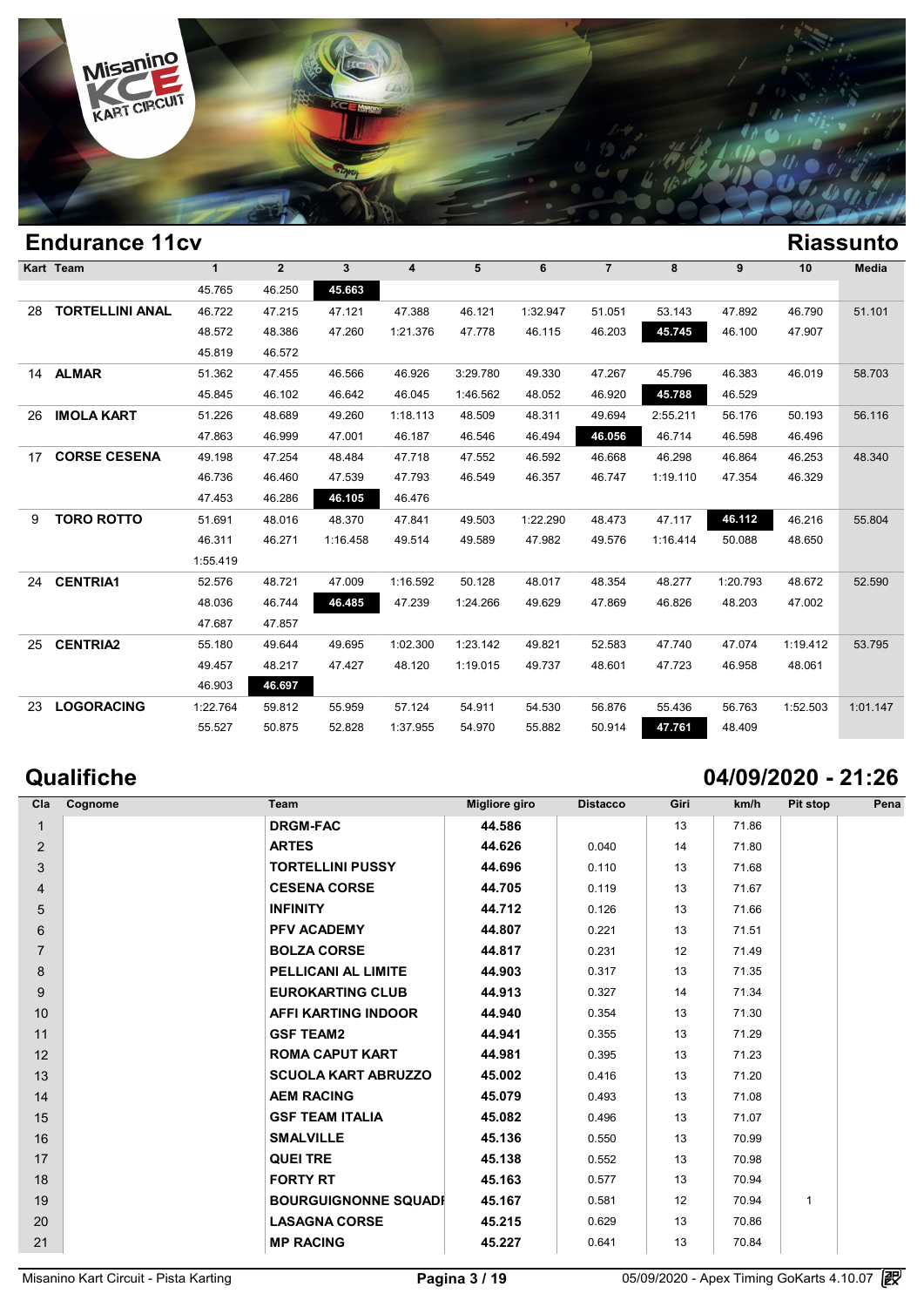

| Cla         | Cognome                    |              | Team              |                        |                         | <b>Migliore giro</b> |        | <b>Distacco</b> | Giri           | km/h   | Pit stop     | Pena    |
|-------------|----------------------------|--------------|-------------------|------------------------|-------------------------|----------------------|--------|-----------------|----------------|--------|--------------|---------|
| 22          |                            |              |                   | <b>TORTELLINI ANAL</b> |                         | 45.357               |        | 0.771           | 13             | 70.64  |              |         |
| 23          |                            |              |                   | <b>CORSE CESENA</b>    |                         | 45.412               |        | 0.826           | 13             | 70.55  |              |         |
| 24          |                            |              | <b>IMOLA KART</b> |                        |                         | 45.796               |        | 1.210           | 13             | 69.96  |              |         |
| 25          |                            |              | <b>CENTRIA2</b>   |                        |                         | 45.925               |        | 1.339           | 13             | 69.77  |              |         |
| 26          |                            |              | <b>TORO ROTTO</b> |                        |                         | 45.955               |        | 1.369           | 12             | 69.72  |              |         |
| 27          |                            |              | <b>CENTRIA1</b>   |                        |                         | 46.294               |        | 1.708           | 13             | 69.21  |              |         |
| 28          |                            |              | <b>LOGORACING</b> |                        |                         | 46.936               |        |                 | $\overline{7}$ |        |              |         |
|             |                            |              |                   |                        |                         |                      |        | 2.350           |                | 68.26  | $\mathbf{1}$ |         |
| 29          |                            |              | <b>ALMAR</b>      |                        |                         | 45.896               |        | 1.310           | 13             | 69.81  |              | 7 Posti |
|             | Storico dei tempi          |              |                   |                        |                         |                      |        |                 |                |        |              |         |
|             | Kart Team                  | $\mathbf{1}$ | $\overline{2}$    | $\mathbf{3}$           | $\overline{\mathbf{4}}$ | 5                    | 6      | $\overline{7}$  | 8              | 9      | 10           | Media   |
| 3           | <b>DRGM-FAC</b>            | 47.103       | 45.496            | 44.878                 | 45.297                  | 44.888               | 45.045 | 46.366          | 45.260         | 44.865 | 45.786       | 45.358  |
|             |                            | 44.856       | 44.586            | 45.239                 |                         |                      |        |                 |                |        |              |         |
| 21          | <b>ARTES</b>               | 45.012       | 45.637            | 45.175                 | 45.043                  | 45.182               | 44.862 | 45.146          | 46.143         | 45.300 | 44.958       | 45.231  |
|             |                            | 44.897       | 44.626            | 46.424                 | 44.831                  |                      |        |                 |                |        |              |         |
| 29          | <b>TORTELLINI PUSSY</b>    | 44.920       | 44.986            | 45.480                 | 44.924                  | 44.696               | 45.058 | 44.822          | 44.937         | 44.773 | 44.717       | 45.456  |
|             |                            | 47.755       | 49.021            | 44.850                 |                         |                      |        |                 |                |        |              |         |
| 16          | <b>CESENA CORSE</b>        | 45.422       | 45.589            | 45.006                 | 45.050                  | 44.899               | 44.967 | 45.170          | 45.358         | 44.705 | 45.033       | 45.089  |
|             |                            | 44.895       | 44.867            | 45.205                 |                         |                      |        |                 |                |        |              |         |
|             |                            |              |                   |                        |                         |                      |        |                 |                |        |              |         |
| 1           | <b>INFINITY</b>            | 59.040       | 45.588            | 44.999                 | 45.046                  | 44.921               | 46.088 | 45.368          | 45.292         | 45.127 | 46.561       | 46.442  |
|             |                            | 45.566       | 45.442            | 44.712                 |                         |                      |        |                 |                |        |              |         |
| 2           | PFV ACADEMY                | 49.683       | 45.763            | 45.029                 | 46.478                  | 45.805               | 44.807 | 45.204          | 45.272         | 45.479 | 45.184       | 45.718  |
|             |                            | 45.492       | 45.284            | 44.859                 |                         |                      |        |                 |                |        |              |         |
| 4           | <b>BOLZA CORSE</b>         | 49.151       | 52.810            | 49.918                 | 53.743                  | 45.145               | 45.282 | 45.183          | 45.492         | 45.255 | 45.579       | 47.380  |
|             |                            | 46.196       | 44.817            |                        |                         |                      |        |                 |                |        |              |         |
| 20          | PELLICANI AL LIMIT         | 47.822       | 46.034            | 45.238                 | 45.974                  | 44.903               | 46.241 | 45.164          | 45.822         | 45.019 | 45.145       | 45.595  |
|             |                            | 45.096       | 45.141            | 45.138                 |                         |                      |        |                 |                |        |              |         |
| 22          | <b>EUROKARTING CLU</b>     | 46.143       | 45.574            | 45.194                 | 45.038                  | 45.128               | 45.166 | 45.248          | 45.194         | 44.913 | 45.447       | 45.311  |
|             |                            | 45.015       | 45.294            | 45.337                 | 45.664                  |                      |        |                 |                |        |              |         |
| 6           | <b>AFFI KARTING INDO</b>   | 46.802       | 45.150            | 45.287                 | 45.834                  | 45.797               | 45.491 | 44.940          | 45.451         | 45.514 | 45.184       | 45.516  |
|             |                            | 45.213       | 45.728            | 45.321                 |                         |                      |        |                 |                |        |              |         |
| 30          | <b>GSF TEAM2</b>           | 45.488       | 45.108            | 48.162                 | 45.193                  | 45.075               | 45.890 | 45.443          | 45.166         | 45.079 | 45.117       | 45.524  |
|             |                            | 44.941       | 46.026            | 45.125                 |                         |                      |        |                 |                |        |              |         |
|             | 13 ROMA CAPUT KART 45.803  |              | 45.549            | 45.167                 | 45.493                  | 45.388               | 45.226 | 45.364          | 45.118         | 44.981 | 45.561       | 45.324  |
|             |                            | 45.401       | 45.155            | 45.014                 |                         |                      |        |                 |                |        |              |         |
|             | 11 SCUOLA KART ABRI 45.092 |              | 45.282            | 45.075                 | 45.226                  | 45.276               | 45.245 | 45.069          | 45.002         | 45.119 | 45.547       | 45.251  |
|             |                            | 45.862       | 45.150            | 45.330                 |                         |                      |        |                 |                |        |              |         |
|             | 19 AEM RACING              | 45.634       | 46.624            | 45.478                 | 45.366                  | 45.079               | 45.567 | 45.124          | 46.207         | 46.682 | 45.953       | 45.871  |
|             |                            | 47.650       | 45.459            | 45.511                 |                         |                      |        |                 |                |        |              |         |
| 8           | <b>GSF TEAM ITALIA</b>     | 45.367       | 45.082            | 45.380                 | 45.677                  | 47.362               | 45.495 | 45.362          | 45.204         | 45.260 | 45.686       | 45.630  |
|             |                            | 45.904       | 45.771            | 45.641                 |                         |                      |        |                 |                |        |              |         |
|             | 27 SMALVILLE               | 50.160       | 45.852            | 45.136                 | 49.220                  | 45.286               | 52.260 | 45.163          | 45.779         | 45.163 | 45.366       | 46.590  |
|             |                            | 45.534       | 45.447            | 45.312                 |                         |                      |        |                 |                |        |              |         |
|             |                            |              |                   |                        |                         |                      |        |                 |                |        |              |         |
| $7^{\circ}$ | <b>QUEI TRE</b>            | 45.138       | 45.306            | 45.953                 | 45.603                  | 45.325               | 45.628 | 45.155          | 45.459         | 45.451 | 45.454       | 45.502  |
|             |                            | 46.250       | 45.583            | 45.228                 |                         |                      |        |                 |                |        |              |         |
|             | 5 FORTY RT                 | 45.268       | 45.998            | 45.403                 | 46.544                  | 45.163               | 47.868 | 45.340          | 45.464         | 45.435 | 45.301       | 45.667  |
|             |                            | 45.209       | 45.316            | 45.366                 |                         |                      |        |                 |                |        |              |         |
|             |                            |              |                   |                        |                         |                      |        |                 |                |        |              |         |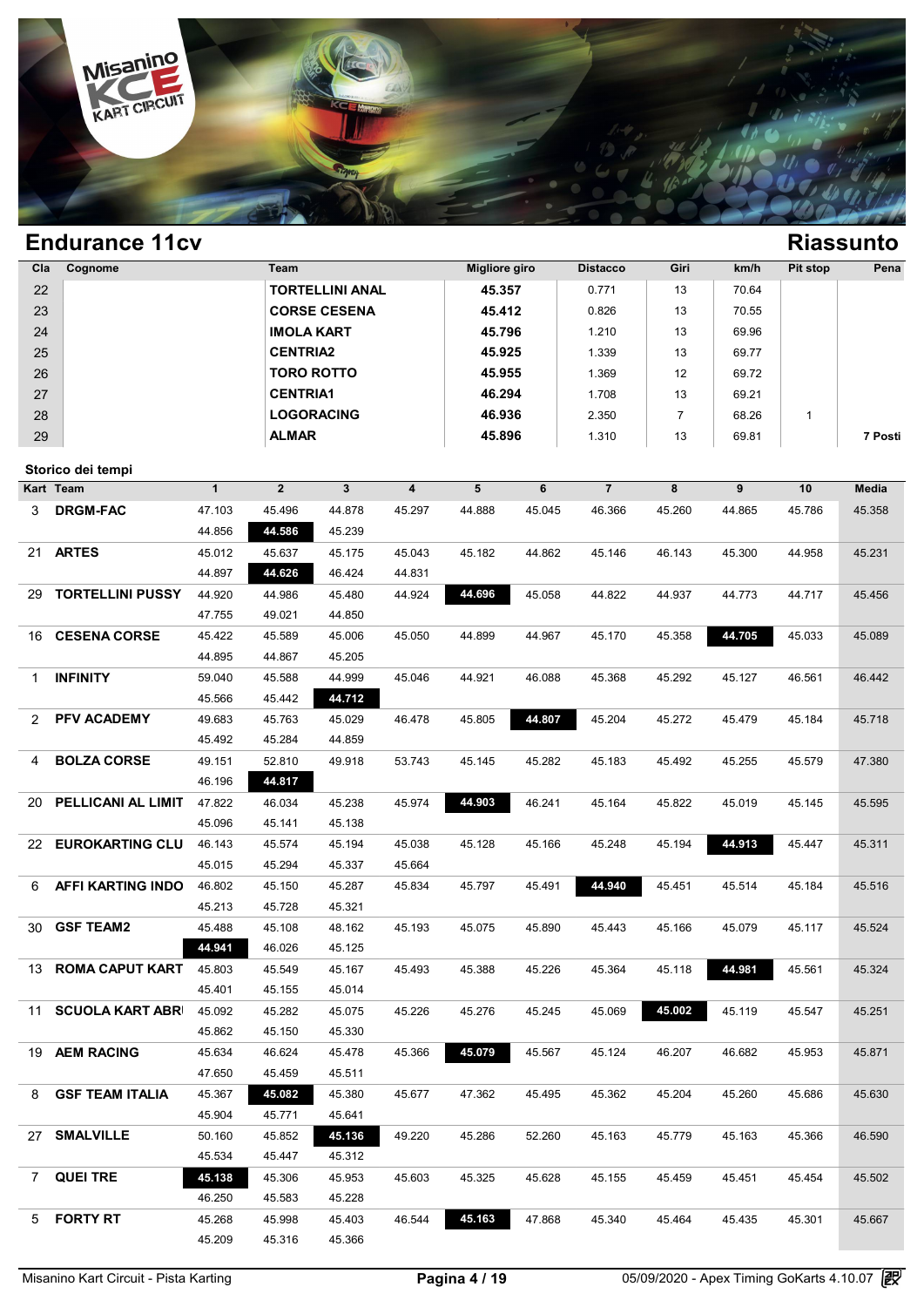

### **Endurance 11cv Riassunto Kart Team 1 2 3 4 5 6 7 8 9 10 Media BOURGUIGNONNE SQUADRA CO** 1:26.384 47.047 45.681 46.421 46.193 **45.167** 46.012 46.091 45.744 46.238 49.402  $\begin{array}{@{}c@{\hspace{1em}}c@{\hspace{1em}}c@{\hspace{1em}}c@{\hspace{1em}}c@{\hspace{1em}}c@{\hspace{1em}}c@{\hspace{1em}}c@{\hspace{1em}}c@{\hspace{1em}}c@{\hspace{1em}}c@{\hspace{1em}}c@{\hspace{1em}}c@{\hspace{1em}}c@{\hspace{1em}}c@{\hspace{1em}}c@{\hspace{1em}}c@{\hspace{1em}}c@{\hspace{1em}}c@{\hspace{1em}}c@{\hspace{1em}}c@{\hspace{1em}}c@{\hspace{1em}}c@{\hspace{1em}}c@{\hspace{$  **LASAGNA CORSE 45.215** 45.349 46.009 45.727 45.548 45.454 45.341 45.562 45.344 46.128 45.585  $45.384$  47.047 45.681 46.4<br>
46.224 45.629<br>
45.215 45.349 46.009 45.7<br>
45.430 45.822 45.679<br>
47.949 46.926 45.332 45.3 **MP RACING** 47.042 46.026 45.313 **45.227** 45.480 47.017 45.362 47.207 46.089 46.983 46.188 45.215 45.349 46.009 45.7<br>
45.430 45.822 45.679<br>
47.042 46.026 45.313 45.21<br>
47.697 45.446 45.567<br>
50.115 45.551 45.377 45.71 **TORTELLINI ANAL** 50.115 45.551 **45.357** 45.762 45.638 46.717 46.619 45.519 45.857 45.652 46.168 47.042 46.026 45.313 45.2<br>
47.697 45.446 45.567<br>
50.115 45.551 45.357 45.71<br>
45.492 45.403 46.511 **CORSE CESENA** 47.899 47.123 **45.412** 48.265 46.079 45.807 45.591 45.509 46.149 46.258 46.289 45.492 45.403 46.511 45.492 45.403 46.511<br>47.899 47.123 45.412 48.21<br>46.493 45.470 45.713 **IMOLA KART** 50.582 46.813 47.117 46.607 47.030 47.445 46.193 **45.796** 47.055 45.944 46.906 47.899 47.123 45.412 48.2<br>46.493 45.470 45.713<br>50.582 46.813 47.117 46.6<br>46.366 46.784 46.046 **CENTRIA2** 46.446 46.049 46.061 46.777 55.108 46.546 46.943 47.216 **45.925** 46.356 47.236 46.513 47.117 46.61<br>46.366 46.784 46.046<br>46.446 46.049 46.061 46.7<br>47.499 46.512 46.640 **TORO ROTTO** 47.351 46.202 46.168 47.001 46.398 46.281 46.318 46.105 52.669 **45.955** 46.961 46.446 46.049 46.04<br>
47.499 46.512 46.64<br>
47.351 46.202 46.14<br>
46.286 46.807 **CENTRIA1** 47.011 47.741 47.170 47.416 47.011 47.590 46.801 47.779 47.798 46.965 47.301 48.544 **46.294** 46.799 **LOGORACING** 1:06.047 48.166 **46.936** 47.182 47.977 51.422 47.733 50.780 **ALMAR** 49.995 46.827 46.311 46.205 45.942 46.356 46.200 45.965 **45.896** 47.148 46.676 46.544 46.294 46.799<br>
106.047 48.166 46.936 47.18<br>
49.995 46.827 46.311 46.21<br>
46.362 47.694 45.898

## **Finale 04/09/2020 - 22:03**

| Cla            | <b>Team</b>                  | Giri | Tempo       | <b>Distacco</b> | Interv. | km/h  | Migliore giro | Pit stop       | Pena   |
|----------------|------------------------------|------|-------------|-----------------|---------|-------|---------------|----------------|--------|
| $\mathbf{1}$   | <b>INFINITY</b>              | 148  | 2:00:14.350 |                 |         | 65.73 | 44.606        | $\overline{7}$ |        |
| $\overline{2}$ | <b>DRGM-FAC</b>              | 148  | 2:00:16.816 | 2.466           | 2.466   | 65.71 | 44.507        | $\overline{7}$ |        |
| 3              | <b>ROMA CAPUT KART</b>       | 148  | 2:00:19.991 | 5.641           | 3.175   | 65.68 | 44.350        | $\overline{7}$ |        |
| $\overline{4}$ | <b>CESENA CORSE</b>          | 148  | 2:00:58.528 | 54.178          | 48.537  | 65.24 | 44.437        | $\overline{7}$ | 10.000 |
| 5              | <b>SCUOLA KART ABRUZZO</b>   | 147  | 2:00:24.502 | 1 Giro          | 1 Giro  | 65.19 | 44.554        | $\overline{7}$ |        |
| 6              | <b>TORTELLINI PUSSY</b>      | 147  | 2:00:26.602 | 1 Giro          | 2.100   | 65.17 | 44.724        | $\overline{7}$ |        |
| $\overline{7}$ | <b>PFV ACADEMY</b>           | 147  | 2:00:50.216 | 1 Giro          | 23.614  | 64.96 | 44.728        | $\overline{7}$ |        |
| 8              | <b>BOLZA CORSE</b>           | 146  | 2:00:21.913 | 2 Giri          | 1 Giro  | 64.77 | 44.720        | $\overline{7}$ |        |
| 9              | <b>EUROKARTING CLUB</b>      | 146  | 2:00:32.600 | 2 Giri          | 10.687  | 64.68 | 44.972        | $\overline{7}$ |        |
| 10             | <b>ARTES</b>                 | 146  | 2:00:43.230 | 2 Giri          | 10.630  | 64.58 | 44.605        | $\overline{7}$ | 1 G.   |
| 11             | <b>MP RACING</b>             | 146  | 2:00:55.131 | 2 Giri          | 11.901  | 64.48 | 44.948        | $\overline{7}$ |        |
| 12             | <b>AEM RACING</b>            | 145  | 2:00:15.715 | 3 Giri          | 1 Giro  | 64.38 | 44.972        | $\overline{7}$ |        |
| 13             | <b>AFFI KARTING INDOOR</b>   | 145  | 2:00:26.421 | 3 Giri          | 10.706  | 64.29 | 44.930        | $\overline{7}$ |        |
| 14             | <b>QUEI TRE</b>              | 145  | 2:00:29.920 | 3 Giri          | 3.499   | 64.26 | 44.938        | $\overline{7}$ |        |
| 15             | PELLICANI AL LIMITE          | 145  | 2:00:32.869 | 3 Giri          | 2.949   | 64.23 | 44.984        | $\overline{7}$ |        |
| 16             | <b>GSF TEAM ITALIA</b>       | 145  | 2:00:33.424 | 3 Giri          | 0.555   | 64.23 | 44.796        | $\overline{7}$ |        |
| 17             | <b>GSF TEAM2</b>             | 145  | 2:00:46.252 | 3 Giri          | 12.828  | 64.11 | 44.857        | $\overline{7}$ |        |
| 18             | <b>FORTY RT</b>              | 145  | 2:00:51.726 | 3 Giri          | 5.474   | 64.06 | 44.935        | $\overline{7}$ |        |
| 19             | <b>BOURGUIGNONNE SQUADRA</b> | 145  | 2:00:55.946 | 3 Giri          | 24.220  | 63.85 | 45.036        | $\overline{7}$ | 20.000 |
| 20             | <b>ALMAR</b>                 | 144  | 2:00:20.439 | 4 Giri          | 1 Giro  | 63.90 | 44.935        | $\overline{7}$ | 1 G.   |
| 21             | <b>CORSE CESENA</b>          | 143  | 2:00:14.882 | 5 Giri          | 1 Giro  | 63.50 | 45.027        | $\overline{7}$ |        |
| 22             | <b>TORTELLINI ANAL</b>       | 143  | 2:00:28.978 | 5 Giri          | 14.096  | 63.38 | 45.130        | $\overline{7}$ |        |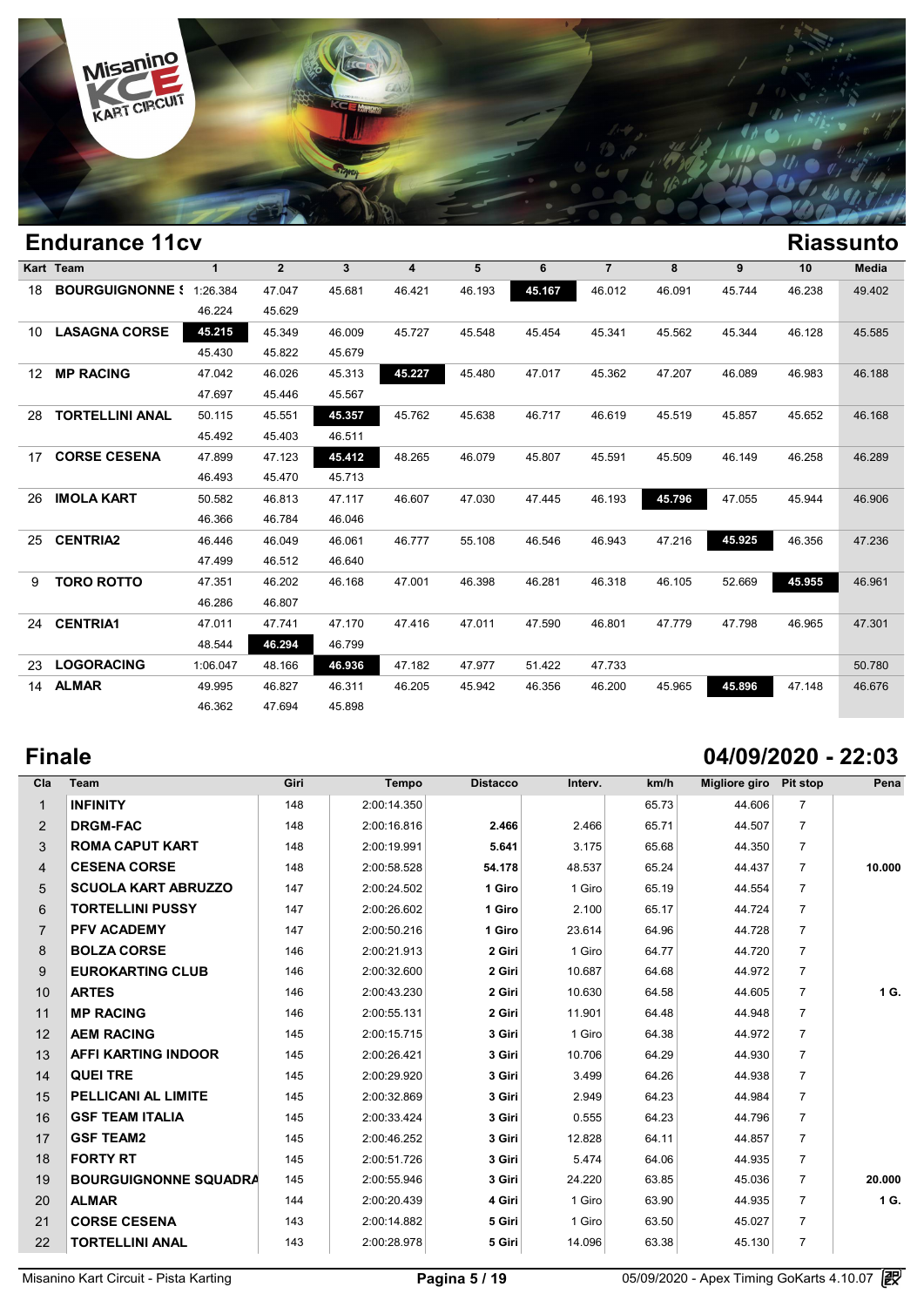

| Cla | <b>Team</b>          | Giri | Tempo       | <b>Distacco</b> | Interv. | km/h  | Migliore giro | Pit stop | Pena |
|-----|----------------------|------|-------------|-----------------|---------|-------|---------------|----------|------|
| 23  | <b>LASAGNA CORSE</b> | 143  | 2:00:32.459 | 5 Giri          | 3.481   | 63.35 | 45.054        |          |      |
| 24  | <b>IMOLA KART</b>    | 143  | 2:00:49.317 | 5 Giri          | 16.858  | 63.20 | 45.249        |          |      |
| 25  | <b>SMALVILLE</b>     | 142  | 2:00:19.816 | 6 Giri          | I Giro  | 63.02 | 45.105        |          | 1 G. |
| 26  | <b>TORO ROTTO</b>    | 140  | 2:00:24.973 | 8 Giri          | 2 Giri  | 62.08 | 45.386        |          |      |
| 27  | <b>CENTRIA1</b>      | 139  | 2:00:46.003 | 9 Giri          | Giro    | 61.46 | 45.673        |          |      |
| 28  | <b>CENTRIA2</b>      | 138  | 2:00:55.543 | 10 Giri         | I Giro  | 60.94 | 45.856        |          |      |
| 29  | <b>LOGORACING</b>    | 129  | 2:00:16.700 | 19 Giri         | 9 Giri  | 57.27 | 46.515        |          |      |

### **Storico dei tempi**

|    | Storico dei tempi      |              |                  |                |                         |          |          |                |          |          |        |        |
|----|------------------------|--------------|------------------|----------------|-------------------------|----------|----------|----------------|----------|----------|--------|--------|
|    | Kart Team              | $\mathbf{1}$ | $\boldsymbol{2}$ | 3 <sup>1</sup> | $\overline{\mathbf{4}}$ | 5        | 6        | $\overline{7}$ | 8        | 9        | 10     | Media  |
| 1  | <b>INFINITY</b>        | 45.859       | 45.255           | 45.084         | 45.296                  | 45.193   | 45.207   | 45.224         | 45.119   | 45.100   | 45.218 | 48.739 |
|    |                        | 44.958       | 44.994           | 45.040         | 46.245                  | 45.076   | 45.145   | 44.978         | 44.974   | 45.128   | 45.567 |        |
|    |                        | 45.485       | 45.184           | 45.007         | 45.193                  | 45.215   | 2:03.139 | 46.660         | 45.422   | 45.672   | 45.395 |        |
|    |                        | 45.403       | 45.120           | 45.110         | 45.423                  | 45.244   | 45.248   | 45.518         | 45.391   | 45.026   | 45.573 |        |
|    |                        | 46.034       | 45.672           | 45.612         | 45.322                  | 45.362   | 45.283   | 45.556         | 45.405   | 2:00.914 | 45.454 |        |
|    |                        | 44.997       | 45.161           | 44.664         | 44.989                  | 44.826   | 44.847   | 44.753         | 44.869   | 44.677   | 44.655 |        |
|    |                        | 44.897       | 44.606           | 44.927         | 44.780                  | 44.839   | 44.893   | 44.737         | 44.911   | 44.925   | 45.025 |        |
|    |                        | 44.879       | 44.793           | 45.189         | 44.803                  | 2:00.961 | 45.819   | 45.084         | 45.154   | 45.109   | 44.927 |        |
|    |                        | 44.897       | 44.960           | 45.000         | 44.842                  | 45.031   | 44.937   | 46.326         | 44.776   | 44.698   | 44.704 |        |
|    |                        | 45.289       | 44.698           | 44.814         | 44.659                  | 44.768   | 44.850   | 44.856         | 45.141   | 45.092   | 44.918 |        |
|    |                        | 2:00.512     | 45.606           | 44.950         | 45.302                  | 44.977   | 44.969   | 44.810         | 44.874   | 45.258   | 45.485 |        |
|    |                        | 44.762       | 45.049           | 45.090         | 44.888                  | 44.743   | 44.732   | 45.037         | 44.951   | 44.817   | 45.466 |        |
|    |                        | 44.896       | 45.199           | 45.493         | 2:01.241                | 46.352   | 44.838   | 44.892         | 44.729   | 46.463   | 45.505 |        |
|    |                        | 44.925       | 44.764           | 45.212         | 44.703                  | 44.808   | 44.774   | 44.901         | 1:59.879 | 2:01.974 | 45.872 |        |
|    |                        | 45.152       | 45.229           | 45.277         | 44.908                  | 44.911   | 45.707   | 45.196         | 45.678   |          |        |        |
| 3  | <b>DRGM-FAC</b>        | 45.394       | 45.322           | 45.191         | 45.128                  | 44.975   | 44.948   | 44.854         | 45.060   | 44.848   | 44.948 | 48.762 |
|    |                        | 44.832       | 44.869           | 44.884         | 44.895                  | 44.793   | 44.851   | 45.072         | 44.780   | 44.816   | 44.997 |        |
|    |                        | 44.889       | 44.925           | 44.760         | 45.052                  | 44.896   | 44.861   | 2:00.763       | 46.134   | 45.519   | 45.335 |        |
|    |                        | 45.364       | 46.640           | 45.717         | 45.286                  | 45.494   | 45.318   | 45.516         | 45.126   | 45.212   | 45.413 |        |
|    |                        | 45.296       | 44.922           | 45.314         | 45.037                  | 45.007   | 45.229   | 45.314         | 45.489   | 45.197   | 45.433 |        |
|    |                        | 45.228       | 2:11.239         | 45.904         | 45.319                  | 44.927   | 45.175   | 44.787         | 44.660   | 44.637   | 44.739 |        |
|    |                        | 44.883       | 45.089           | 44.772         | 44.768                  | 44.722   | 44.711   | 44.945         | 44.753   | 44.694   | 44.958 |        |
|    |                        | 45.126       | 44.522           | 45.169         | 44.779                  | 44.893   | 44.957   | 2:00.896       | 46.284   | 45.382   | 45.087 |        |
|    |                        | 45.016       | 45.164           | 44.889         | 44.744                  | 44.863   | 45.017   | 45.588         | 44.704   | 44.649   | 44.797 |        |
|    |                        | 45.028       | 44.723           | 44.507         | 44.753                  | 44.635   | 44.716   | 2:01.959       | 46.306   | 44.869   | 44.617 |        |
|    |                        | 44.741       | 44.653           | 44.928         | 44.786                  | 44.701   | 44.974   | 44.755         | 44.514   | 45.457   | 45.243 |        |
|    |                        | 44.856       | 45.172           | 44.619         | 45.080                  | 44.873   | 44.867   | 44.699         | 44.623   | 44.777   | 45.404 |        |
|    |                        | 44.959       | 2:01.111         | 46.753         | 45.745                  | 45.948   | 2:02.102 | 46.268         | 45.151   | 45.438   | 44.999 |        |
|    |                        | 44.881       | 45.085           | 44.954         | 44.865                  | 44.829   | 44.996   | 44.780         | 45.074   | 44.856   | 44.978 |        |
|    |                        | 44.799       | 2:00.349         | 46.923         | 45.373                  | 45.818   | 45.598   | 45.611         | 45.387   |          |        |        |
| 13 | <b>ROMA CAPUT KART</b> | 45.548       | 48.303           | 45.809         | 45.102                  | 45.846   | 45.554   | 45.425         | 45.079   | 45.329   | 45.177 | 48.766 |
|    |                        | 45.276       | 45.143           | 45.189         | 45.241                  | 45.270   | 45.303   | 45.305         | 45.478   | 45.349   | 45.169 |        |
|    |                        | 45.366       | 45.289           | 45.418         | 2:03.116                | 45.691   | 44.962   | 44.595         | 44.877   | 44.549   | 45.054 |        |
|    |                        | 44.588       | 44.765           | 44.708         | 44.589                  | 44.754   | 45.001   | 44.796         | 45.316   | 44.350   | 44.728 |        |
|    |                        | 46.611       | 44.707           | 44.888         | 44.537                  | 44.946   | 45.052   | 44.546         | 2:01.273 | 45.937   | 44.807 |        |
|    |                        | 45.300       | 45.566           | 44.856         | 44.897                  | 44.539   | 45.280   | 44.653         | 44.529   | 44.750   | 45.029 |        |
|    |                        | 44.658       | 44.717           | 44.636         | 44.555                  | 44.577   | 44.790   | 44.643         | 44.623   | 44.676   | 44.800 |        |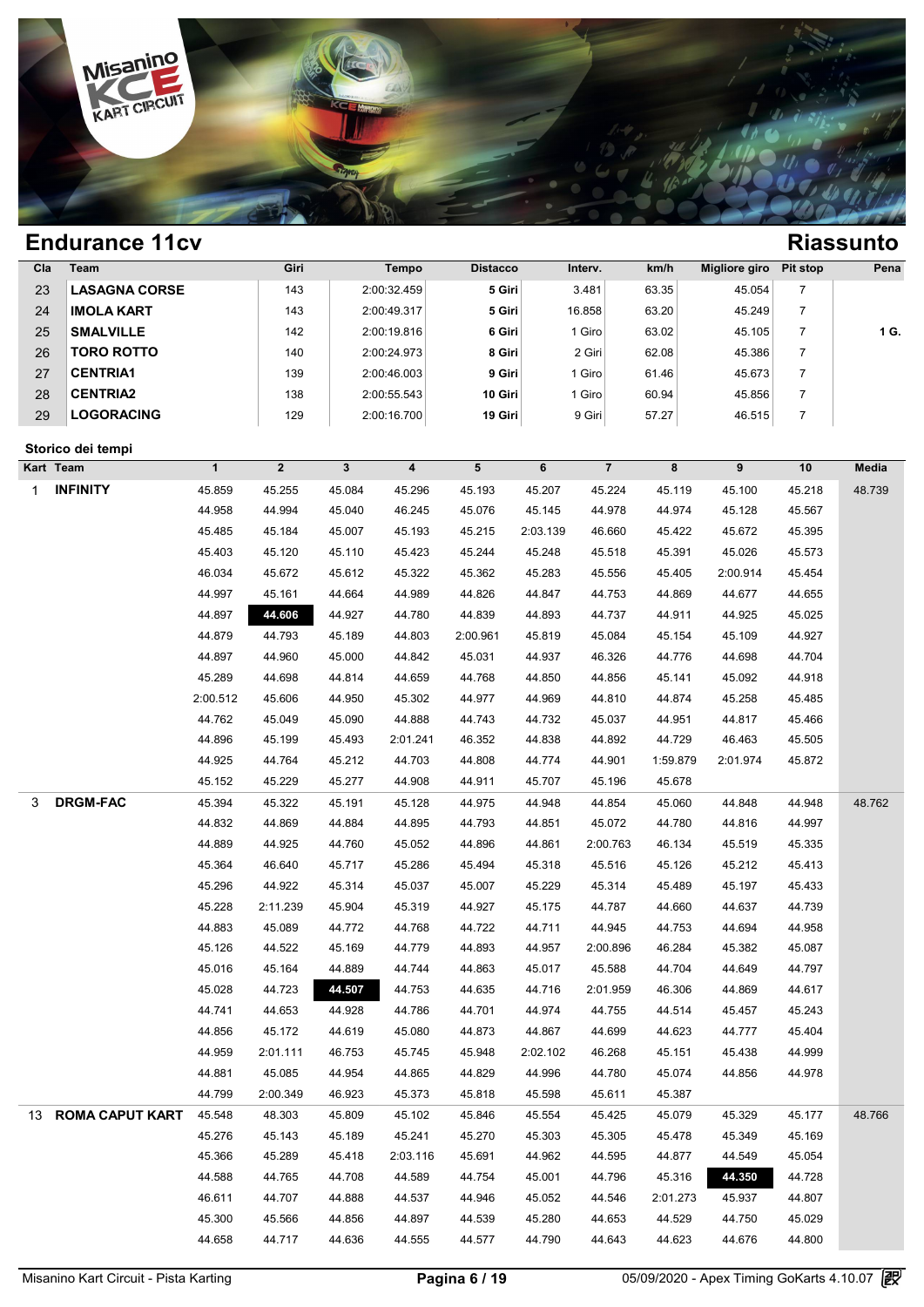

| <b>Endurance 11cv</b>         |              |              |              |          |                 |          |                |          |          |          | <b>Riassunto</b> |
|-------------------------------|--------------|--------------|--------------|----------|-----------------|----------|----------------|----------|----------|----------|------------------|
| Kart Team                     | $\mathbf{1}$ | $\mathbf{2}$ | $\mathbf{3}$ | 4        | $5\phantom{.0}$ | 6        | $\overline{7}$ | 8        | 9        | 10       | Media            |
|                               | 44.845       | 2:02.004     | 45.717       | 45.046   | 45.429          | 45.157   | 44.774         | 45.346   | 44.726   | 45.594   |                  |
|                               | 45.169       | 45.281       | 45.055       | 45.243   | 46.114          | 45.279   | 45.040         | 44.930   | 44.946   | 45.097   |                  |
|                               | 45.000       | 44.921       | 45.050       | 44.937   | 44.954          | 2:01.779 | 46.608         | 45.910   | 44.827   | 44.611   |                  |
|                               | 44.662       | 44.712       | 44.904       | 44.800   | 44.598          | 44.953   | 44.803         | 44.501   | 45.416   | 45.292   |                  |
|                               | 44.860       | 44.686       | 44.412       | 44.752   | 44.805          | 44.984   | 44.803         | 44.668   | 45.250   | 2:01.491 |                  |
|                               | 46.008       | 46.139       | 45.451       | 45.232   | 45.956          | 45.369   | 2:01.304       | 46.469   | 45.852   | 45.229   |                  |
|                               | 45.050       | 2:02.225     | 45.457       | 45.693   | 45.169          | 45.048   | 45.161         | 45.587   | 45.375   | 45.211   |                  |
|                               | 45.297       | 45.393       | 45.103       | 45.014   | 45.556          | 44.908   | 45.141         | 45.496   |          |          |                  |
| <b>CESENA CORSE</b><br>16     | 46.822       | 46.905       | 44.908       | 45.538   | 45.692          | 45.746   | 45.183         | 45.089   | 45.569   | 44.998   | 49.040           |
|                               | 45.103       | 45.232       | 45.064       | 45.067   | 45.356          | 45.050   | 44.993         | 45.010   | 45.170   | 45.042   |                  |
|                               | 45.277       | 45.514       | 2:01.552     | 46.093   | 46.104          | 45.832   | 45.574         | 45.387   | 45.967   | 45.113   |                  |
|                               | 46.006       | 45.648       | 45.080       | 45.162   | 45.263          | 45.549   | 45.435         | 45.139   | 45.364   | 45.249   |                  |
|                               | 45.107       | 45.045       | 45.503       | 45.660   | 45.253          | 44.905   | 2:02.040       | 46.922   | 45.690   | 46.016   |                  |
|                               | 45.791       | 45.548       | 45.713       | 45.545   | 45.144          | 45.459   | 45.403         | 44.932   | 45.677   | 45.010   |                  |
|                               | 45.443       | 45.677       | 45.399       | 45.370   | 45.012          | 45.864   | 45.493         | 45.223   | 45.936   | 2:01.597 |                  |
|                               | 45.658       | 45.010       | 45.144       | 44.634   | 44.911          | 44.683   | 44.729         | 44.498   | 44.822   | 45.013   |                  |
|                               | 44.792       | 45.491       | 44.989       | 44.720   | 44.792          | 44.698   | 44.532         | 44.437   | 44.973   | 45.155   |                  |
|                               | 45.077       | 44.480       | 44.577       | 44.616   | 2:01.538        | 47.308   | 46.382         | 53.141   | 45.862   | 45.595   |                  |
|                               | 45.694       | 2:01.199     | 46.734       | 45.042   | 45.506          | 45.202   | 46.308         | 45.817   | 44.901   | 45.674   |                  |
|                               | 45.002       | 45.288       | 45.096       | 2:00.466 | 46.560          | 46.205   | 45.941         | 45.682   | 45.441   | 45.563   |                  |
|                               | 45.977       | 45.643       | 2:01.837     | 46.066   | 45.364          | 45.527   | 45.286         | 45.197   | 45.239   | 45.124   |                  |
|                               | 45.379       | 45.123       | 45.388       | 45.139   | 45.052          | 45.019   | 46.138         | 45.224   | 45.292   | 45.334   |                  |
|                               | 45.584       | 45.331       | 44.899       | 45.641   | 45.396          | 45.029   | 45.776         | 45.222   |          |          |                  |
| <b>SCUOLA KART ABRI</b><br>11 | 46.553       | 47.268       | 45.805       | 45.868   | 45.529          | 45.752   | 46.098         | 45.147   | 45.283   | 45.610   | 49.070           |
|                               | 45.254       | 45.501       | 45.152       | 45.203   | 45.108          | 45.286   | 45.143         | 45.676   | 45.336   | 45.271   |                  |
|                               | 45.736       | 45.201       | 45.138       | 45.432   | 2:06.881        | 45.737   | 45.001         | 45.262   | 45.167   | 45.211   |                  |
|                               | 45.214       | 44.961       | 47.502       | 45.797   | 45.189          | 45.311   | 45.689         | 45.065   | 44.878   | 45.125   |                  |
|                               | 44.951       | 45.184       | 44.947       | 45.302   | 46.543          | 45.467   | 45.181         | 2:02.941 | 45.916   | 45.689   |                  |
|                               | 45.735       | 45.111       | 45.098       | 45.039   | 45.344          | 45.263   | 44.986         | 45.003   | 44.788   | 44.939   |                  |
|                               | 44.913       | 44.966       | 45.177       | 44.923   | 45.732          | 44.850   | 45.119         | 45.050   | 45.025   | 45.557   |                  |
|                               | 44.996       | 2:02.926     | 45.826       | 45.353   | 44.837          | 44.699   | 45.088         | 44.858   | 45.979   | 45.845   |                  |
|                               | 44.639       | 44.709       | 44.745       | 44.742   | 45.143          | 44.722   | 44.554         | 44.773   | 45.190   | 44.704   |                  |
|                               | 44.934       | 44.871       | 45.008       | 44.938   | 45.055          | 45.389   | 44.852         | 45.197   | 2:04.710 | 46.276   |                  |
|                               | 45.096       | 45.156       | 45.185       | 45.154   | 45.266          | 45.311   | 45.026         | 45.109   | 45.028   | 45.117   |                  |
|                               | 45.548       | 45.416       | 2:01.377     | 46.103   | 46.045          | 45.136   | 44.984         | 45.261   | 45.372   | 45.159   |                  |
|                               | 45.025       | 45.243       | 44.918       | 44.949   | 44.913          | 44.815   | 45.152         | 46.920   | 45.323   | 45.363   |                  |
|                               | 44.934       | 44.776       | 44.782       | 44.704   | 44.949          | 45.150   | 44.601         | 2:12.048 | 2:03.062 | 46.468   |                  |
|                               | 45.370       | 45.309       | 45.414       | 45.407   | 45.325          | 45.164   | 45.787         |          |          |          |                  |
| 29 TORTELLINI PUSSY           | 45.360       | 45.315       | 45.417       | 45.148   | 45.065          | 45.055   | 45.308         | 45.029   | 45.134   | 45.206   | 49.155           |
|                               | 45.117       | 45.058       | 45.316       | 45.292   | 45.237          | 45.275   | 45.136         | 45.465   | 45.269   | 45.557   |                  |
|                               | 45.134       | 45.270       | 45.121       | 2:05.181 | 46.675          | 45.925   | 45.037         | 45.227   | 45.403   | 45.116   |                  |
|                               | 45.118       | 44.724       | 44.787       | 45.033   | 45.324          | 45.505   | 45.192         | 45.521   | 44.828   | 45.043   |                  |
|                               | 46.024       | 45.966       | 44.931       | 45.396   | 44.987          | 45.621   | 2:01.932       | 47.252   | 46.516   | 46.072   |                  |
|                               | 45.768       | 45.582       | 45.850       | 45.540   | 45.790          | 46.157   | 45.443         | 45.338   | 46.411   | 45.313   |                  |
|                               | 2:03.472     | 46.227       | 45.347       | 45.439   | 45.214          | 45.127   | 45.517         | 46.156   | 45.243   | 45.409   |                  |
|                               | 45.286       | 45.516       | 45.424       | 45.491   | 45.423          | 45.089   | 45.374         | 45.520   | 45.169   | 45.323   |                  |
|                               | 2:01.674     | 47.172       | 45.043       | 45.208   | 45.597          | 44.953   | 44.963         | 45.319   | 45.065   | 45.239   |                  |
|                               |              |              |              |          |                 |          |                |          |          |          |                  |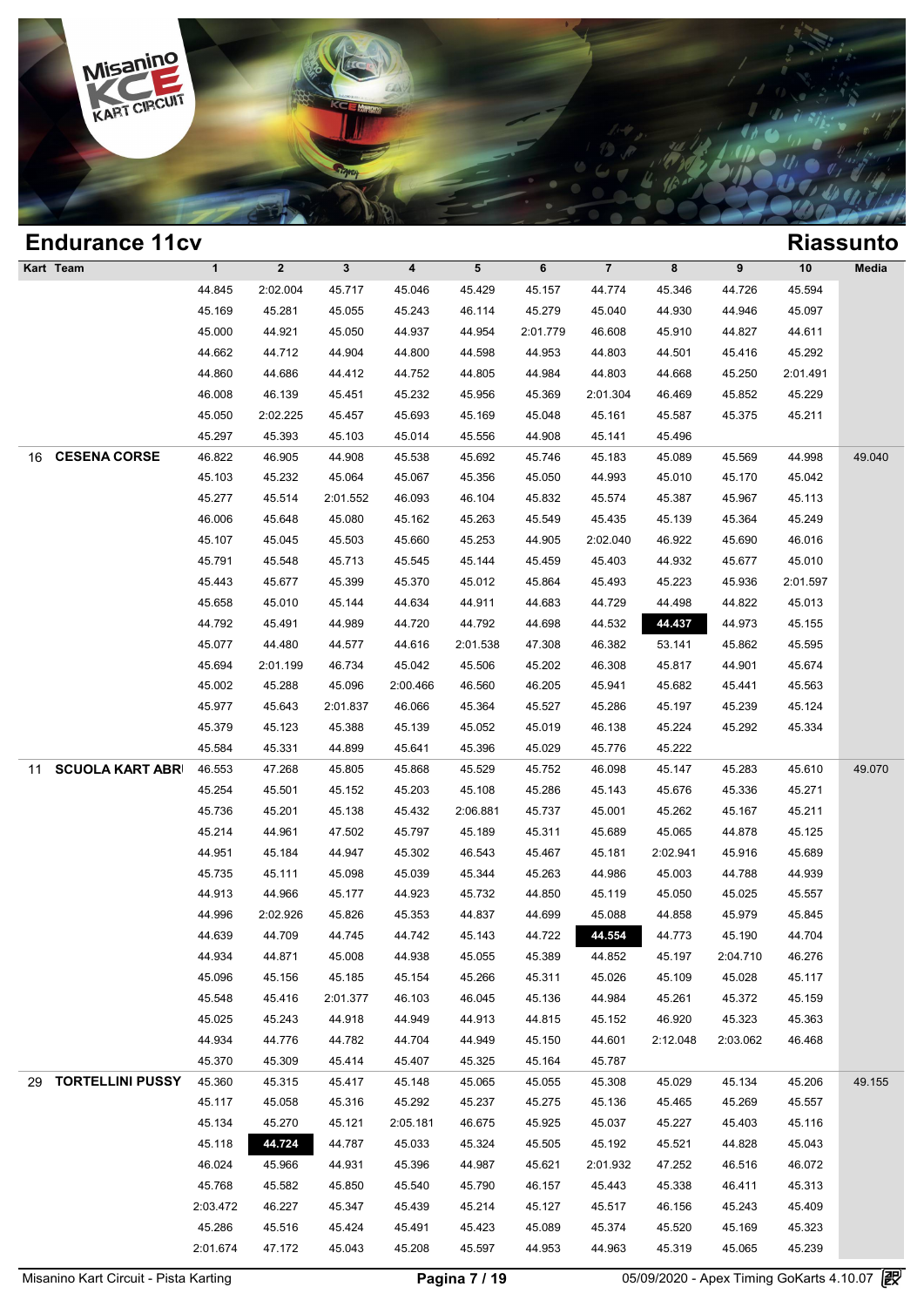

| $\overline{7}$<br>Kart Team<br>$\mathbf{1}$<br>$\mathbf{2}$<br>$\mathbf{3}$<br>4<br>$5\phantom{.0}$<br>6<br>8<br>9<br>10<br>Media<br>45.153<br>44.761<br>44.739<br>45.402<br>45.240<br>44.988<br>45.342<br>45.015<br>44.914<br>45.388<br>45.347<br>45.403<br>2:02.236<br>47.019<br>46.892<br>46.557<br>45.591<br>46.114<br>46.185<br>46.212<br>46.188<br>45.818<br>45.574<br>46.205<br>46.420<br>2:03.607<br>46.448<br>45.131<br>46.231<br>45.176<br>45.275<br>45.307<br>45.278<br>45.179<br>46.122<br>45.632<br>45.717<br>45.775<br>45.140<br>45.353<br>45.166<br>45.337<br>1:59.863<br>46.085<br>45.328<br>45.213<br>45.311<br>45.172<br>45.287<br>46.307<br>44.977<br>46.333<br>45.683<br>45.017<br>44.979<br>45.051<br>45.908<br><b>PFV ACADEMY</b><br>45.708<br>48.397<br>45.001<br>44.815<br>44.728<br>44.905<br>45.136<br>49.311<br>2<br>44.817<br>45.214<br>44.853<br>45.113<br>44.822<br>45.003<br>45.033<br>45.003<br>45.206<br>44.944<br>45.149<br>44.981<br>45.482<br>45.558<br>45.183<br>44.985<br>45.296<br>45.087<br>2:04.233<br>47.114<br>46.214<br>45.658<br>47.249<br>45.676<br>45.762<br>45.640<br>46.052<br>45.698<br>46.510<br>45.495<br>45.443<br>45.580<br>46.147<br>45.779<br>46.065<br>46.856<br>46.160<br>45.401<br>45.417<br>47.983<br>45.824<br>2:03.498<br>46.154<br>45.736<br>45.256<br>44.865<br>45.098<br>45.058<br>45.008<br>44.939<br>44.933<br>45.042<br>44.840<br>45.096<br>45.148<br>45.513<br>45.025<br>45.669<br>45.321<br>45.158<br>45.107<br>45.877<br>45.459<br>45.250<br>45.200<br>45.138<br>45.314<br>2:03.182<br>46.978<br>46.104<br>46.508<br>46.525<br>2:03.440<br>46.306<br>46.052<br>45.378<br>45.498<br>45.499<br>45.573<br>45.345<br>45.921<br>46.227<br>45.548<br>45.280<br>45.845<br>45.344<br>46.461<br>45.480<br>45.257<br>45.773<br>45.836<br>45.465<br>45.491<br>45.401<br>45.756<br>45.866<br>45.257<br>2:03.525<br>48.073<br>46.014<br>45.794<br>47.499<br>45.685<br>2:02.570<br>45.854<br>45.177<br>45.371<br>45.156<br>45.429<br>45.728<br>45.427<br>45.354<br>45.188<br>45.757<br>44.931<br>45.396<br>44.962<br>45.683<br>45.313<br>45.285<br>45.462<br>45.326<br>45.148<br>45.051<br>45.277<br>49.295<br>45.383<br>45.160<br>45.471<br>45.135<br>2:02.083<br>47.090<br>45.562<br>45.568<br>45.586<br>46.176<br>45.706<br>45.851<br>45.933<br>45.652<br><b>BOLZA CORSE</b><br>44.720<br>45.447<br>45.981<br>44.925<br>44.939<br>44.901<br>45.235<br>45.183<br>45.072<br>45.177<br>49.450<br>4<br>44.972<br>45.111<br>45.989<br>44.990<br>44.894<br>44.825<br>45.500<br>44.862<br>45.003<br>45.306<br>45.122<br>45.205<br>45.268<br>45.078<br>2:03.118<br>45.936<br>45.840<br>45.275<br>45.391<br>45.782<br>45.071<br>45.074<br>45.127<br>45.236<br>45.017<br>45.047<br>45.668<br>45.680<br>45.209<br>45.058<br>46.430<br>45.770<br>44.941<br>45.051<br>45.370<br>45.588<br>45.146<br>45.183<br>45.503<br>45.475<br>2:02.006<br>46.590<br>45.001<br>45.221<br>45.105<br>45.062<br>45.523<br>45.386<br>44.965<br>45.175<br>45.284<br>45.603<br>45.274<br>45.560<br>45.557<br>45.348<br>45.210<br>45.201<br>45.333<br>45.080<br>2:42.256<br>46.245<br>45.402<br>45.659<br>45.721<br>46.476<br>45.310<br>45.104<br>45.336<br>45.938<br>45.488<br>46.036<br>45.043<br>45.461<br>44.939<br>46.997<br>45.011<br>45.363<br>45.560<br>45.261<br>45.088<br>45.020<br>45.097<br>46.132<br>45.288<br>45.268<br>45.397<br>45.120<br>45.661<br>2:15.891<br>44.956<br>45.299<br>46.244<br>45.114<br>45.253<br>45.121<br>45.077<br>45.127<br>44.947<br>45.044<br>45.012<br>45.062<br>45.236<br>44.972<br>44.970<br>45.453<br>45.029<br>44.943<br>45.773<br>45.039<br>44.990<br>45.235<br>45.106<br>45.211<br>2:01.362<br>46.114<br>45.167<br>45.747<br>54.601<br>45.253<br>45.273<br>45.096<br>45.391<br>45.018<br>45.006<br>44.835<br>46.209<br>2:01.238<br>46.233<br>2:02.046<br>45.769<br>45.715<br>45.683<br>45.576<br>45.286<br>45.259<br>22 EUROKARTING CLU<br>45.637<br>45.982<br>45.659<br>46.344<br>46.266<br>2:05.855<br>48.854<br>45.607<br>49.513<br>45.754<br>45.957<br>45.721<br>45.839<br>46.916<br>45.654<br>46.048<br>45.860<br>45.651<br>45.523<br>2:04.546<br>45.538<br>45.796<br>45.708<br>45.766<br>45.501<br>45.523<br>46.310<br>45.790<br>45.884<br>45.952<br>45.623<br>45.658<br>45.747<br>46.148<br>45.278<br>45.866<br>45.907<br>45.579<br>45.810<br>2:01.256<br>45.801<br>46.052<br>46.321<br>45.444<br>45.155<br>45.699<br>45.407<br>45.448<br>45.541<br>45.373<br>45.553<br>45.299<br>45.252<br>45.191<br>44.972<br>45.086<br>45.062<br>45.691<br>45.112<br>45.178<br>45.079<br>45.160<br>46.173<br>45.265<br>46.838<br>45.885<br>45.816<br>2:03.634<br>46.418<br>46.456<br>45.618<br>46.006<br>46.240<br>45.466<br>45.690<br>46.117<br>46.324<br>46.402<br>45.481<br>46.182<br>45.805<br>2:02.027<br>45.584<br>46.727<br>45.357<br>45.642<br>45.164<br>45.387<br>45.571<br>45.146<br>45.393<br>45.265<br>45.063<br>45.118<br>45.147<br>45.168<br>45.603<br>45.524<br>45.352<br>45.131<br>45.101<br>45.180<br>45.248<br>45.317<br>45.344<br>47.238<br>45.900<br>45.731<br>45.693<br>2:12.491<br>45.947 | <b>Endurance 11cv</b> |  |  |  |  |  | <b>Riassunto</b> |
|-----------------------------------------------------------------------------------------------------------------------------------------------------------------------------------------------------------------------------------------------------------------------------------------------------------------------------------------------------------------------------------------------------------------------------------------------------------------------------------------------------------------------------------------------------------------------------------------------------------------------------------------------------------------------------------------------------------------------------------------------------------------------------------------------------------------------------------------------------------------------------------------------------------------------------------------------------------------------------------------------------------------------------------------------------------------------------------------------------------------------------------------------------------------------------------------------------------------------------------------------------------------------------------------------------------------------------------------------------------------------------------------------------------------------------------------------------------------------------------------------------------------------------------------------------------------------------------------------------------------------------------------------------------------------------------------------------------------------------------------------------------------------------------------------------------------------------------------------------------------------------------------------------------------------------------------------------------------------------------------------------------------------------------------------------------------------------------------------------------------------------------------------------------------------------------------------------------------------------------------------------------------------------------------------------------------------------------------------------------------------------------------------------------------------------------------------------------------------------------------------------------------------------------------------------------------------------------------------------------------------------------------------------------------------------------------------------------------------------------------------------------------------------------------------------------------------------------------------------------------------------------------------------------------------------------------------------------------------------------------------------------------------------------------------------------------------------------------------------------------------------------------------------------------------------------------------------------------------------------------------------------------------------------------------------------------------------------------------------------------------------------------------------------------------------------------------------------------------------------------------------------------------------------------------------------------------------------------------------------------------------------------------------------------------------------------------------------------------------------------------------------------------------------------------------------------------------------------------------------------------------------------------------------------------------------------------------------------------------------------------------------------------------------------------------------------------------------------------------------------------------------------------------------------------------------------------------------------------------------------------------------------------------------------------------------------------------------------------------------------------------------------------------------------------------------------------------------------------------------------------------------------------------------------------------------------------------------------------------------------------------------------------------------------------------------------------------------------------------------------------------------------------------------------------------------------------------------------------------------------------------------------------------------------------------------------------------------------------------------------------------------------------------------------------------------------------------------|-----------------------|--|--|--|--|--|------------------|
|                                                                                                                                                                                                                                                                                                                                                                                                                                                                                                                                                                                                                                                                                                                                                                                                                                                                                                                                                                                                                                                                                                                                                                                                                                                                                                                                                                                                                                                                                                                                                                                                                                                                                                                                                                                                                                                                                                                                                                                                                                                                                                                                                                                                                                                                                                                                                                                                                                                                                                                                                                                                                                                                                                                                                                                                                                                                                                                                                                                                                                                                                                                                                                                                                                                                                                                                                                                                                                                                                                                                                                                                                                                                                                                                                                                                                                                                                                                                                                                                                                                                                                                                                                                                                                                                                                                                                                                                                                                                                                                                                                                                                                                                                                                                                                                                                                                                                                                                                                                                                                                                                   |                       |  |  |  |  |  |                  |
|                                                                                                                                                                                                                                                                                                                                                                                                                                                                                                                                                                                                                                                                                                                                                                                                                                                                                                                                                                                                                                                                                                                                                                                                                                                                                                                                                                                                                                                                                                                                                                                                                                                                                                                                                                                                                                                                                                                                                                                                                                                                                                                                                                                                                                                                                                                                                                                                                                                                                                                                                                                                                                                                                                                                                                                                                                                                                                                                                                                                                                                                                                                                                                                                                                                                                                                                                                                                                                                                                                                                                                                                                                                                                                                                                                                                                                                                                                                                                                                                                                                                                                                                                                                                                                                                                                                                                                                                                                                                                                                                                                                                                                                                                                                                                                                                                                                                                                                                                                                                                                                                                   |                       |  |  |  |  |  |                  |
|                                                                                                                                                                                                                                                                                                                                                                                                                                                                                                                                                                                                                                                                                                                                                                                                                                                                                                                                                                                                                                                                                                                                                                                                                                                                                                                                                                                                                                                                                                                                                                                                                                                                                                                                                                                                                                                                                                                                                                                                                                                                                                                                                                                                                                                                                                                                                                                                                                                                                                                                                                                                                                                                                                                                                                                                                                                                                                                                                                                                                                                                                                                                                                                                                                                                                                                                                                                                                                                                                                                                                                                                                                                                                                                                                                                                                                                                                                                                                                                                                                                                                                                                                                                                                                                                                                                                                                                                                                                                                                                                                                                                                                                                                                                                                                                                                                                                                                                                                                                                                                                                                   |                       |  |  |  |  |  |                  |
|                                                                                                                                                                                                                                                                                                                                                                                                                                                                                                                                                                                                                                                                                                                                                                                                                                                                                                                                                                                                                                                                                                                                                                                                                                                                                                                                                                                                                                                                                                                                                                                                                                                                                                                                                                                                                                                                                                                                                                                                                                                                                                                                                                                                                                                                                                                                                                                                                                                                                                                                                                                                                                                                                                                                                                                                                                                                                                                                                                                                                                                                                                                                                                                                                                                                                                                                                                                                                                                                                                                                                                                                                                                                                                                                                                                                                                                                                                                                                                                                                                                                                                                                                                                                                                                                                                                                                                                                                                                                                                                                                                                                                                                                                                                                                                                                                                                                                                                                                                                                                                                                                   |                       |  |  |  |  |  |                  |
|                                                                                                                                                                                                                                                                                                                                                                                                                                                                                                                                                                                                                                                                                                                                                                                                                                                                                                                                                                                                                                                                                                                                                                                                                                                                                                                                                                                                                                                                                                                                                                                                                                                                                                                                                                                                                                                                                                                                                                                                                                                                                                                                                                                                                                                                                                                                                                                                                                                                                                                                                                                                                                                                                                                                                                                                                                                                                                                                                                                                                                                                                                                                                                                                                                                                                                                                                                                                                                                                                                                                                                                                                                                                                                                                                                                                                                                                                                                                                                                                                                                                                                                                                                                                                                                                                                                                                                                                                                                                                                                                                                                                                                                                                                                                                                                                                                                                                                                                                                                                                                                                                   |                       |  |  |  |  |  |                  |
|                                                                                                                                                                                                                                                                                                                                                                                                                                                                                                                                                                                                                                                                                                                                                                                                                                                                                                                                                                                                                                                                                                                                                                                                                                                                                                                                                                                                                                                                                                                                                                                                                                                                                                                                                                                                                                                                                                                                                                                                                                                                                                                                                                                                                                                                                                                                                                                                                                                                                                                                                                                                                                                                                                                                                                                                                                                                                                                                                                                                                                                                                                                                                                                                                                                                                                                                                                                                                                                                                                                                                                                                                                                                                                                                                                                                                                                                                                                                                                                                                                                                                                                                                                                                                                                                                                                                                                                                                                                                                                                                                                                                                                                                                                                                                                                                                                                                                                                                                                                                                                                                                   |                       |  |  |  |  |  |                  |
|                                                                                                                                                                                                                                                                                                                                                                                                                                                                                                                                                                                                                                                                                                                                                                                                                                                                                                                                                                                                                                                                                                                                                                                                                                                                                                                                                                                                                                                                                                                                                                                                                                                                                                                                                                                                                                                                                                                                                                                                                                                                                                                                                                                                                                                                                                                                                                                                                                                                                                                                                                                                                                                                                                                                                                                                                                                                                                                                                                                                                                                                                                                                                                                                                                                                                                                                                                                                                                                                                                                                                                                                                                                                                                                                                                                                                                                                                                                                                                                                                                                                                                                                                                                                                                                                                                                                                                                                                                                                                                                                                                                                                                                                                                                                                                                                                                                                                                                                                                                                                                                                                   |                       |  |  |  |  |  |                  |
|                                                                                                                                                                                                                                                                                                                                                                                                                                                                                                                                                                                                                                                                                                                                                                                                                                                                                                                                                                                                                                                                                                                                                                                                                                                                                                                                                                                                                                                                                                                                                                                                                                                                                                                                                                                                                                                                                                                                                                                                                                                                                                                                                                                                                                                                                                                                                                                                                                                                                                                                                                                                                                                                                                                                                                                                                                                                                                                                                                                                                                                                                                                                                                                                                                                                                                                                                                                                                                                                                                                                                                                                                                                                                                                                                                                                                                                                                                                                                                                                                                                                                                                                                                                                                                                                                                                                                                                                                                                                                                                                                                                                                                                                                                                                                                                                                                                                                                                                                                                                                                                                                   |                       |  |  |  |  |  |                  |
|                                                                                                                                                                                                                                                                                                                                                                                                                                                                                                                                                                                                                                                                                                                                                                                                                                                                                                                                                                                                                                                                                                                                                                                                                                                                                                                                                                                                                                                                                                                                                                                                                                                                                                                                                                                                                                                                                                                                                                                                                                                                                                                                                                                                                                                                                                                                                                                                                                                                                                                                                                                                                                                                                                                                                                                                                                                                                                                                                                                                                                                                                                                                                                                                                                                                                                                                                                                                                                                                                                                                                                                                                                                                                                                                                                                                                                                                                                                                                                                                                                                                                                                                                                                                                                                                                                                                                                                                                                                                                                                                                                                                                                                                                                                                                                                                                                                                                                                                                                                                                                                                                   |                       |  |  |  |  |  |                  |
|                                                                                                                                                                                                                                                                                                                                                                                                                                                                                                                                                                                                                                                                                                                                                                                                                                                                                                                                                                                                                                                                                                                                                                                                                                                                                                                                                                                                                                                                                                                                                                                                                                                                                                                                                                                                                                                                                                                                                                                                                                                                                                                                                                                                                                                                                                                                                                                                                                                                                                                                                                                                                                                                                                                                                                                                                                                                                                                                                                                                                                                                                                                                                                                                                                                                                                                                                                                                                                                                                                                                                                                                                                                                                                                                                                                                                                                                                                                                                                                                                                                                                                                                                                                                                                                                                                                                                                                                                                                                                                                                                                                                                                                                                                                                                                                                                                                                                                                                                                                                                                                                                   |                       |  |  |  |  |  |                  |
|                                                                                                                                                                                                                                                                                                                                                                                                                                                                                                                                                                                                                                                                                                                                                                                                                                                                                                                                                                                                                                                                                                                                                                                                                                                                                                                                                                                                                                                                                                                                                                                                                                                                                                                                                                                                                                                                                                                                                                                                                                                                                                                                                                                                                                                                                                                                                                                                                                                                                                                                                                                                                                                                                                                                                                                                                                                                                                                                                                                                                                                                                                                                                                                                                                                                                                                                                                                                                                                                                                                                                                                                                                                                                                                                                                                                                                                                                                                                                                                                                                                                                                                                                                                                                                                                                                                                                                                                                                                                                                                                                                                                                                                                                                                                                                                                                                                                                                                                                                                                                                                                                   |                       |  |  |  |  |  |                  |
|                                                                                                                                                                                                                                                                                                                                                                                                                                                                                                                                                                                                                                                                                                                                                                                                                                                                                                                                                                                                                                                                                                                                                                                                                                                                                                                                                                                                                                                                                                                                                                                                                                                                                                                                                                                                                                                                                                                                                                                                                                                                                                                                                                                                                                                                                                                                                                                                                                                                                                                                                                                                                                                                                                                                                                                                                                                                                                                                                                                                                                                                                                                                                                                                                                                                                                                                                                                                                                                                                                                                                                                                                                                                                                                                                                                                                                                                                                                                                                                                                                                                                                                                                                                                                                                                                                                                                                                                                                                                                                                                                                                                                                                                                                                                                                                                                                                                                                                                                                                                                                                                                   |                       |  |  |  |  |  |                  |
|                                                                                                                                                                                                                                                                                                                                                                                                                                                                                                                                                                                                                                                                                                                                                                                                                                                                                                                                                                                                                                                                                                                                                                                                                                                                                                                                                                                                                                                                                                                                                                                                                                                                                                                                                                                                                                                                                                                                                                                                                                                                                                                                                                                                                                                                                                                                                                                                                                                                                                                                                                                                                                                                                                                                                                                                                                                                                                                                                                                                                                                                                                                                                                                                                                                                                                                                                                                                                                                                                                                                                                                                                                                                                                                                                                                                                                                                                                                                                                                                                                                                                                                                                                                                                                                                                                                                                                                                                                                                                                                                                                                                                                                                                                                                                                                                                                                                                                                                                                                                                                                                                   |                       |  |  |  |  |  |                  |
|                                                                                                                                                                                                                                                                                                                                                                                                                                                                                                                                                                                                                                                                                                                                                                                                                                                                                                                                                                                                                                                                                                                                                                                                                                                                                                                                                                                                                                                                                                                                                                                                                                                                                                                                                                                                                                                                                                                                                                                                                                                                                                                                                                                                                                                                                                                                                                                                                                                                                                                                                                                                                                                                                                                                                                                                                                                                                                                                                                                                                                                                                                                                                                                                                                                                                                                                                                                                                                                                                                                                                                                                                                                                                                                                                                                                                                                                                                                                                                                                                                                                                                                                                                                                                                                                                                                                                                                                                                                                                                                                                                                                                                                                                                                                                                                                                                                                                                                                                                                                                                                                                   |                       |  |  |  |  |  |                  |
|                                                                                                                                                                                                                                                                                                                                                                                                                                                                                                                                                                                                                                                                                                                                                                                                                                                                                                                                                                                                                                                                                                                                                                                                                                                                                                                                                                                                                                                                                                                                                                                                                                                                                                                                                                                                                                                                                                                                                                                                                                                                                                                                                                                                                                                                                                                                                                                                                                                                                                                                                                                                                                                                                                                                                                                                                                                                                                                                                                                                                                                                                                                                                                                                                                                                                                                                                                                                                                                                                                                                                                                                                                                                                                                                                                                                                                                                                                                                                                                                                                                                                                                                                                                                                                                                                                                                                                                                                                                                                                                                                                                                                                                                                                                                                                                                                                                                                                                                                                                                                                                                                   |                       |  |  |  |  |  |                  |
|                                                                                                                                                                                                                                                                                                                                                                                                                                                                                                                                                                                                                                                                                                                                                                                                                                                                                                                                                                                                                                                                                                                                                                                                                                                                                                                                                                                                                                                                                                                                                                                                                                                                                                                                                                                                                                                                                                                                                                                                                                                                                                                                                                                                                                                                                                                                                                                                                                                                                                                                                                                                                                                                                                                                                                                                                                                                                                                                                                                                                                                                                                                                                                                                                                                                                                                                                                                                                                                                                                                                                                                                                                                                                                                                                                                                                                                                                                                                                                                                                                                                                                                                                                                                                                                                                                                                                                                                                                                                                                                                                                                                                                                                                                                                                                                                                                                                                                                                                                                                                                                                                   |                       |  |  |  |  |  |                  |
|                                                                                                                                                                                                                                                                                                                                                                                                                                                                                                                                                                                                                                                                                                                                                                                                                                                                                                                                                                                                                                                                                                                                                                                                                                                                                                                                                                                                                                                                                                                                                                                                                                                                                                                                                                                                                                                                                                                                                                                                                                                                                                                                                                                                                                                                                                                                                                                                                                                                                                                                                                                                                                                                                                                                                                                                                                                                                                                                                                                                                                                                                                                                                                                                                                                                                                                                                                                                                                                                                                                                                                                                                                                                                                                                                                                                                                                                                                                                                                                                                                                                                                                                                                                                                                                                                                                                                                                                                                                                                                                                                                                                                                                                                                                                                                                                                                                                                                                                                                                                                                                                                   |                       |  |  |  |  |  |                  |
|                                                                                                                                                                                                                                                                                                                                                                                                                                                                                                                                                                                                                                                                                                                                                                                                                                                                                                                                                                                                                                                                                                                                                                                                                                                                                                                                                                                                                                                                                                                                                                                                                                                                                                                                                                                                                                                                                                                                                                                                                                                                                                                                                                                                                                                                                                                                                                                                                                                                                                                                                                                                                                                                                                                                                                                                                                                                                                                                                                                                                                                                                                                                                                                                                                                                                                                                                                                                                                                                                                                                                                                                                                                                                                                                                                                                                                                                                                                                                                                                                                                                                                                                                                                                                                                                                                                                                                                                                                                                                                                                                                                                                                                                                                                                                                                                                                                                                                                                                                                                                                                                                   |                       |  |  |  |  |  |                  |
|                                                                                                                                                                                                                                                                                                                                                                                                                                                                                                                                                                                                                                                                                                                                                                                                                                                                                                                                                                                                                                                                                                                                                                                                                                                                                                                                                                                                                                                                                                                                                                                                                                                                                                                                                                                                                                                                                                                                                                                                                                                                                                                                                                                                                                                                                                                                                                                                                                                                                                                                                                                                                                                                                                                                                                                                                                                                                                                                                                                                                                                                                                                                                                                                                                                                                                                                                                                                                                                                                                                                                                                                                                                                                                                                                                                                                                                                                                                                                                                                                                                                                                                                                                                                                                                                                                                                                                                                                                                                                                                                                                                                                                                                                                                                                                                                                                                                                                                                                                                                                                                                                   |                       |  |  |  |  |  |                  |
|                                                                                                                                                                                                                                                                                                                                                                                                                                                                                                                                                                                                                                                                                                                                                                                                                                                                                                                                                                                                                                                                                                                                                                                                                                                                                                                                                                                                                                                                                                                                                                                                                                                                                                                                                                                                                                                                                                                                                                                                                                                                                                                                                                                                                                                                                                                                                                                                                                                                                                                                                                                                                                                                                                                                                                                                                                                                                                                                                                                                                                                                                                                                                                                                                                                                                                                                                                                                                                                                                                                                                                                                                                                                                                                                                                                                                                                                                                                                                                                                                                                                                                                                                                                                                                                                                                                                                                                                                                                                                                                                                                                                                                                                                                                                                                                                                                                                                                                                                                                                                                                                                   |                       |  |  |  |  |  |                  |
|                                                                                                                                                                                                                                                                                                                                                                                                                                                                                                                                                                                                                                                                                                                                                                                                                                                                                                                                                                                                                                                                                                                                                                                                                                                                                                                                                                                                                                                                                                                                                                                                                                                                                                                                                                                                                                                                                                                                                                                                                                                                                                                                                                                                                                                                                                                                                                                                                                                                                                                                                                                                                                                                                                                                                                                                                                                                                                                                                                                                                                                                                                                                                                                                                                                                                                                                                                                                                                                                                                                                                                                                                                                                                                                                                                                                                                                                                                                                                                                                                                                                                                                                                                                                                                                                                                                                                                                                                                                                                                                                                                                                                                                                                                                                                                                                                                                                                                                                                                                                                                                                                   |                       |  |  |  |  |  |                  |
|                                                                                                                                                                                                                                                                                                                                                                                                                                                                                                                                                                                                                                                                                                                                                                                                                                                                                                                                                                                                                                                                                                                                                                                                                                                                                                                                                                                                                                                                                                                                                                                                                                                                                                                                                                                                                                                                                                                                                                                                                                                                                                                                                                                                                                                                                                                                                                                                                                                                                                                                                                                                                                                                                                                                                                                                                                                                                                                                                                                                                                                                                                                                                                                                                                                                                                                                                                                                                                                                                                                                                                                                                                                                                                                                                                                                                                                                                                                                                                                                                                                                                                                                                                                                                                                                                                                                                                                                                                                                                                                                                                                                                                                                                                                                                                                                                                                                                                                                                                                                                                                                                   |                       |  |  |  |  |  |                  |
|                                                                                                                                                                                                                                                                                                                                                                                                                                                                                                                                                                                                                                                                                                                                                                                                                                                                                                                                                                                                                                                                                                                                                                                                                                                                                                                                                                                                                                                                                                                                                                                                                                                                                                                                                                                                                                                                                                                                                                                                                                                                                                                                                                                                                                                                                                                                                                                                                                                                                                                                                                                                                                                                                                                                                                                                                                                                                                                                                                                                                                                                                                                                                                                                                                                                                                                                                                                                                                                                                                                                                                                                                                                                                                                                                                                                                                                                                                                                                                                                                                                                                                                                                                                                                                                                                                                                                                                                                                                                                                                                                                                                                                                                                                                                                                                                                                                                                                                                                                                                                                                                                   |                       |  |  |  |  |  |                  |
|                                                                                                                                                                                                                                                                                                                                                                                                                                                                                                                                                                                                                                                                                                                                                                                                                                                                                                                                                                                                                                                                                                                                                                                                                                                                                                                                                                                                                                                                                                                                                                                                                                                                                                                                                                                                                                                                                                                                                                                                                                                                                                                                                                                                                                                                                                                                                                                                                                                                                                                                                                                                                                                                                                                                                                                                                                                                                                                                                                                                                                                                                                                                                                                                                                                                                                                                                                                                                                                                                                                                                                                                                                                                                                                                                                                                                                                                                                                                                                                                                                                                                                                                                                                                                                                                                                                                                                                                                                                                                                                                                                                                                                                                                                                                                                                                                                                                                                                                                                                                                                                                                   |                       |  |  |  |  |  |                  |
|                                                                                                                                                                                                                                                                                                                                                                                                                                                                                                                                                                                                                                                                                                                                                                                                                                                                                                                                                                                                                                                                                                                                                                                                                                                                                                                                                                                                                                                                                                                                                                                                                                                                                                                                                                                                                                                                                                                                                                                                                                                                                                                                                                                                                                                                                                                                                                                                                                                                                                                                                                                                                                                                                                                                                                                                                                                                                                                                                                                                                                                                                                                                                                                                                                                                                                                                                                                                                                                                                                                                                                                                                                                                                                                                                                                                                                                                                                                                                                                                                                                                                                                                                                                                                                                                                                                                                                                                                                                                                                                                                                                                                                                                                                                                                                                                                                                                                                                                                                                                                                                                                   |                       |  |  |  |  |  |                  |
|                                                                                                                                                                                                                                                                                                                                                                                                                                                                                                                                                                                                                                                                                                                                                                                                                                                                                                                                                                                                                                                                                                                                                                                                                                                                                                                                                                                                                                                                                                                                                                                                                                                                                                                                                                                                                                                                                                                                                                                                                                                                                                                                                                                                                                                                                                                                                                                                                                                                                                                                                                                                                                                                                                                                                                                                                                                                                                                                                                                                                                                                                                                                                                                                                                                                                                                                                                                                                                                                                                                                                                                                                                                                                                                                                                                                                                                                                                                                                                                                                                                                                                                                                                                                                                                                                                                                                                                                                                                                                                                                                                                                                                                                                                                                                                                                                                                                                                                                                                                                                                                                                   |                       |  |  |  |  |  |                  |
|                                                                                                                                                                                                                                                                                                                                                                                                                                                                                                                                                                                                                                                                                                                                                                                                                                                                                                                                                                                                                                                                                                                                                                                                                                                                                                                                                                                                                                                                                                                                                                                                                                                                                                                                                                                                                                                                                                                                                                                                                                                                                                                                                                                                                                                                                                                                                                                                                                                                                                                                                                                                                                                                                                                                                                                                                                                                                                                                                                                                                                                                                                                                                                                                                                                                                                                                                                                                                                                                                                                                                                                                                                                                                                                                                                                                                                                                                                                                                                                                                                                                                                                                                                                                                                                                                                                                                                                                                                                                                                                                                                                                                                                                                                                                                                                                                                                                                                                                                                                                                                                                                   |                       |  |  |  |  |  |                  |
|                                                                                                                                                                                                                                                                                                                                                                                                                                                                                                                                                                                                                                                                                                                                                                                                                                                                                                                                                                                                                                                                                                                                                                                                                                                                                                                                                                                                                                                                                                                                                                                                                                                                                                                                                                                                                                                                                                                                                                                                                                                                                                                                                                                                                                                                                                                                                                                                                                                                                                                                                                                                                                                                                                                                                                                                                                                                                                                                                                                                                                                                                                                                                                                                                                                                                                                                                                                                                                                                                                                                                                                                                                                                                                                                                                                                                                                                                                                                                                                                                                                                                                                                                                                                                                                                                                                                                                                                                                                                                                                                                                                                                                                                                                                                                                                                                                                                                                                                                                                                                                                                                   |                       |  |  |  |  |  |                  |
|                                                                                                                                                                                                                                                                                                                                                                                                                                                                                                                                                                                                                                                                                                                                                                                                                                                                                                                                                                                                                                                                                                                                                                                                                                                                                                                                                                                                                                                                                                                                                                                                                                                                                                                                                                                                                                                                                                                                                                                                                                                                                                                                                                                                                                                                                                                                                                                                                                                                                                                                                                                                                                                                                                                                                                                                                                                                                                                                                                                                                                                                                                                                                                                                                                                                                                                                                                                                                                                                                                                                                                                                                                                                                                                                                                                                                                                                                                                                                                                                                                                                                                                                                                                                                                                                                                                                                                                                                                                                                                                                                                                                                                                                                                                                                                                                                                                                                                                                                                                                                                                                                   |                       |  |  |  |  |  |                  |
|                                                                                                                                                                                                                                                                                                                                                                                                                                                                                                                                                                                                                                                                                                                                                                                                                                                                                                                                                                                                                                                                                                                                                                                                                                                                                                                                                                                                                                                                                                                                                                                                                                                                                                                                                                                                                                                                                                                                                                                                                                                                                                                                                                                                                                                                                                                                                                                                                                                                                                                                                                                                                                                                                                                                                                                                                                                                                                                                                                                                                                                                                                                                                                                                                                                                                                                                                                                                                                                                                                                                                                                                                                                                                                                                                                                                                                                                                                                                                                                                                                                                                                                                                                                                                                                                                                                                                                                                                                                                                                                                                                                                                                                                                                                                                                                                                                                                                                                                                                                                                                                                                   |                       |  |  |  |  |  |                  |
|                                                                                                                                                                                                                                                                                                                                                                                                                                                                                                                                                                                                                                                                                                                                                                                                                                                                                                                                                                                                                                                                                                                                                                                                                                                                                                                                                                                                                                                                                                                                                                                                                                                                                                                                                                                                                                                                                                                                                                                                                                                                                                                                                                                                                                                                                                                                                                                                                                                                                                                                                                                                                                                                                                                                                                                                                                                                                                                                                                                                                                                                                                                                                                                                                                                                                                                                                                                                                                                                                                                                                                                                                                                                                                                                                                                                                                                                                                                                                                                                                                                                                                                                                                                                                                                                                                                                                                                                                                                                                                                                                                                                                                                                                                                                                                                                                                                                                                                                                                                                                                                                                   |                       |  |  |  |  |  |                  |
|                                                                                                                                                                                                                                                                                                                                                                                                                                                                                                                                                                                                                                                                                                                                                                                                                                                                                                                                                                                                                                                                                                                                                                                                                                                                                                                                                                                                                                                                                                                                                                                                                                                                                                                                                                                                                                                                                                                                                                                                                                                                                                                                                                                                                                                                                                                                                                                                                                                                                                                                                                                                                                                                                                                                                                                                                                                                                                                                                                                                                                                                                                                                                                                                                                                                                                                                                                                                                                                                                                                                                                                                                                                                                                                                                                                                                                                                                                                                                                                                                                                                                                                                                                                                                                                                                                                                                                                                                                                                                                                                                                                                                                                                                                                                                                                                                                                                                                                                                                                                                                                                                   |                       |  |  |  |  |  |                  |
|                                                                                                                                                                                                                                                                                                                                                                                                                                                                                                                                                                                                                                                                                                                                                                                                                                                                                                                                                                                                                                                                                                                                                                                                                                                                                                                                                                                                                                                                                                                                                                                                                                                                                                                                                                                                                                                                                                                                                                                                                                                                                                                                                                                                                                                                                                                                                                                                                                                                                                                                                                                                                                                                                                                                                                                                                                                                                                                                                                                                                                                                                                                                                                                                                                                                                                                                                                                                                                                                                                                                                                                                                                                                                                                                                                                                                                                                                                                                                                                                                                                                                                                                                                                                                                                                                                                                                                                                                                                                                                                                                                                                                                                                                                                                                                                                                                                                                                                                                                                                                                                                                   |                       |  |  |  |  |  |                  |
|                                                                                                                                                                                                                                                                                                                                                                                                                                                                                                                                                                                                                                                                                                                                                                                                                                                                                                                                                                                                                                                                                                                                                                                                                                                                                                                                                                                                                                                                                                                                                                                                                                                                                                                                                                                                                                                                                                                                                                                                                                                                                                                                                                                                                                                                                                                                                                                                                                                                                                                                                                                                                                                                                                                                                                                                                                                                                                                                                                                                                                                                                                                                                                                                                                                                                                                                                                                                                                                                                                                                                                                                                                                                                                                                                                                                                                                                                                                                                                                                                                                                                                                                                                                                                                                                                                                                                                                                                                                                                                                                                                                                                                                                                                                                                                                                                                                                                                                                                                                                                                                                                   |                       |  |  |  |  |  |                  |
|                                                                                                                                                                                                                                                                                                                                                                                                                                                                                                                                                                                                                                                                                                                                                                                                                                                                                                                                                                                                                                                                                                                                                                                                                                                                                                                                                                                                                                                                                                                                                                                                                                                                                                                                                                                                                                                                                                                                                                                                                                                                                                                                                                                                                                                                                                                                                                                                                                                                                                                                                                                                                                                                                                                                                                                                                                                                                                                                                                                                                                                                                                                                                                                                                                                                                                                                                                                                                                                                                                                                                                                                                                                                                                                                                                                                                                                                                                                                                                                                                                                                                                                                                                                                                                                                                                                                                                                                                                                                                                                                                                                                                                                                                                                                                                                                                                                                                                                                                                                                                                                                                   |                       |  |  |  |  |  |                  |
|                                                                                                                                                                                                                                                                                                                                                                                                                                                                                                                                                                                                                                                                                                                                                                                                                                                                                                                                                                                                                                                                                                                                                                                                                                                                                                                                                                                                                                                                                                                                                                                                                                                                                                                                                                                                                                                                                                                                                                                                                                                                                                                                                                                                                                                                                                                                                                                                                                                                                                                                                                                                                                                                                                                                                                                                                                                                                                                                                                                                                                                                                                                                                                                                                                                                                                                                                                                                                                                                                                                                                                                                                                                                                                                                                                                                                                                                                                                                                                                                                                                                                                                                                                                                                                                                                                                                                                                                                                                                                                                                                                                                                                                                                                                                                                                                                                                                                                                                                                                                                                                                                   |                       |  |  |  |  |  |                  |
|                                                                                                                                                                                                                                                                                                                                                                                                                                                                                                                                                                                                                                                                                                                                                                                                                                                                                                                                                                                                                                                                                                                                                                                                                                                                                                                                                                                                                                                                                                                                                                                                                                                                                                                                                                                                                                                                                                                                                                                                                                                                                                                                                                                                                                                                                                                                                                                                                                                                                                                                                                                                                                                                                                                                                                                                                                                                                                                                                                                                                                                                                                                                                                                                                                                                                                                                                                                                                                                                                                                                                                                                                                                                                                                                                                                                                                                                                                                                                                                                                                                                                                                                                                                                                                                                                                                                                                                                                                                                                                                                                                                                                                                                                                                                                                                                                                                                                                                                                                                                                                                                                   |                       |  |  |  |  |  |                  |
|                                                                                                                                                                                                                                                                                                                                                                                                                                                                                                                                                                                                                                                                                                                                                                                                                                                                                                                                                                                                                                                                                                                                                                                                                                                                                                                                                                                                                                                                                                                                                                                                                                                                                                                                                                                                                                                                                                                                                                                                                                                                                                                                                                                                                                                                                                                                                                                                                                                                                                                                                                                                                                                                                                                                                                                                                                                                                                                                                                                                                                                                                                                                                                                                                                                                                                                                                                                                                                                                                                                                                                                                                                                                                                                                                                                                                                                                                                                                                                                                                                                                                                                                                                                                                                                                                                                                                                                                                                                                                                                                                                                                                                                                                                                                                                                                                                                                                                                                                                                                                                                                                   |                       |  |  |  |  |  |                  |
|                                                                                                                                                                                                                                                                                                                                                                                                                                                                                                                                                                                                                                                                                                                                                                                                                                                                                                                                                                                                                                                                                                                                                                                                                                                                                                                                                                                                                                                                                                                                                                                                                                                                                                                                                                                                                                                                                                                                                                                                                                                                                                                                                                                                                                                                                                                                                                                                                                                                                                                                                                                                                                                                                                                                                                                                                                                                                                                                                                                                                                                                                                                                                                                                                                                                                                                                                                                                                                                                                                                                                                                                                                                                                                                                                                                                                                                                                                                                                                                                                                                                                                                                                                                                                                                                                                                                                                                                                                                                                                                                                                                                                                                                                                                                                                                                                                                                                                                                                                                                                                                                                   |                       |  |  |  |  |  |                  |
|                                                                                                                                                                                                                                                                                                                                                                                                                                                                                                                                                                                                                                                                                                                                                                                                                                                                                                                                                                                                                                                                                                                                                                                                                                                                                                                                                                                                                                                                                                                                                                                                                                                                                                                                                                                                                                                                                                                                                                                                                                                                                                                                                                                                                                                                                                                                                                                                                                                                                                                                                                                                                                                                                                                                                                                                                                                                                                                                                                                                                                                                                                                                                                                                                                                                                                                                                                                                                                                                                                                                                                                                                                                                                                                                                                                                                                                                                                                                                                                                                                                                                                                                                                                                                                                                                                                                                                                                                                                                                                                                                                                                                                                                                                                                                                                                                                                                                                                                                                                                                                                                                   |                       |  |  |  |  |  |                  |
|                                                                                                                                                                                                                                                                                                                                                                                                                                                                                                                                                                                                                                                                                                                                                                                                                                                                                                                                                                                                                                                                                                                                                                                                                                                                                                                                                                                                                                                                                                                                                                                                                                                                                                                                                                                                                                                                                                                                                                                                                                                                                                                                                                                                                                                                                                                                                                                                                                                                                                                                                                                                                                                                                                                                                                                                                                                                                                                                                                                                                                                                                                                                                                                                                                                                                                                                                                                                                                                                                                                                                                                                                                                                                                                                                                                                                                                                                                                                                                                                                                                                                                                                                                                                                                                                                                                                                                                                                                                                                                                                                                                                                                                                                                                                                                                                                                                                                                                                                                                                                                                                                   |                       |  |  |  |  |  |                  |
|                                                                                                                                                                                                                                                                                                                                                                                                                                                                                                                                                                                                                                                                                                                                                                                                                                                                                                                                                                                                                                                                                                                                                                                                                                                                                                                                                                                                                                                                                                                                                                                                                                                                                                                                                                                                                                                                                                                                                                                                                                                                                                                                                                                                                                                                                                                                                                                                                                                                                                                                                                                                                                                                                                                                                                                                                                                                                                                                                                                                                                                                                                                                                                                                                                                                                                                                                                                                                                                                                                                                                                                                                                                                                                                                                                                                                                                                                                                                                                                                                                                                                                                                                                                                                                                                                                                                                                                                                                                                                                                                                                                                                                                                                                                                                                                                                                                                                                                                                                                                                                                                                   |                       |  |  |  |  |  |                  |
|                                                                                                                                                                                                                                                                                                                                                                                                                                                                                                                                                                                                                                                                                                                                                                                                                                                                                                                                                                                                                                                                                                                                                                                                                                                                                                                                                                                                                                                                                                                                                                                                                                                                                                                                                                                                                                                                                                                                                                                                                                                                                                                                                                                                                                                                                                                                                                                                                                                                                                                                                                                                                                                                                                                                                                                                                                                                                                                                                                                                                                                                                                                                                                                                                                                                                                                                                                                                                                                                                                                                                                                                                                                                                                                                                                                                                                                                                                                                                                                                                                                                                                                                                                                                                                                                                                                                                                                                                                                                                                                                                                                                                                                                                                                                                                                                                                                                                                                                                                                                                                                                                   |                       |  |  |  |  |  |                  |
|                                                                                                                                                                                                                                                                                                                                                                                                                                                                                                                                                                                                                                                                                                                                                                                                                                                                                                                                                                                                                                                                                                                                                                                                                                                                                                                                                                                                                                                                                                                                                                                                                                                                                                                                                                                                                                                                                                                                                                                                                                                                                                                                                                                                                                                                                                                                                                                                                                                                                                                                                                                                                                                                                                                                                                                                                                                                                                                                                                                                                                                                                                                                                                                                                                                                                                                                                                                                                                                                                                                                                                                                                                                                                                                                                                                                                                                                                                                                                                                                                                                                                                                                                                                                                                                                                                                                                                                                                                                                                                                                                                                                                                                                                                                                                                                                                                                                                                                                                                                                                                                                                   |                       |  |  |  |  |  |                  |
|                                                                                                                                                                                                                                                                                                                                                                                                                                                                                                                                                                                                                                                                                                                                                                                                                                                                                                                                                                                                                                                                                                                                                                                                                                                                                                                                                                                                                                                                                                                                                                                                                                                                                                                                                                                                                                                                                                                                                                                                                                                                                                                                                                                                                                                                                                                                                                                                                                                                                                                                                                                                                                                                                                                                                                                                                                                                                                                                                                                                                                                                                                                                                                                                                                                                                                                                                                                                                                                                                                                                                                                                                                                                                                                                                                                                                                                                                                                                                                                                                                                                                                                                                                                                                                                                                                                                                                                                                                                                                                                                                                                                                                                                                                                                                                                                                                                                                                                                                                                                                                                                                   |                       |  |  |  |  |  |                  |
|                                                                                                                                                                                                                                                                                                                                                                                                                                                                                                                                                                                                                                                                                                                                                                                                                                                                                                                                                                                                                                                                                                                                                                                                                                                                                                                                                                                                                                                                                                                                                                                                                                                                                                                                                                                                                                                                                                                                                                                                                                                                                                                                                                                                                                                                                                                                                                                                                                                                                                                                                                                                                                                                                                                                                                                                                                                                                                                                                                                                                                                                                                                                                                                                                                                                                                                                                                                                                                                                                                                                                                                                                                                                                                                                                                                                                                                                                                                                                                                                                                                                                                                                                                                                                                                                                                                                                                                                                                                                                                                                                                                                                                                                                                                                                                                                                                                                                                                                                                                                                                                                                   |                       |  |  |  |  |  |                  |
|                                                                                                                                                                                                                                                                                                                                                                                                                                                                                                                                                                                                                                                                                                                                                                                                                                                                                                                                                                                                                                                                                                                                                                                                                                                                                                                                                                                                                                                                                                                                                                                                                                                                                                                                                                                                                                                                                                                                                                                                                                                                                                                                                                                                                                                                                                                                                                                                                                                                                                                                                                                                                                                                                                                                                                                                                                                                                                                                                                                                                                                                                                                                                                                                                                                                                                                                                                                                                                                                                                                                                                                                                                                                                                                                                                                                                                                                                                                                                                                                                                                                                                                                                                                                                                                                                                                                                                                                                                                                                                                                                                                                                                                                                                                                                                                                                                                                                                                                                                                                                                                                                   |                       |  |  |  |  |  |                  |
|                                                                                                                                                                                                                                                                                                                                                                                                                                                                                                                                                                                                                                                                                                                                                                                                                                                                                                                                                                                                                                                                                                                                                                                                                                                                                                                                                                                                                                                                                                                                                                                                                                                                                                                                                                                                                                                                                                                                                                                                                                                                                                                                                                                                                                                                                                                                                                                                                                                                                                                                                                                                                                                                                                                                                                                                                                                                                                                                                                                                                                                                                                                                                                                                                                                                                                                                                                                                                                                                                                                                                                                                                                                                                                                                                                                                                                                                                                                                                                                                                                                                                                                                                                                                                                                                                                                                                                                                                                                                                                                                                                                                                                                                                                                                                                                                                                                                                                                                                                                                                                                                                   |                       |  |  |  |  |  |                  |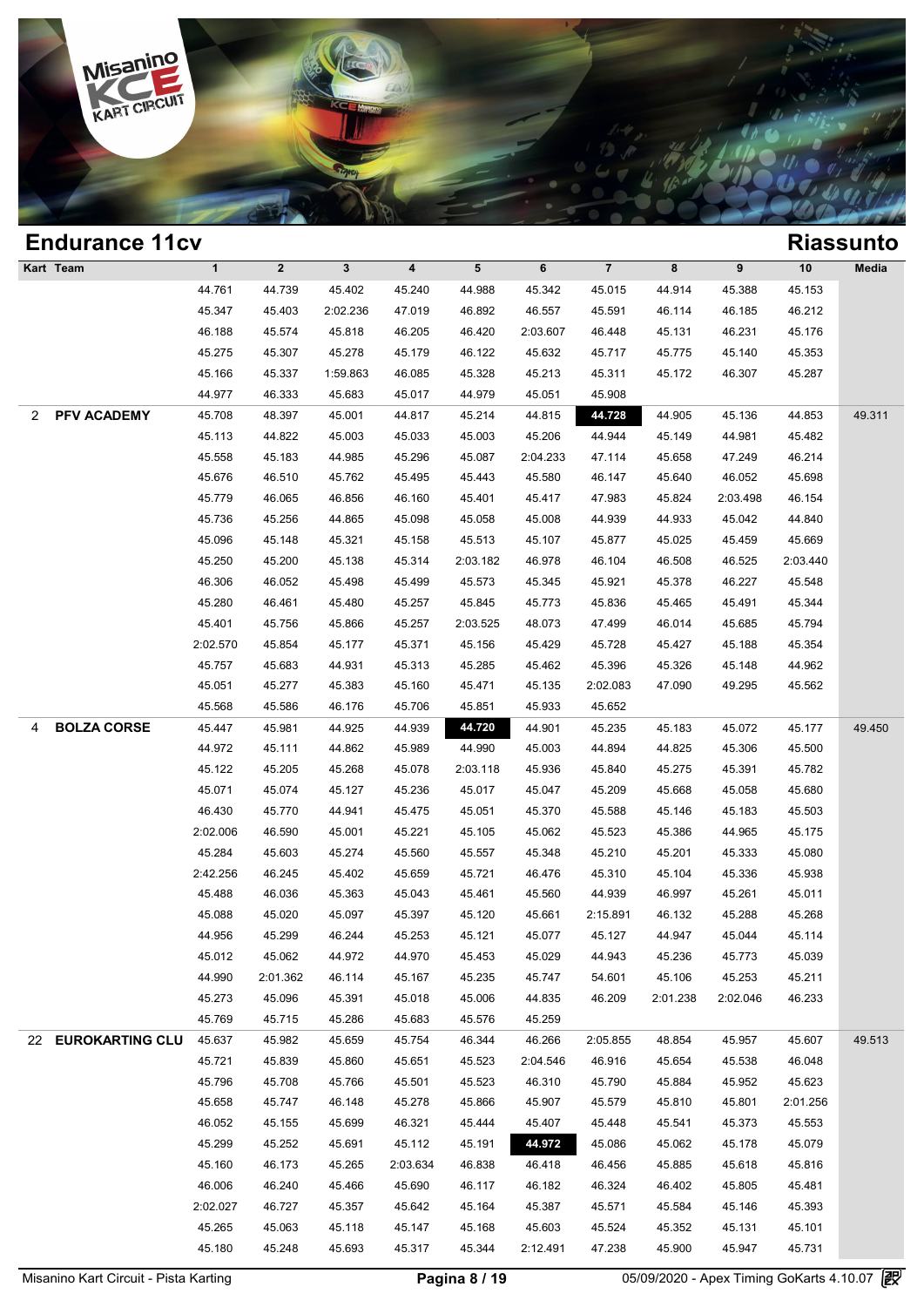

|    | <b>Endurance 11cv</b> |              |              |              |                         |        |          |                |          |          |          | <b>Riassunto</b> |
|----|-----------------------|--------------|--------------|--------------|-------------------------|--------|----------|----------------|----------|----------|----------|------------------|
|    | Kart Team             | $\mathbf{1}$ | $\mathbf{2}$ | $\mathbf{3}$ | $\overline{\mathbf{4}}$ | 5      | 6        | $\overline{7}$ | 8        | 9        | $10$     | Media            |
|    |                       | 45.951       | 45.687       | 45.966       | 45.836                  | 46.208 | 45.700   | 46.199         | 46.096   | 45.723   | 45.692   |                  |
|    |                       | 45.693       | 2:03.440     | 46.518       | 45.842                  | 45.575 | 45.630   | 45.329         | 45.447   | 45.462   | 45.787   |                  |
|    |                       | 45.481       | 45.459       | 45.289       | 45.392                  | 45.488 | 45.081   | 45.645         | 45.562   | 47.022   | 45.385   |                  |
|    |                       | 45.956       | 45.375       | 45.646       | 47.319                  | 45.428 | 46.095   |                |          |          |          |                  |
| 21 | <b>ARTES</b>          | 45.516       | 47.268       | 45.073       | 45.187                  | 45.225 | 44.797   | 44.824         | 45.018   | 45.139   | 45.625   | 49.260           |
|    |                       | 44.915       | 45.376       | 45.413       | 45.272                  | 45.133 | 45.508   | 45.197         | 45.034   | 44.961   | 2:03.725 |                  |
|    |                       | 46.488       | 45.900       | 45.290       | 45.420                  | 45.372 | 45.158   | 45.282         | 45.604   | 45.649   | 46.459   |                  |
|    |                       | 45.527       | 46.446       | 45.685       | 45.565                  | 45.674 | 45.346   | 45.553         | 46.399   | 46.399   | 45.328   |                  |
|    |                       | 45.792       | 46.021       | 46.404       | 45.750                  | 45.126 | 45.711   | 45.787         | 2:02.402 | 48.214   | 46.616   |                  |
|    |                       | 45.257       | 45.362       | 45.262       | 45.003                  | 44.773 | 44.974   | 44.727         | 45.379   | 45.032   | 44.605   |                  |
|    |                       | 45.154       | 45.601       | 45.549       | 45.444                  | 45.505 | 45.341   | 45.655         | 44.892   | 2:02.811 | 47.227   |                  |
|    |                       | 45.844       | 45.846       | 45.688       | 45.658                  | 45.467 | 45.802   | 45.488         | 45.613   | 45.679   | 46.843   |                  |
|    |                       | 2:03.634     | 46.801       | 45.501       | 45.426                  | 45.355 | 45.142   | 45.310         | 45.356   | 46.306   | 45.611   |                  |
|    |                       | 45.229       | 50.632       | 46.487       | 45.301                  | 45.367 | 45.502   | 2:02.238       | 46.324   | 45.265   | 45.281   |                  |
|    |                       | 45.048       | 45.184       | 45.152       | 45.049                  | 45.077 | 45.849   | 45.498         | 45.068   | 45.090   | 45.021   |                  |
|    |                       | 46.201       | 45.049       | 45.039       | 45.024                  | 45.520 | 44.979   | 2:01.687       | 46.761   | 45.299   | 46.293   |                  |
|    |                       | 45.269       | 45.576       | 45.811       | 45.200                  | 45.925 | 46.285   | 45.937         | 45.574   | 46.089   | 45.500   |                  |
|    |                       | 2:02.742     | 46.218       | 45.602       | 45.531                  | 45.404 | 45.468   | 45.198         | 45.780   | 45.545   | 45.154   |                  |
|    |                       | 45.001       | 45.715       | 45.514       | 45.373                  | 45.311 | 45.094   | 45.480         |          |          |          |                  |
| 12 | <b>MP RACING</b>      | 46.533       | 46.059       | 45.686       | 45.896                  | 46.096 | 45.117   | 45.538         | 45.674   | 45.994   | 45.289   | 49.650           |
|    |                       | 45.496       | 46.035       | 45.302       | 45.622                  | 45.408 | 45.026   | 45.094         | 45.865   | 46.133   | 45.646   |                  |
|    |                       | 45.349       | 45.337       | 45.320       | 2:06.351                | 47.410 | 46.069   | 45.982         | 47.126   | 45.593   | 46.133   |                  |
|    |                       | 46.298       | 46.223       | 46.408       | 45.791                  | 45.857 | 45.644   | 45.979         | 46.843   | 46.454   | 45.844   |                  |
|    |                       | 45.897       | 2:03.581     | 48.580       | 46.405                  | 45.686 | 46.360   | 45.995         | 45.866   | 45.325   | 45.781   |                  |
|    |                       | 45.714       | 45.880       | 45.242       | 45.819                  | 45.360 | 45.395   | 45.794         | 45.972   | 45.389   | 45.579   |                  |
|    |                       | 45.573       | 2:09.266     | 46.939       | 46.839                  | 45.887 | 47.115   | 47.181         | 45.573   | 47.149   | 46.107   |                  |
|    |                       | 45.832       | 45.466       | 45.460       | 45.573                  | 45.992 | 45.869   | 45.811         | 46.600   | 48.554   | 45.734   |                  |
|    |                       | 45.415       | 45.535       | 45.718       | 45.894                  | 45.516 | 45.640   | 2:03.470       | 46.611   | 45.223   | 45.853   |                  |
|    |                       | 45.960       | 45.461       | 45.119       | 45.792                  | 45.093 | 45.489   | 44.948         | 45.315   | 44.963   | 45.251   |                  |
|    |                       | 2:05.604     | 46.187       | 45.742       | 45.392                  | 46.215 | 46.266   | 45.158         | 46.005   | 45.920   | 45.049   |                  |
|    |                       | 45.465       | 45.055       | 46.098       | 2:02.830                | 47.108 | 47.039   | 45.517         | 45.481   | 45.296   | 45.431   |                  |
|    |                       | 46.007       | 45.324       | 45.433       | 45.686                  | 45.495 | 46.649   | 46.175         | 2:04.267 | 47.115   | 45.853   |                  |
|    |                       | 45.966       | 45.782       | 45.664       | 46.127                  | 45.758 | 45.779   | 45.580         | 45.504   | 45.601   | 45.372   |                  |
|    |                       | 45.543       | 45.455       | 45.490       | 45.436                  | 45.332 | 45.794   |                |          |          |          |                  |
|    | 19 AEM RACING         | 45.942       | 46.617       | 46.586       | 45.071                  | 45.320 | 46.111   | 45.196         | 45.340   | 45.230   | 45.337   | 49.735           |
|    |                       | 44.978       | 45.122       | 45.418       | 45.166                  | 44.972 | 46.483   | 46.699         | 45.607   | 45.710   | 45.442   |                  |
|    |                       | 2:07.592     | 49.669       | 46.288       | 46.631                  | 45.913 | 46.087   | 45.833         | 46.000   | 45.959   | 45.869   |                  |
|    |                       | 45.800       | 45.843       | 45.899       | 45.637                  | 46.049 | 45.485   | 45.969         | 46.061   | 45.783   | 2:09.597 |                  |
|    |                       | 46.446       | 46.130       | 47.477       | 46.690                  | 46.157 | 45.826   | 45.677         | 45.872   | 45.760   | 46.067   |                  |
|    |                       | 46.358       | 45.255       | 45.177       | 45.353                  | 45.822 | 45.441   | 2:05.898       | 47.873   | 45.771   | 46.724   |                  |
|    |                       | 46.559       | 45.405       | 45.526       | 45.595                  | 45.806 | 45.864   | 46.275         | 45.486   | 45.986   | 45.772   |                  |
|    |                       | 45.574       | 45.682       | 2:03.631     | 46.434                  | 46.258 | 45.610   | 45.486         | 45.644   | 45.656   | 46.053   |                  |
|    |                       | 45.598       | 45.423       | 45.433       | 45.453                  | 45.870 | 46.321   | 45.604         | 45.455   | 45.724   | 45.699   |                  |
|    |                       | 45.748       | 45.843       | 45.700       | 46.013                  | 46.530 | 2:05.779 | 47.113         | 46.449   | 46.305   | 45.819   |                  |
|    |                       | 46.070       | 46.418       | 45.870       | 45.441                  | 45.790 | 46.169   | 45.750         | 45.483   | 45.777   | 45.392   |                  |
|    |                       | 45.654       | 45.630       | 45.696       | 2:03.738                | 46.849 | 45.673   | 47.396         | 45.701   | 45.465   | 45.305   |                  |
|    |                       | 45.928       | 45.253       | 45.871       | 45.206                  | 45.691 | 45.956   | 45.478         | 45.831   | 45.070   | 45.450   |                  |
|    |                       |              |              |              |                         |        |          |                |          |          |          |                  |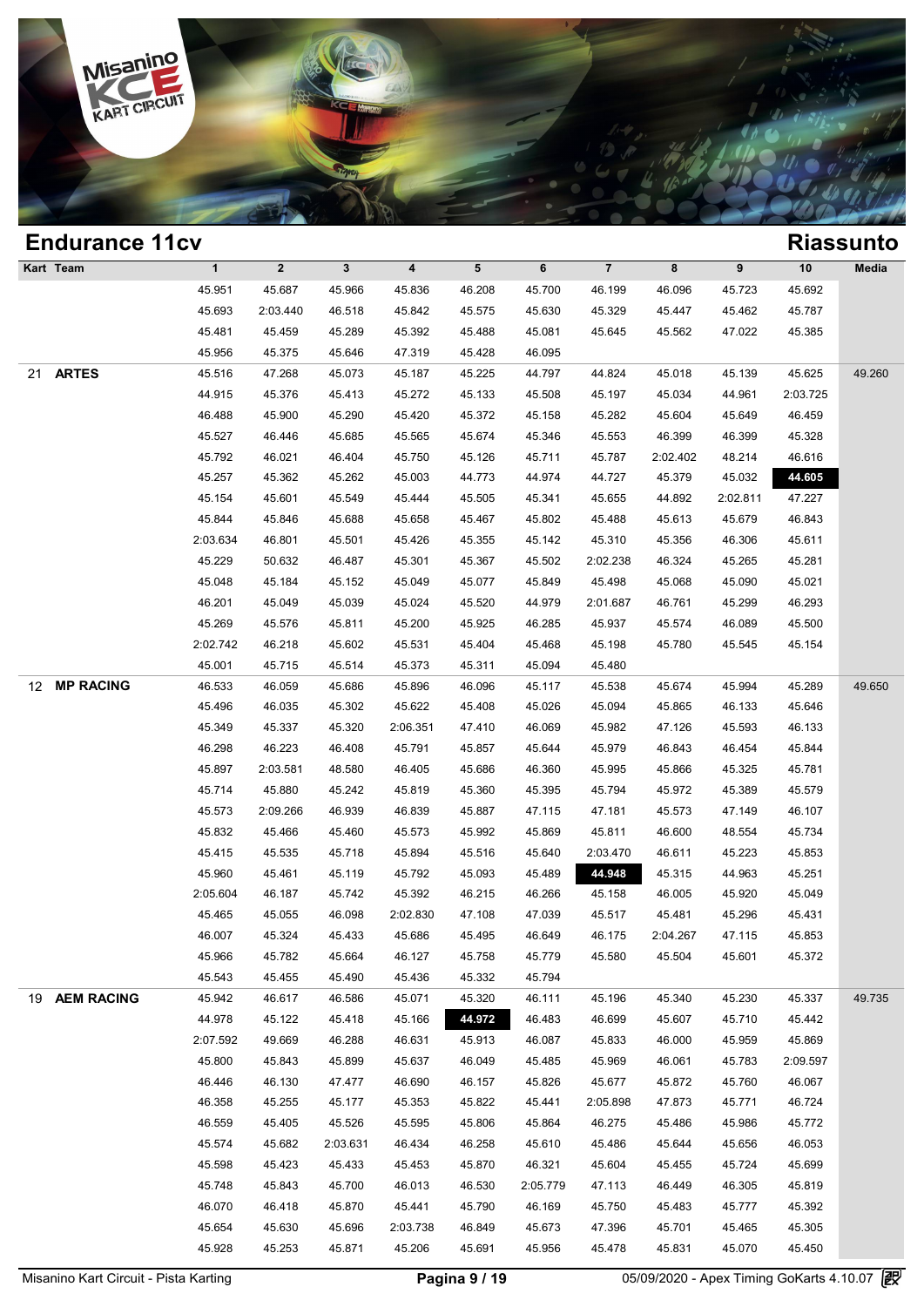

|   | <b>Endurance 11cv</b>    |              |              |              |          |                 |          |                |          |          |          | <b>Riassunto</b> |
|---|--------------------------|--------------|--------------|--------------|----------|-----------------|----------|----------------|----------|----------|----------|------------------|
|   | Kart Team                | $\mathbf{1}$ | $\mathbf{2}$ | $\mathbf{3}$ | 4        | $5\phantom{.0}$ | 6        | $\overline{7}$ | 8        | 9        | 10       | Media            |
|   |                          | 45.591       | 45.664       | 46.351       | 45.586   | 45.317          | 2:02.683 | 46.552         | 46.199   | 45.850   | 45.887   |                  |
|   |                          | 45.655       | 46.360       | 46.255       | 46.265   | 46.196          |          |                |          |          |          |                  |
| 6 | <b>AFFI KARTING INDO</b> | 45.953       | 46.804       | 46.611       | 45.144   | 46.198          | 45.668   | 45.155         | 45.387   | 45.453   | 45.156   | 49.813           |
|   |                          | 45.113       | 44.930       | 45.356       | 45.189   | 45.025          | 45.073   | 45.041         | 45.561   | 45.203   | 45.227   |                  |
|   |                          | 45.454       | 45.201       | 45.802       | 45.812   | 45.487          | 2:01.535 | 48.668         | 47.677   | 46.799   | 46.028   |                  |
|   |                          | 47.017       | 2:03.974     | 47.188       | 46.075   | 45.972          | 46.473   | 47.701         | 45.609   | 45.939   | 45.785   |                  |
|   |                          | 46.278       | 46.231       | 45.708       | 45.861   | 46.517          | 46.602   | 46.039         | 45.937   | 45.947   | 45.595   |                  |
|   |                          | 2:01.705     | 47.198       | 46.530       | 47.126   | 47.091          | 47.128   | 46.097         | 46.438   | 46.284   | 46.539   |                  |
|   |                          | 45.813       | 46.904       | 46.667       | 45.923   | 45.853          | 45.951   | 46.606         | 46.219   | 46.258   | 46.046   |                  |
|   |                          | 45.643       | 46.704       | 45.798       | 46.249   | 46.408          | 2:03.641 | 46.550         | 45.742   | 46.577   | 45.857   |                  |
|   |                          | 45.365       | 45.565       | 45.450       | 45.587   | 46.358          | 45.560   | 45.912         | 45.573   | 46.891   | 47.728   |                  |
|   |                          | 45.728       | 45.318       | 45.610       | 46.178   | 45.595          | 47.299   | 45.348         | 46.322   | 45.726   | 45.661   |                  |
|   |                          | 2:01.679     | 46.291       | 45.887       | 46.255   | 45.564          | 45.380   | 45.423         | 45.404   | 45.918   | 45.898   |                  |
|   |                          | 45.502       | 46.070       | 45.757       | 45.741   | 46.436          | 46.921   | 47.049         | 45.779   | 45.612   | 45.672   |                  |
|   |                          | 45.726       | 45.472       | 46.045       | 47.093   | 45.685          | 45.634   | 2:11.274       | 46.658   | 46.728   | 46.209   |                  |
|   |                          | 46.089       | 45.890       | 46.159       | 45.879   | 2:03.260        | 47.448   | 46.465         | 46.348   | 45.636   | 45.876   |                  |
|   |                          | 46.166       | 46.095       | 46.274       | 45.732   | 46.334          |          |                |          |          |          |                  |
| 7 | <b>QUEI TRE</b>          | 46.080       | 46.342       | 46.004       | 45.469   | 46.446          | 45.197   | 45.774         | 45.129   | 45.472   | 45.901   | 49.815           |
|   |                          | 45.636       | 45.249       | 45.191       | 45.338   | 45.233          | 45.281   | 45.208         | 45.403   | 45.515   | 2:06.439 |                  |
|   |                          | 50.323       | 47.149       | 46.473       | 46.028   | 46.006          | 46.777   | 46.337         | 46.063   | 45.673   | 46.721   |                  |
|   |                          | 45.684       | 45.991       | 46.444       | 46.022   | 45.599          | 46.354   | 46.109         | 46.459   | 2:07.728 | 46.094   |                  |
|   |                          | 45.719       | 45.464       | 45.338       | 45.843   | 45.493          | 45.179   | 45.131         | 45.058   | 45.554   | 44.971   |                  |
|   |                          | 45.288       | 45.230       | 44.938       | 45.043   | 45.139          | 45.355   | 45.017         | 45.116   | 45.684   | 45.649   |                  |
|   |                          | 2:04.330     | 48.705       | 46.682       | 45.821   | 45.708          | 46.217   | 45.866         | 46.301   | 46.002   | 46.041   |                  |
|   |                          | 46.570       | 46.008       | 46.311       | 45.985   | 46.004          | 46.121   | 45.739         | 45.756   | 45.746   | 45.611   |                  |
|   |                          | 45.800       | 45.995       | 46.443       | 2:04.330 | 48.264          | 46.744   | 46.902         | 46.994   | 45.983   | 47.394   |                  |
|   |                          | 46.183       | 46.132       | 45.802       | 46.099   | 45.980          | 45.872   | 45.898         | 46.299   | 46.027   | 46.147   |                  |
|   |                          | 46.127       | 47.293       | 46.744       | 46.154   | 46.187          | 2:00.089 | 47.632         | 46.160   | 45.921   | 46.147   |                  |
|   |                          | 45.672       | 45.524       | 45.847       | 45.678   | 45.604          | 45.939   | 45.671         | 45.881   | 45.514   | 45.467   |                  |
|   |                          | 2:14.678     | 46.886       | 45.821       | 45.473   | 45.364          | 45.552   | 45.481         | 45.485   | 45.413   | 45.823   |                  |
|   |                          | 45.245       | 45.391       | 45.634       | 45.612   | 45.896          | 45.509   | 45.866         | 2:06.642 | 46.759   | 45.785   |                  |
|   |                          | 45.630       | 46.426       | 45.596       | 45.398   | 45.308          |          |                |          |          |          |                  |
|   | 20 PELLICANI AL LIMIT    | 45.936       | 47.070       | 46.689       | 45.596   | 45.256          | 45.394   | 45.187         | 45.199   | 45.267   | 45.176   | 49.850           |
|   |                          | 45.084       | 44.984       | 45.443       | 45.174   | 45.018          | 45.921   | 46.013         | 2:04.774 | 49.148   | 46.310   |                  |
|   |                          | 45.945       | 46.335       | 46.076       | 46.103   | 46.122          | 46.158   | 47.390         | 45.982   | 45.510   | 45.882   |                  |
|   |                          | 46.063       | 45.620       | 45.730       | 46.017   | 45.825          | 45.602   | 2:05.373       | 47.201   | 46.600   | 45.987   |                  |
|   |                          | 46.008       | 45.906       | 46.554       | 46.018   | 45.867          | 45.883   | 46.183         | 45.759   | 45.793   | 46.304   |                  |
|   |                          | 46.577       | 45.420       | 45.948       | 46.433   | 46.585          | 46.178   | 2:04.815       | 46.702   | 46.634   | 45.876   |                  |
|   |                          | 45.506       | 46.202       | 46.630       | 45.752   | 45.815          | 46.511   | 47.235         | 45.603   | 46.422   | 46.038   |                  |
|   |                          | 45.718       | 45.729       | 45.910       | 45.615   | 45.506          | 45.815   | 46.476         | 46.555   | 48.041   | 2:04.842 |                  |
|   |                          | 54.436       | 46.073       | 45.798       | 46.173   | 45.812          | 45.778   | 45.206         | 45.254   | 45.539   | 45.702   |                  |
|   |                          | 45.328       | 45.272       | 45.546       | 45.913   | 45.848          | 45.755   | 45.878         | 45.669   | 45.802   | 2:04.927 |                  |
|   |                          | 46.911       | 46.380       | 46.043       | 45.725   | 46.024          | 46.110   | 45.884         | 45.967   | 45.523   | 45.918   |                  |
|   |                          | 46.376       | 46.041       | 2:04.539     | 46.907   | 45.949          | 46.663   | 45.926         | 45.599   | 45.639   | 45.386   |                  |
|   |                          | 45.512       | 46.835       | 46.306       | 45.644   | 2:02.513        | 47.650   | 46.251         | 45.735   | 45.578   | 46.074   |                  |
|   |                          | 45.839       | 45.540       | 45.679       | 45.756   | 46.356          | 46.018   | 46.048         | 46.527   | 46.180   | 45.841   |                  |
|   |                          | 45.671       | 45.744       | 46.280       | 46.512   | 45.471          |          |                |          |          |          |                  |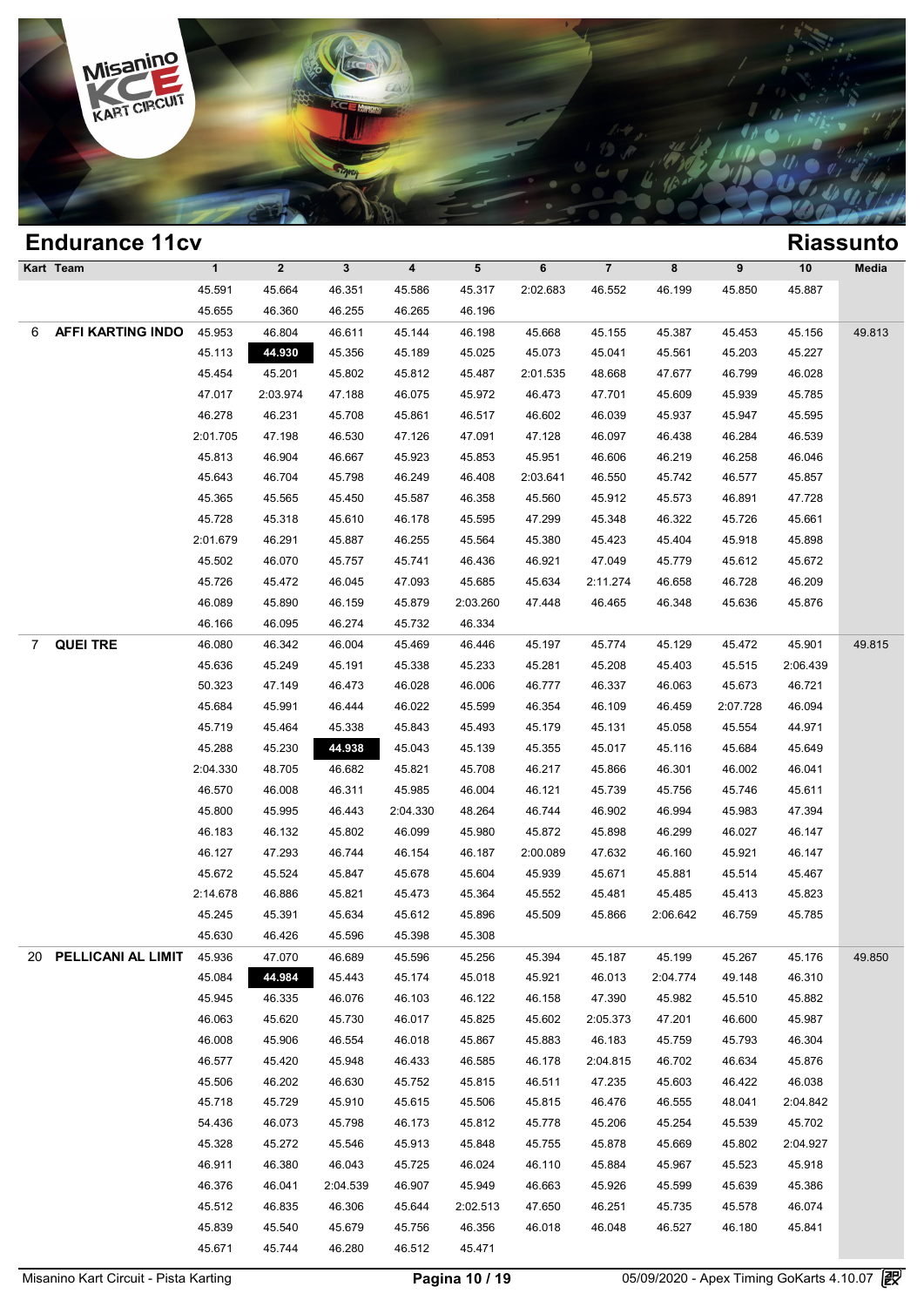

### **Endurance 11cv Riassunto Kart Team 1 2 3 4 5 6 7 8 9 10 Media** 8 **GSF TEAM ITALIA** 48.447 48.123 45.881 45.291 46.187 47.588 45.498 45.503 45.815 45.843 49.819 1 2 3 4 5 6 7 8 9 10 Med<br>48.447 48.123 45.881 45.291 46.187 47.588 45.498 45.503 45.815 45.843 49.8<br>45.444 46.282 46.188 45.738 45.802 45.571 45.537 45.713 45.702 45.616<br>45.611 45.650 45.721 45.811 200.1230 47.500 45.910 4 1 2 3 4 5 6 7 8 9 10 Med<br>48.447 48.123 45.881 45.291 46.187 47.588 45.498 45.503 45.815 45.843 49.8<br>45.444 46.282 46.188 45.738 45.802 45.571 45.537 45.713 45.702 45.616<br>45.601 45.659 45.721 45.811 2:01.230 47.500 45.910 4 46.180 46.180 46.187 46.187 47.588 45.498 45.503 45.815 45.843 49.8<br>45.444 46.282 46.188 45.738 45.802 45.571 45.537 45.713 45.702 45.616<br>45.601 45.659 45.721 45.811 2:01.230 47.500 45.910 46.525 46.701 45.903<br>46.180 45.779 46.44 46.282 46.188 45.738 45.802 45.571 45.537 45.713 45.702 45.616<br>45.601 45.659 45.721 45.811 2:01.230 47.500 45.910 46.525 46.701 45.903<br>46.180 45.779 46.875 46.481 46.171 47.212 46.152 47.062 47.060 48.504<br>46.565 45.41 45.601 45.659 45.721 45.811 2:01.230 47.500 45.910 46.525 46.701 45.903<br>46.180 45.779 46.875 46.481 46.171 47.212 46.152 47.062 47.060 48.504<br>46.565 45.416 46.584 46.477 46.435 45.939 46.032 46.452 46.200 2:01.690<br>47.701 4 46.180 45.779 46.875 46.481 46.171 47.212 46.152 47.062 47.060 48.504<br>46.565 45.416 46.584 46.477 46.435 45.939 46.032 46.452 46.200 2:01.690<br>47.701 45.539 45.368 44.972 44.983 45.068 44.846 45.346 45.133 45.761<br>45.671 46. 46.565 45.416 46.584 46.477 46.435 45.939 46.032 46.452 46.200 2:01.690<br>47.701 45.539 45.368 44.972 44.983 45.068 44.846 45.346 45.133 44.796<br>45.671 46.336 45.189 44.890 45.253 45.602 44.850 45.190 45.329 45.397<br>44.977 45. 47.701 45.539 45.368 44.972 44.983 45.068 44.846 45.346 45.133 44.796<br>45.671 46.336 45.189 44.890 45.253 45.602 44.850 45.190 45.329 45.397<br>44.977 45.886 45.622 2:01.416 47.434 46.597 46.649 46.362 46.158 46.432<br>46.302 46. 46.671 46.336 45.189 44.890 45.253 45.602 44.850 45.190 45.329 45.397<br>44.977 45.886 45.622 2:01.416 47.434 46.597 46.649 46.362 46.158 46.432<br>46.302 46.344 46.610 45.989 46.093 47.361 45.897 46.243 46.841 45.935<br>46.772 46. 44.977 45.886 45.622 2:01.416 47.434 46.597 46.649 46.362 46.158 46.432<br>46.302 46.344 46.610 45.989 46.093 47.361 45.897 46.243 46.841 45.935<br>46.772 46.249 46.176 45.714 46.538 46.723 2:22.581 46.311 45.582 45.125<br>45.737 4 46.302 46.344 46.610 45.989 46.093 47.361 45.897 46.243 46.841 45.935<br>46.772 46.249 46.176 45.714 46.538 46.723 2:22.581 46.311 45.582 45.125<br>45.737 44.949 45.613 46.367 45.741 45.677 45.339 45.243 45.409 45.678<br>45.496 45. 46.772 46.249 46.176 45.714 46.538 46.723 2:22.581 46.311 45.582 45.125<br>45.737 44.949 45.613 46.367 45.741 45.677 45.339 45.243 45.409 45.678<br>45.496 45.561 45.476 45.397 2:02.403 47.448 46.762 46.627 46.059 45.996<br>46.092 4 45.737 44.949 45.613 46.367 45.741 45.677 45.339 45.243 45.409 45.678<br>45.496 45.561 45.476 45.397 2:02.403 47.448 46.762 46.627 46.059 45.996<br>46.092 46.293 45.946 46.063 46.411 46.493 2:02.146 46.742 45.198 45.395<br>45.333 4 45.496 45.561 45.476 45.397 2:02.403 47.4<br>46.092 46.293 45.946 46.063 46.411 46.4<br>45.333 45.279 45.583 45.375 45.459 45.8<br>45.961 45.419 46.749 47.097 45.571 30 **GSF TEAM2** 45.384 48.681 46.493 46.562 46.992 45.024 45.093 45.010 45.890 45.296 49.951 45.333 45.279 45.583 45.375 45.459 45.809 45.617 2:01.530 47.055 46.265<br>45.961 45.419 46.749 47.097 45.571<br>45.384 48.681 46.493 46.562 46.992 45.024 45.093 45.010 45.890 45.296 49.9<br>46.238 45.164 45.674 45.534 45.068 45.25 45.961 45.419 46.749 47.097 45.571<br>45.384 48.681 46.493 46.562 46.992 45.024 45.093 45.010 45.890 45.296 49.9<br>46.238 45.164 45.674 45.534 45.068 45.252 45.269 45.869 46.138 45.435<br>45.498 45.070 45.326 45.411 2:11.878 48.16 46.238 48.681 46.493 46.562 46.992 45.024 45.093 45.010 45.890 45.296 49.9<br>46.238 45.164 45.674 45.534 45.068 45.252 45.289 45.869 46.138 45.435<br>45.498 45.070 45.326 45.411 2:11.878 48.161 46.211 46.308 46.241 46.776<br>46.900 46.253 45.164 45.674 45.534 45.068 45.252 45.269 46.309 46.138 45.435<br>45.498 45.070 45.326 45.411 2:11.878 48.161 46.211 46.308 46.241 46.776<br>46.900 46.213 47.054 46.309 46.181 46.773 46.469 47.221 47.235 49.651<br>46.253 46. 45.498 45.070 45.326 45.411 2:11.878 48.161 46.211 46.308 46.241 46.776<br>46.900 46.213 47.054 46.309 46.181 46.773 46.469 47.221 47.235 49.651<br>46.253 46.996 46.103 46.529 46.427 46.292 2:03.644 46.171 45.751 45.728<br>45.493 4 46.900 46.213 47.054 46.309 46.181 46.773 46.469 47.221 47.235 49.651<br>46.253 46.996 46.103 46.529 46.427 46.292 2:03.644 46.171 45.751 45.728<br>45.493 45.647 45.159 45.349 45.344 44.932 45.200 45.298 45.404 45.055<br>45.499 45. 46.253 46.996 46.103 46.529 46.427 46.292 2:03.644 46.171 45.751 45.728<br>45.493 45.647 45.159 45.349 45.344 44.932 45.200 45.298 45.404 45.055<br>45.499 45.491 45.193 45.110 45.267 45.233 45.333 45.348 44.953 45.631<br>46.305 2:0 45.493 45.647 45.159 45.349 45.344 44.932 45.200 45.298 45.404 45.055<br>45.499 45.491 45.193 45.110 45.267 45.233 45.233 45.348 44.953 45.631<br>46.305 2:03.980 47.188 46.784 45.927 45.836 46.335 46.601 49.538 46.803<br>47.077 47.0 46.499 45.491 45.193 45.110 45.267 45.233 45.233 45.348 44.953 45.631<br>46.305 2:03.980 47.188 46.784 45.927 45.836 46.335 46.601 49.538 46.803<br>47.077 47.018 47.346 47.671 46.734 46.891 46.461 46.232 46.156 46.280<br>46.339 46. 46.305 2:03.980 47.188 46.784 45.927 45.836 46.335 46.601 49.538 46.803<br>47.077 47.018 47.346 47.671 46.734 46.891 46.461 46.232 46.156 46.280<br>46.339 46.577 2:04.687 46.318 45.220 45.658 45.247 45.0 47.077 47.018 47.346 47.671 46.734 46.891 46.461 46.232 46.156 46.280<br>46.339 46.577 2:04.687 46.318 45.220 45.658 45.247 45.016 44.857 45.558<br>45.611 45.732 45.444 45.058 45.083 45.075 45.455 45.609 45.367 45.516<br>2:04.307 4 46.339 46.577 2:04.687 46.318 45.220 45.658 45.247 45.016 44.857 45.558<br>45.611 45.732 45.444 45.058 45.083 45.075 45.455 45.609 45.367 45.516<br>1:04.307 46.754 46.507 46.239 46.237 47.312 47.440 46.093 46.972 55.260<br>46.898 4 45.611 45.732 45.444 45.058 45.083 45.075 45.455 45.609 45.367 45.516<br>
2:04.307 46.754 46.507 46.239 46.237 47.312 47.440 46.093 46.972 55.260<br>
46.898 46.281 46.320 46.430 2:03.076 46.340 45.912 45.991 45.688 45.269<br>
45.56 46.207 46.754 46.507 46.239 46.237 47.3<br>
46.898 46.281 46.320 46.430 2:03.076 46.3<br>
45.561 45.512 45.393 46.668 46.482 46.0<br>
46.099 46.047 46.560 46.069 46.619 5 **FORTY RT** 48.254 49.381 46.190 46.399 46.649 46.321 46.011 46.144 47.634 1:57.073 49.970 46.099 46.047 46.560 46.668 46.482 46.069 46.115 2:03.640 47.075 46.493<br>46.099 46.047 46.560 46.069 46.619<br>48.254 49.381 46.190 46.399 46.649 46.321 46.011 46.144 47.634 1:57.073 49.9<br>57.703 50.423 47.015 46.227 46.011 46. 46.099 46.047 46.560 46.069 46.619<br>48.254 49.381 46.190 46.399 46.649 46.321 46.011 46.144 47.634 1:57.073 49.9<br>57.703 50.423 47.015 46.227 46.011 46.915 45.805 45.656 45.508 45.770<br>46.226 45.432 45.591 45.484 46.832 45.94 46.226 49.381 46.190 46.399 46.649 46.321 46.011 46.144 47.634 1:57.073 49.9<br>
57.703 50.423 47.015 46.227 46.011 46.915 45.805 45.656 45.508 45.770<br>
46.226 45.432 45.591 45.484 46.832 45.940 45.782 45.724 46.089 45.515<br>
45. 57.703 50.423 47.015 46.227 46.011 46.915 45.805 45.656 45.508 45.770<br>46.226 45.432 45.591 45.484 46.832 45.940 45.782 45.724 46.089 45.515<br>45.405 45.781 2:07.316 48.223 45.803 46.125 46.601 47.334 45.930 45.896<br>46.041 45 46.226 45.432 45.591 45.484 46.832 45.940 45.782 45.724 46.089 45.515<br>45.405 45.781 2:07.316 48.223 45.803 46.125 46.601 47.334 45.930 45.896<br>46.041 45.625 46.244 46.474 46.953 45.668 46.287 45.594 46.243 45.631<br>2:01.251 46 45.405 45.781 2:07.316 48.223 45.803 46.125 46.601 47.334 45.930 45.896<br>46.041 45.625 46.244 46.474 46.953 45.668 46.287 45.594 46.243 45.631<br>2:01.251 46.905 46.092 45.381 45.603 45.878 45.324 46.237 45.375 45.552<br>45.184 45 46.041 45.625 46.244 46.474 46.953 45.668 46.287 45.594 46.243 45.631<br>
1.01.251 46.905 46.092 45.381 45.603 45.878 45.324 46.237 45.375 45.552<br>
45.184 45.233 45.381 45.134 45.424 45.252 45.382 45.356 46.152 45.319<br>
45.115 46.237 46.905 46.092 45.381 45.603 45.878 45.324 46.237 45.375 45.552<br>45.184 45.233 45.381 45.134 45.424 45.252 45.382 45.356 46.152 45.319<br>45.115 46.448 45.764 2:02.317 48.249 48.547 49.159 47.131 46.854 47.147<br>46.541 47 45.184 45.233 45.381 45.134 45.424 45.252 45.382 45.356 46.152 45.319<br>45.115 46.448 45.764 2:02.317 48.249 48.547 49.159 47.131 46.854 47.147<br>46.541 47.025 47.070 46.210 46.442 46.461 47.237 46.651 46.441 2:03.788<br>46.267 4 46.541 46.448 45.764 2:02.317 48.249 48.547 49.159 47.131 46.854 47.147<br>46.541 47.025 47.070 46.210 46.442 46.461 47.237 46.651 46.441 2:03.788<br>46.267 46.035 46.383 45.987 45.913 45.847 46.093 45.770 46.183 46.891<br>45.827 46 46.541 47.025 47.070 46.210 46.442 46.461 47.237 46.651 46.441 2:03.788<br>46.267 46.035 46.383 45.987 45.913 45.847 46.093 45.770 46.183 46.891<br>45.827 46.997 46.351 45.839 45.939 46.257 46.768 45.621 46.030 2:01.162<br>47.575 4 46.267 46.035 46.383 45.987 45.913 45.847 46.093 45.770 46.183 46.891<br>45.827 46.997 46.351 45.839 45.939 46.257 46.768 45.621 46.030 2:01.162<br>47.575 46.155 45.926 46.624 45.810 45.823 46.647 46.471 45.720 45.586<br>45.798 45. 46.827 46.997 46.351 45.839 45.939 46.257 46.768 45.621 46.030 2:01.162<br>47.575 46.155 45.926 46.624 45.810 45.823 46.647 46.471 45.720 45.586<br>45.798 45.949 45.983 46.370 45.635 46.210 46.786 2:11.706 46.546 45.769<br>45.513 4 47.575 46.155 45.926 46.624 45.810 45<br>
45.798 45.949 45.983 46.370 45.635 46<br>
45.513 45.071 45.892 44.951 45.393 45<br>
44.948 45.360 45.202 45.701 44.935 18 **BOURGUIGNONNE SQUADRA CO** 47.587 47.131 46.608 46.423 46.341 47.669 45.299 45.447 45.814 46.690 49.978 45.513 45.071 45.892 44.951 45.393 45.963 45.138 45.034 45.139 45.325<br>44.948 45.360 45.202 45.701 44.935<br>47.587 47.131 46.608 46.423 46.341 47.669 45.299 45.447 45.814 46.690 49.9<br>46.023 46.102 46.481 45.741 46.054 45.374 4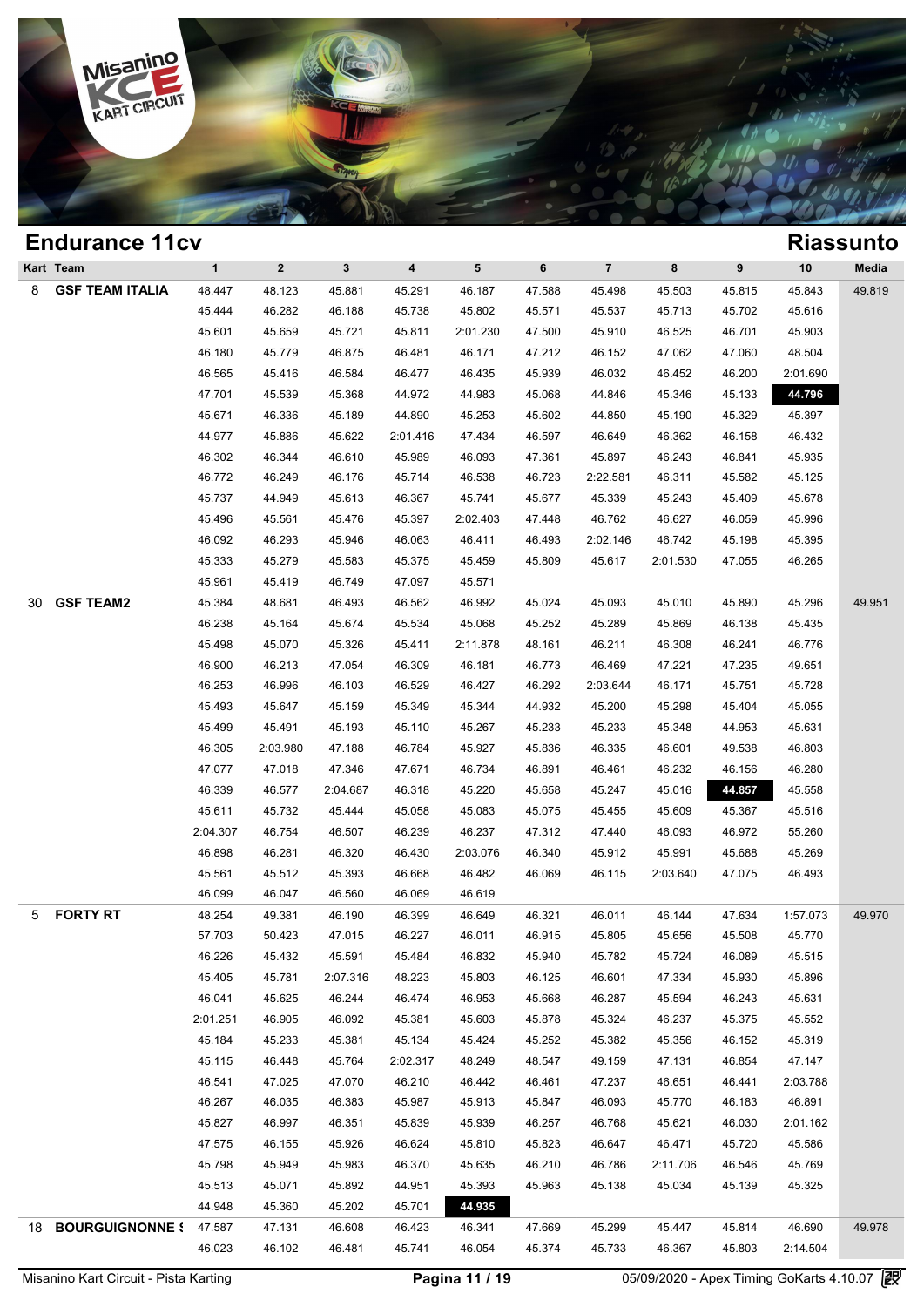

### **Endurance 11cv Riassunto Kart Team 1 2 3 4 5 6 7 8 9 10 Media Process 25.2011**<br>
47.204 45.916 45.605 45.161 46.027 46.022 45.059 45.897 46.523 45.532<br>
45.327 45.492 45.123 45.160 45.026 45.160 46.154 45.455 46.523 45.532 **KICLSSUII**<br>
1 2 3 4 5 6 7 8 9 10 Med<br>
47.204 45.916 45.605 45.161 46.027 46.022 45.059 45.897 46.523 45.532<br>
45.327 45.493 46.123 45.169 45.086 45.169 46.154 45.455 46.528 45.617<br>
45.799 45.617 45.799 45.898 47.191 46.939 1 2 3 4 5 6 7 8 9 10 Med<br>47.204 45.916 45.605 45.161 46.027 46.022 45.059 45.897 46.523 45.532<br>45.327 45.493 46.123 45.169 45.169 46.164 45.455 46.528 45.617<br>45.799 45.618 1:48.848 47.191 46.939 46.205 45.978 46.026 45.810 46.327 45.916 45.605 45.161 46.027 46.022 45.059 45.897 46.523 45.532<br>45.327 45.493 46.123 45.169 45.036 45.169 46.154 45.455 46.528 45.617<br>45.799 45.618 1:48.848 47.191 46.939 46.205 45.978 46.026 45.810 45.791<br>46.391 45.8 45.799 45.618 1:48.848 47.191 46.939 46.205 45.978 46.026 45.810 45.791 46.391 45.884 45.587 45.635 45.518 46.205 46.681 45.540 45.675 46.161<br>46.776 46.454 45.752 45.628 45.387 45.752 2:16.892 46.707 47.125 46.829 46.700 46 46.709 45.618 1:48.848 47.191 46.939 46.205 45.978 46.026 45.810 45.791<br>46.391 45.884 45.587 45.635 45.518 45.239 46.681 45.540 45.675 46.161<br>45.776 46.454 45.752 45.628 45.387 45.752 2:16.892 46.707 47.125 46.829<br>46.709 4 46.391 45.884 45.587 45.635 45.518 45.239 46.681 45.540 45.675 46.161<br>45.776 46.454 45.752 45.628 45.387 45.752 2:16.892 46.707 47.125 46.829<br>46.709 46.897 46.501 46.608 45.908 46.369 46.359 46.356 46.208 46.724<br>46.082 45. 46.709 46.454 45.752 45.628 45.387 45.752 2:16.892 46.707 47.125 46.829<br>46.709 46.897 46.501 46.608 45.908 46.369 46.359 46.356 46.208 46.724<br>46.082 45.804 45.469 45.916 45.671 45.991 45.541 45.972 2:10.355 47.577<br>46.786 4 46.709 46.897 46.501 46.608 45.908 46.369 46.359 46.356 46.208 46.724<br>46.082 45.804 45.469 45.916 45.671 45.991 45.541 45.972 2:10.355 47.577<br>46.786 46.312 46.399 46.344 46.290 46.489 46.273 45.685 45.817 46.439<br>46.011 46. 46.082 45.804 45.469 45.916 45.671 45.991 45.541 45.972 2:10.355 47.577<br>46.786 46.312 46.399 46.344 46.290 46.489 46.273 45.685 45.817 46.439<br>46.011 46.207 46.299 46.850 46.627 47.095 47.071 2:04.291 47.186 46.339<br>46.159 4 46.786 46.312 46.399 46.344 46.290 46.489 46.273 45.685 45.817 46.439<br>46.011 46.207 46.299 46.850 46.627 47.095 47.071 2:04.291 47.186 46.339<br>46.159 46.001 46.235 46.431 47.029 45.853 46.201 46.464 46.202 46.822<br>47.097 46. 46.011 46.207 46.299 46.850 46.627 47.095 47.071 2:04.291 47.186 46.339<br>46.159 46.001 46.235 46.431 47.029 45.853 46.201 46.464 46.202 46.822<br>47.097 46.288 46.446 45.891 2:04.916 47.466 46.966 46.352 45.705 45.866<br>46.042 4 46.159 46.001 46.235 46.431 47.029 45.8<br>47.097 46.288 46.446 45.891 2:04.916 47.4<br>46.042 46.432 46.602 45.743 45.843 45.6<br>45.486 45.636 45.883 45.075 45.040 14 **ALMAR** 46.941 48.633 46.116 46.358 46.156 46.581 46.275 46.183 45.929 46.230 49.742 46.042 46.432 46.602 45.743 45.843 45.608 46.140 46.974 1:58.993 46.130<br>45.486 45.636 45.883 45.075 45.040<br>46.941 48.633 46.116 46.358 46.156 46.581 46.275 46.183 45.929 46.230 49.7<br>45.902 46.659 45.833 45.721 46.478 45.61 46.941 48.633 45.883 45.075 45.040<br>46.941 48.633 46.116 46.358 46.156 46.581 46.275 46.183 45.929 46.230 49.7<br>45.902 46.659 45.833 45.721 46.478 45.613 45.839 46.008 46.126 45.734<br>2:07.654 47.092 46.212 46.141 45.863 45.954 46.941 48.633 46.116 46.358 46.156 46.581 46.275 46.183 45.929 46.230 49.7<br>45.902 46.659 45.833 45.721 46.478 45.613 45.839 46.008 46.126 45.734<br>1:07.654 47.092 46.212 46.141 45.863 45.954 46.103 45.711 46.364 45.829<br>45.69 45.902 46.659 45.833 45.721 46.478 45.613 45.839 46.008 46.126 45.734<br>
2:07.654 47.092 46.212 46.141 45.863 45.954 46.103 45.711 46.364 45.829<br>
45.695 45.494 45.834 45.696 45.840 45.583 46.044 45.838 46.781 48.064<br>
47.237 45.695 47.092 46.212 46.141 45.863 45.954 46.103 45.711 46.364 45.829<br>45.695 45.494 45.834 45.696 45.840 45.583 46.044 45.838 46.781 48.064<br>47.237 46.223 1:17.410 47.210 45.821 45.875 47.017 46.215 45.862 45.751<br>45.686 45 45.695 45.494 45.834 45.696 45.840 45.583 46.044 45.838 46.781 48.064<br>47.237 46.223 1:17.410 47.210 45.821 45.875 47.017 46.215 45.862 45.751<br>45.686 45.810 45.399 45.696 45.751 45.901 45.862 45.438 45.453 45.664<br>45.693 46. 46.223 1:17.410 47.210 45.821 45.875 47.017 46.215 45.862 45.751<br>45.686 45.810 45.399 45.696 45.751 45.901 45.862 45.438 45.453 45.664<br>45.693 46.478 46.187 46.604 45.589 45.632 2:03.480 47.868 47.012 47.145<br>45.786 45.548 4 45.686 45.810 45.399 45.696 45.751 45.901 45.862 45.438 45.453 45.664<br>45.693 46.478 46.187 46.604 45.589 45.632 2:03.480 47.868 47.012 47.145<br>45.786 45.548 45.476 45.737 45.676 45.678 45.002 45.406 45.834 45.733<br>45.535 45. 45.693 46.478 46.187 46.604 45.589 45.632 2:03.480 47.868 47.012 47.145<br>45.786 45.548 45.476 45.737 45.676 45.678 45.002 45.406 45.834 45.733<br>45.535 45.055 45.228 46.804 45.784 45.232 45.533 44.595 45.382 46.312<br>45.482 2:1 45.786 45.548 45.476 45.737 45.676 45.678 45.002 45.406 45.834 45.733<br>45.535 45.055 45.228 46.804 45.784 45.232 45.533 44.935 45.382 46.312<br>45.482 2:12.376 46.845 45.822 46.026 45.966 53.301 46.140 45.826 45.686<br>45.644 45.5 45.35 45.055 45.228 46.804 45.784 45.232 45.533 44.935 45.382 46.312<br>45.482 2:12.376 46.845 45.822 46.026 45.966 53.301 46.140 45.826 45.686<br>45.644 45.592 45.533 45.812 46.111 45.408 45.919 45.935 45.765 45.942<br>45.864 2:14. 46.482 2:12.376 46.845 45.822 46.026 45.966 53.301 46.140 45.826 45.686<br>45.644 45.592 45.533 45.812 46.111 45.408 45.919 45.935 45.765 45.942<br>45.864 2:14.797 47.554 46.493 46.978 46.861 46.099 45.934 46.071 46.327<br>46.091 46 46.644 46.592 45.533 45.812 46.111 45.408 45.919 45.935 45.765 45.942<br>45.864 2:14.797 47.554 46.493 46.978 46.861 46.099 45.934 46.071 46.327<br>46.091 46.047 46.605 2:03.150 47.250 47.383 46.855 47.033 47.353 46.597<br>46.899 4 46.894 2:14.797 47.554 46.493 46.978 46.8<br>46.091 46.047 46.605 2:03.150 47.250 47.3<br>46.899 46.244 46.665 46.075 2:04.661 47.6<br>45.726 45.874 45.846 46.378 45.490 31 **CORSE CESENA** 46.851 46.696 46.783 46.115 46.197 46.466 46.712 46.199 46.038 46.715 57.650 46.899 46.244 46.665 46.075 2:04.661 47.613 45.986 45.813 45.573 45.589<br>45.726 45.874 45.846 46.378 45.490<br>46.851 46.696 46.783 46.115 46.197 46.466 46.712 46.199 46.038 46.715 57.6<br>46.590 46.672 2:05.422 49.337 46.014 46. 45.726 45.874 45.846 46.378 45.490<br>46.851 46.696 46.783 46.115 46.197 46.466 46.712 46.199 46.038 46.715 57.6<br>46.590 46.672 2:05.422 49.337 46.014 46.109 45.724 45.508 45.204 45.619<br>45.638 45.818 45.395 45.357 45.803 45.30 46.851 46.696 46.783 46.115 46.197 46.466 46.712 46.199 46.038 46.715 57.6<br>46.590 46.672 2:05.422 49.337 46.014 46.109 45.724 45.508 45.204 45.619<br>45.638 45.818 45.395 45.357 45.803 45.300 45.404 45.226 45.506 45.601<br>49.07 46.590 46.672 2:05.422 49.337 46.014 46.109 45.724 45.508 45.204 45.619<br>45.638 45.818 45.395 45.357 45.803 45.300 45.404 45.226 45.506 45.601<br>49.078 45.825 45.196 45.549 45.320 46.535 2:03.753 17:20.366 46.501 46.190<br>45.885 45.638 45.818 45.395 45.357 45.803 45.300 45.404 45.226 45.506 45.601<br>49.078 45.825 45.196 45.549 45.320 46.535 2:03.753 17:20.366 46.501 46.190<br>45.885 45.470 45.520 45.406 45.587 45.929 46.730 45.612 45.651 45.567<br>45.562 45.885 46.470 45.520 46.466 45.520 46.535 2:03.753 17:20.366 46.501 46.190<br>45.885 45.470 45.520 45.406 45.587 45.929 46.730 45.612 45.651 45.567<br>45.562 45.832 45.838 46.068 45.530 45.535 45.832 45.758 45.667 45.652<br>2:03.16 45.885 45.470 45.520 45.406 45.587 45.929 46.730 45.612 45.651 45.567<br>45.562 45.832 45.838 46.068 45.530 45.535 45.832 45.758 45.667 45.652<br>2:03.160 46.651 45.989 45.931 46.616 46.833 45.890 45.690 46.333 45.509<br>45.973 45.7 45.562 45.832 45.838 46.068 45.530 45.535 45.832 45.758 45.667 45.652<br>
2:03.160 46.651 45.989 45.931 46.616 46.833 45.890 45.690 46.333 45.509<br>
45.973 45.771 45.715 46.381 46.029 46.491 2:03.735 46.465 45.769 45.660<br>
45.61 45.973 46.651 45.989 45.931 46.616 46.833 45.890 45.690 46.333 45.509<br>45.973 45.771 45.715 46.381 46.029 46.491 2:03.735 46.465 45.769 45.660<br>45.610 46.220 45.446 45.350 46.087 46.333 45.943 45.453 45.790 45.664<br>45.834 45 45.973 45.771 45.715 46.381 46.029 46.491 2:03.735 46.465 45.769 45.660<br>45.610 46.220 45.446 45.350 46.087 46.333 45.943 45.453 45.790 45.664<br>45.834 45.527 45.664 45.645 46.056 46.226 46.040 45.596 45.764 45.434<br>2:04.418 47 46.610 46.220 45.446 45.350 46.087 46.333 45.943 45.453 45.790 45.664<br>45.834 45.527 45.664 45.645 46.056 46.226 46.040 45.596 45.764 45.434<br>46.133 2:03.170 47.727 46.470 46.349 45.032 45.192 45.407 45.618 45.322<br>45.927 46. 45.834 45.527 45.664 45.645 46.056 46.2<br>
1.04.418 47.310 46.569 46.365 45.680 45.8<br>
1.04.53 2.03.170 47.727 46.470 46.349 45.0<br>
1.045.027 45.600 46.355 45.119 45.950 28 **TORTELLINI ANAL** 46.214 47.135 47.036 46.060 46.417 45.982 46.603 46.008 45.692 45.699 50.514 46.173 2:03.170 47.727 46.470 46.349 45.032 45.192 45.407 45.618 45.322<br>
46.027 46.600 46.355 45.119 45.950<br>
46.214 47.135 47.036 46.060 46.417 45.982 46.603 46.008 45.692 45.699 50.5<br>
46.172 46.220 46.287 46.014 46.173 46. 46.214 47.135 47.036 46.060 46.417 45.982 46.603 46.008 45.692 45.699 50.5<br>46.172 46.220 46.287 46.014 46.173 46.395 46.715 2:39.476 48.001 46.242<br>46.126 45.745 46.091 46.095 46.119 45.647 46.557 46.132 45.986 45.787<br>45.57 46.214 47.135 47.036 46.060 46.417 45.982 46.603 46.008 45.692 45.699 50.5<br>46.172 46.220 46.287 46.014 46.173 46.395 46.715 2:39.476 48.001 46.242<br>46.126 45.745 46.091 46.095 46.119 45.647 46.557 46.132 45.986 45.787<br>45.57 46.172 46.220 46.287 46.014 46.173 46.395 46.715 2:39.476 48.001 46.242<br>46.126 45.745 46.091 46.095 46.119 45.647 46.557 46.132 45.986 45.787<br>45.576 45.949 45.921 45.803 45.655 46.169 45.702 45.768 46.336 2:19.334<br>49.141 4 46.126 45.745 46.091 46.095 46.119 45.647 46.557 46.132 45.986 45.787<br>45.576 45.949 45.921 45.803 45.655 46.169 45.702 45.768 46.336 2:19.334<br>49.141 47.212 48.365 46.464 47.441 47.839 46.636 46.784 47.294 46.038<br>47.095 46.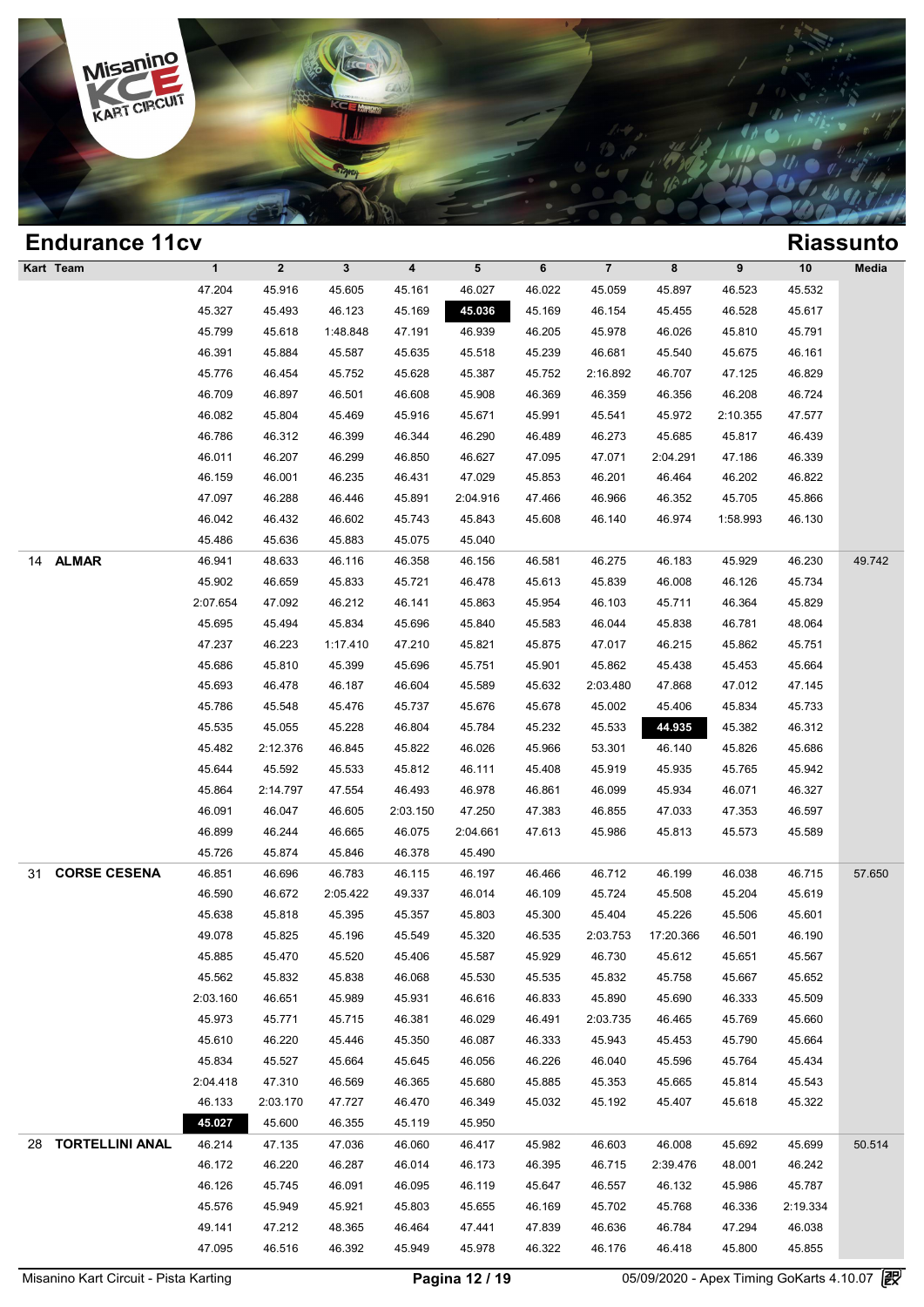

|    | <b>Endurance 11cv</b> |              |              |              |          |           |          |                |          |          |          | <b>Riassunto</b> |
|----|-----------------------|--------------|--------------|--------------|----------|-----------|----------|----------------|----------|----------|----------|------------------|
|    | Kart Team             | $\mathbf{1}$ | $\mathbf{2}$ | $\mathbf{3}$ | 4        | ${\bf 5}$ | 6        | $\overline{7}$ | 8        | 9        | 10       | Media            |
|    |                       | 46.022       | 47.461       | 2:05.065     | 46.493   | 45.605    | 45.797   | 45.537         | 45.581   | 46.924   | 45.232   |                  |
|    |                       | 45.261       | 45.582       | 45.836       | 45.475   | 45.357    | 45.280   | 45.294         | 45.388   | 45.332   | 45.407   |                  |
|    |                       | 45.536       | 45.344       | 45.548       | 45.235   | 45.331    | 45.246   | 2:06.644       | 46.623   | 45.734   | 45.819   |                  |
|    |                       | 45.877       | 45.814       | 45.745       | 45.661   | 45.836    | 45.796   | 45.862         | 46.731   | 45.773   | 45.777   |                  |
|    |                       | 45.881       | 45.770       | 48.757       | 45.860   | 45.687    | 45.480   | 46.589         | 2:14.119 | 50.038   | 48.125   |                  |
|    |                       | 47.778       | 47.022       | 47.381       | 47.090   | 47.379    | 46.639   | 46.729         | 46.230   | 47.085   | 46.843   |                  |
|    |                       | 47.010       | 47.563       | 2:05.369     | 46.727   | 45.565    | 45.966   | 45.877         | 45.671   | 46.092   | 45.555   |                  |
|    |                       | 46.048       | 46.125       | 2:06.351     | 46.424   | 47.363    | 46.568   | 45.629         | 45.606   | 45.314   | 45.771   |                  |
|    |                       | 45.487       | 45.130       | 45.244       |          |           |          |                |          |          |          |                  |
| 10 | <b>LASAGNA CORSE</b>  | 46.991       | 46.994       | 45.811       | 45.653   | 45.322    | 45.313   | 45.781         | 45.460   | 45.458   | 45.949   | 50.514           |
|    |                       | 45.264       | 45.392       | 45.780       | 45.733   | 45.603    | 45.520   | 45.198         | 46.543   | 45.504   | 45.683   |                  |
|    |                       | 45.632       | 2:05.990     | 47.255       | 47.384   | 46.750    | 47.137   | 46.762         | 46.779   | 46.629   | 46.243   |                  |
|    |                       | 49.093       | 47.244       | 46.126       | 47.083   | 46.503    | 46.348   | 55.706         | 47.743   | 46.818   | 46.259   |                  |
|    |                       | 47.402       | 46.880       | 2:27.998     | 47.317   | 46.756    | 47.681   | 46.985         | 46.013   | 46.920   | 47.502   |                  |
|    |                       | 47.011       | 46.139       | 46.596       | 46.139   | 46.779    | 2:05.677 | 46.777         | 46.463   | 46.471   | 45.527   |                  |
|    |                       | 45.498       | 45.394       | 45.073       | 45.054   | 45.079    | 45.428   | 45.893         | 45.918   | 45.719   | 45.759   |                  |
|    |                       | 45.928       | 46.289       | 45.897       | 45.418   | 45.382    | 45.485   | 46.691         | 45.680   | 46.128   | 2:04.354 |                  |
|    |                       | 46.717       | 46.219       | 47.784       | 46.142   | 46.027    | 45.988   | 45.578         | 45.601   | 46.177   | 45.236   |                  |
|    |                       | 46.546       | 45.735       | 46.209       | 45.561   | 46.081    | 45.562   | 45.728         | 45.549   | 45.664   | 46.515   |                  |
|    |                       | 45.693       | 2:04.194     | 47.426       | 46.751   | 46.336    | 46.494   | 46.649         | 46.460   | 46.835   | 46.523   |                  |
|    |                       | 46.184       | 48.270       | 2:04.720     | 47.223   | 46.189    | 47.049   | 46.076         | 46.694   | 46.248   | 45.954   |                  |
|    |                       | 46.225       | 46.131       | 1:02.743     | 49.287   | 46.209    | 46.311   | 46.369         | 46.659   | 2:04.901 | 47.226   |                  |
|    |                       | 47.852       | 46.994       | 46.954       | 46.486   | 46.178    | 46.049   | 45.834         | 46.387   | 47.043   | 46.041   |                  |
|    |                       | 47.403       | 45.956       | 46.199       |          |           |          |                |          |          |          |                  |
| 26 | <b>IMOLA KART</b>     | 48.093       | 48.325       | 46.799       | 46.269   | 46.142    | 46.723   | 45.903         | 46.494   | 46.616   | 46.216   | 50.625           |
|    |                       | 46.395       | 45.889       | 46.020       | 46.421   | 46.517    | 46.486   | 46.535         | 46.409   | 46.864   | 2:06.985 |                  |
|    |                       | 48.102       | 46.826       | 47.153       | 49.793   | 48.428    | 47.481   | 47.501         | 47.019   | 46.566   | 46.579   |                  |
|    |                       | 48.500       | 56.036       | 46.900       | 46.979   | 47.606    | 2:05.716 | 47.482         | 46.776   | 46.624   | 46.693   |                  |
|    |                       | 45.936       | 46.219       | 45.872       | 47.996   | 46.311    | 46.529   | 46.439         | 45.727   | 45.934   | 45.938   |                  |
|    |                       | 46.069       | 46.528       | 2:09.902     | 47.473   | 47.152    | 46.320   | 45.816         | 46.437   | 46.090   | 46.488   |                  |
|    |                       | 46.724       | 46.619       | 47.280       | 46.941   | 45.991    | 46.977   | 46.373         | 46.766   | 47.820   | 47.366   |                  |
|    |                       | 46.725       | 46.454       | 46.421       | 2:04.080 | 48.398    | 47.058   | 48.868         | 46.713   | 47.131   | 47.536   |                  |
|    |                       | 46.191       | 46.473       | 46.566       | 46.791   | 46.775    | 46.339   | 46.658         | 46.039   | 2:12.014 | 46.615   |                  |
|    |                       | 46.440       | 46.001       | 45.745       | 45.514   | 45.378    | 47.054   | 45.249         | 45.883   | 46.970   | 46.294   |                  |
|    |                       | 45.673       | 45.687       | 45.437       | 45.487   | 45.495    | 45.671   | 45.935         | 45.872   | 2:02.947 | 47.066   |                  |
|    |                       | 46.618       | 46.714       | 46.375       | 46.110   | 46.093    | 46.758   | 46.629         | 46.516   | 46.250   | 48.915   |                  |
|    |                       | 46.472       | 46.034       | 46.265       | 46.194   | 46.302    | 46.201   | 46.468         | 2:03.233 | 47.866   | 47.136   |                  |
|    |                       | 47.501       | 46.679       | 47.147       | 46.030   | 46.798    | 47.582   | 46.365         | 47.052   | 46.885   | 46.193   |                  |
|    |                       | 46.278       | 46.394       | 46.788       |          |           |          |                |          |          |          |                  |
|    | 27 SMALVILLE          | 47.247       | 46.466       | 45.227       | 45.855   | 46.868    | 45.546   | 45.546         | 45.683   | 45.675   | 45.455   | 50.437           |
|    |                       | 45.309       | 51.644       | 48.679       | 45.647   | 2:08.230  | 46.917   | 46.523         | 45.688   | 46.064   | 46.056   |                  |
|    |                       | 45.718       | 45.920       | 46.723       | 45.776   | 45.839    | 47.251   | 45.860         | 45.908   | 45.827   | 45.879   |                  |
|    |                       | 45.871       | 45.880       | 45.860       | 2:18.937 | 47.566    | 47.354   | 46.050         | 46.136   | 46.936   | 45.764   |                  |
|    |                       | 46.766       | 46.355       | 47.146       | 47.130   | 46.411    | 47.455   | 46.148         | 46.699   | 46.045   | 45.993   |                  |
|    |                       | 46.540       | 2:06.474     | 46.463       | 46.157   | 45.961    | 45.648   | 45.417         | 46.205   | 45.786   | 45.457   |                  |
|    |                       | 46.107       | 45.386       | 45.183       | 45.768   | 45.105    | 45.140   | 45.222         | 46.351   | 46.296   | 2:08.287 |                  |
|    |                       |              |              |              |          |           |          |                |          |          |          |                  |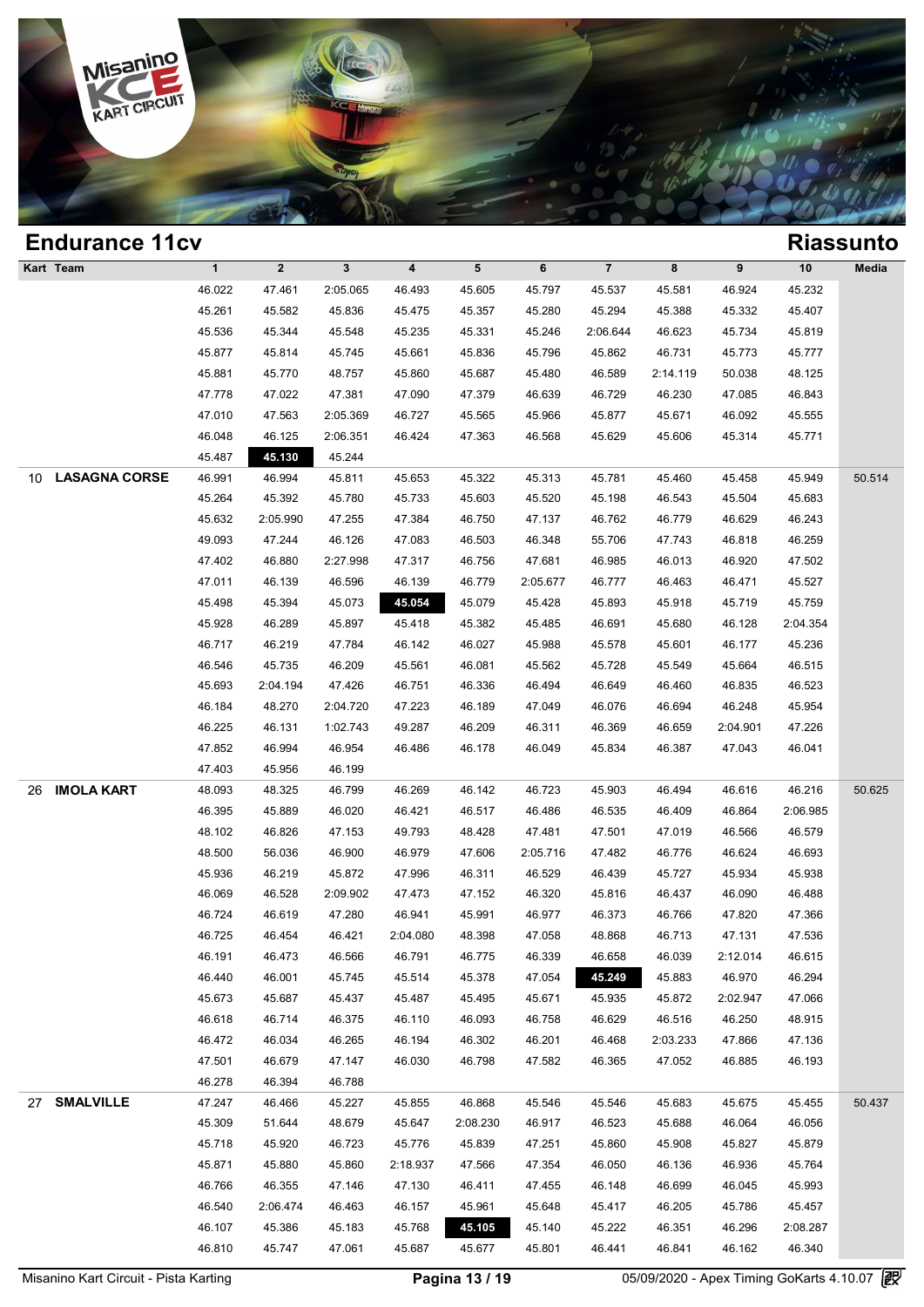

| <b>Endurance 11cv</b>  |              |              |              |          |                 |        |                |          |          |          | <b>Riassunto</b> |
|------------------------|--------------|--------------|--------------|----------|-----------------|--------|----------------|----------|----------|----------|------------------|
| Kart Team              | $\mathbf{1}$ | $\mathbf{2}$ | $\mathbf{3}$ | 4        | $5\phantom{.0}$ | 6      | $\overline{7}$ | 8        | 9        | 10       | Media            |
|                        | 46.561       | 45.973       | 46.264       | 46.764   | 47.706          | 46.216 | 2:04.613       | 47.056   | 46.528   | 46.265   |                  |
|                        | 45.814       | 46.083       | 46.271       | 45.678   | 46.312          | 46.045 | 45.747         | 45.925   | 45.772   | 46.928   |                  |
|                        | 45.722       | 45.755       | 46.091       | 45.874   | 45.723          | 45.941 | 47.262         | 45.945   | 46.680   | 45.957   |                  |
|                        | 45.908       | 45.887       | 45.624       | 46.124   | 2:03.714        | 47.524 | 47.017         | 46.183   | 47.041   | 47.053   |                  |
|                        | 50.273       | 47.672       | 48.319       | 47.285   | 48.063          | 47.514 | 2:07.016       | 48.586   | 46.573   | 46.689   |                  |
|                        | 46.218       | 45.835       | 45.935       | 45.618   | 1:01.601        | 45.859 | 45.889         | 45.750   | 46.025   | 45.649   |                  |
|                        | 45.984       | 45.861       | 45.803       |          |                 |        |                |          |          |          |                  |
| <b>TORO ROTTO</b><br>9 | 48.046       | 49.499       | 47.318       | 47.311   | 46.750          | 47.657 | 47.211         | 46.641   | 46.685   | 46.941   | 51.539           |
|                        | 46.518       | 46.086       | 46.576       | 46.035   | 46.311          | 46.059 | 46.270         | 46.610   | 2:11.836 | 47.701   |                  |
|                        | 47.924       | 46.618       | 46.831       | 46.139   | 46.448          | 46.553 | 46.070         | 45.840   | 46.133   | 46.472   |                  |
|                        | 47.618       | 50.095       | 46.421       | 45.895   | 45.618          | 46.742 | 2:05.143       | 49.186   | 1:05.607 | 47.916   |                  |
|                        | 47.207       | 59.415       | 51.848       | 47.835   | 47.897          | 48.154 | 48.010         | 47.197   | 48.793   | 48.298   |                  |
|                        | 48.471       | 47.218       | 2:09.411     | 49.899   | 46.643          | 45.782 | 45.833         | 45.881   | 45.668   | 49.634   |                  |
|                        | 45.593       | 45.386       | 45.851       | 45.622   | 45.620          | 46.200 | 46.916         | 45.503   | 45.508   | 45.685   |                  |
|                        | 45.530       | 45.809       | 2:04.537     | 54.533   | 48.454          | 46.256 | 47.012         | 46.808   | 46.227   | 47.039   |                  |
|                        | 47.519       | 47.168       | 45.908       | 46.879   | 46.587          | 47.120 | 48.393         | 54.507   | 46.466   | 2:05.741 |                  |
|                        | 51.220       | 47.616       | 47.455       | 46.112   | 46.107          | 46.185 | 46.975         | 46.780   | 46.324   | 46.242   |                  |
|                        | 46.263       | 47.355       | 47.348       | 2:06.416 | 50.402          | 47.140 | 48.554         | 47.419   | 48.582   | 47.622   |                  |
|                        | 48.710       | 47.204       | 47.285       | 48.389   | 46.868          | 49.191 | 47.050         | 58.430   | 48.123   | 55.434   |                  |
|                        | 2:10.148     | 47.827       | 46.986       | 46.252   | 47.301          | 46.716 | 46.747         | 45.997   | 47.512   | 46.503   |                  |
|                        | 46.539       | 46.090       | 45.705       | 45.999   | 46.821          | 45.851 | 46.337         | 46.590   | 47.036   | 46.990   |                  |
| <b>CENTRIA1</b><br>24  | 48.394       | 48.160       | 47.461       | 46.583   | 46.318          | 46.514 | 46.458         | 46.451   | 47.483   | 47.164   | 52.061           |
|                        | 46.167       | 46.362       | 46.186       | 46.967   | 46.621          | 46.421 | 47.236         | 2:14.736 | 53.192   | 50.536   |                  |
|                        | 51.255       | 49.758       | 49.700       | 48.793   | 48.321          | 47.750 | 48.661         | 48.720   | 48.017   | 48.714   |                  |
|                        | 48.119       | 47.737       | 48.473       | 47.496   | 2:15.488        | 55.519 | 49.873         | 48.781   | 49.536   | 49.122   |                  |
|                        | 48.720       | 48.974       | 47.818       | 47.318   | 48.115          | 47.993 | 48.058         | 48.253   | 47.941   | 2:08.335 |                  |
|                        | 47.882       | 47.693       | 47.992       | 48.790   | 48.381          | 48.404 | 47.113         | 46.922   | 46.883   | 47.878   |                  |
|                        | 47.890       | 47.326       | 48.478       | 47.829   | 47.546          | 47.138 | 2:09.015       | 48.093   | 46.865   | 47.611   |                  |
|                        | 46.467       | 47.104       | 46.950       | 47.077   | 46.220          | 46.190 | 46.956         | 46.142   | 45.956   | 46.237   |                  |
|                        | 46.922       | 45.998       | 46.228       | 45.819   | 47.077          | 47.520 | 46.960         | 45.673   | 2:05.482 | 47.921   |                  |
|                        | 46.842       | 47.234       | 46.560       | 46.838   | 46.648          | 46.651 | 47.112         | 52.898   | 46.465   | 46.662   |                  |
|                        | 46.764       | 48.177       | 47.117       | 47.821   | 2:08.137        | 50.478 | 50.308         | 48.963   | 49.042   | 48.112   |                  |
|                        | 47.678       | 48.646       | 48.287       | 47.256   | 46.889          | 47.776 | 56.414         | 47.668   | 50.658   | 2:19.208 |                  |
|                        | 48.139       | 46.866       | 47.264       | 47.682   | 47.333          | 47.073 | 48.093         | 46.984   | 47.192   | 47.668   |                  |
|                        | 47.664       | 48.562       | 47.444       | 47.549   | 47.749          | 47.142 | 47.428         | 47.194   | 48.806   |          |                  |
| 25 CENTRIA2            | 49.086       | 47.654       | 48.659       | 46.955   | 48.045          | 46.638 | 48.083         | 47.772   | 46.733   | 48.078   | 52.514           |
|                        | 46.386       | 46.521       | 46.843       | 46.636   | 46.656          | 47.202 | 46.942         | 46.172   | 47.277   | 2:19.800 |                  |
|                        | 1:00.580     | 49.729       | 48.086       | 49.331   | 48.650          | 49.566 | 48.508         | 48.336   | 47.333   | 48.339   |                  |
|                        | 48.260       | 58.124       | 47.216       | 2:14.340 | 53.378          | 51.743 | 50.895         | 49.856   | 51.590   | 52.115   |                  |
|                        | 50.351       | 50.748       | 49.979       | 48.663   | 48.989          | 51.159 | 50.696         | 49.202   | 48.752   | 49.693   |                  |
|                        | 2:12.417     | 50.305       | 49.846       | 48.707   | 49.268          | 48.544 | 49.530         | 48.295   | 48.080   | 48.297   |                  |
|                        | 47.706       | 47.657       | 47.795       | 47.823   | 49.225          | 47.904 | 49.236         | 2:04.739 | 47.795   | 46.603   |                  |
|                        | 46.530       | 47.044       | 46.886       | 45.968   | 46.208          | 46.658 | 45.856         | 46.191   | 46.306   | 46.931   |                  |
|                        | 46.659       | 46.218       | 47.061       | 47.074   | 47.208          | 46.922 | 46.078         | 2:01.267 | 50.659   | 47.564   |                  |
|                        | 49.115       | 47.130       | 47.495       | 49.390   | 48.326          | 47.762 | 47.866         | 47.609   | 53.490   | 53.749   |                  |
|                        | 47.798       | 48.488       | 47.391       | 2:05.553 | 51.222          | 49.671 | 48.592         | 49.124   | 49.767   | 49.408   |                  |
|                        | 48.579       | 48.684       | 48.514       | 48.550   | 48.955          | 49.091 | 48.462         | 48.539   | 48.933   | 2:08.803 |                  |
|                        |              |              |              |          |                 |        |                |          |          |          |                  |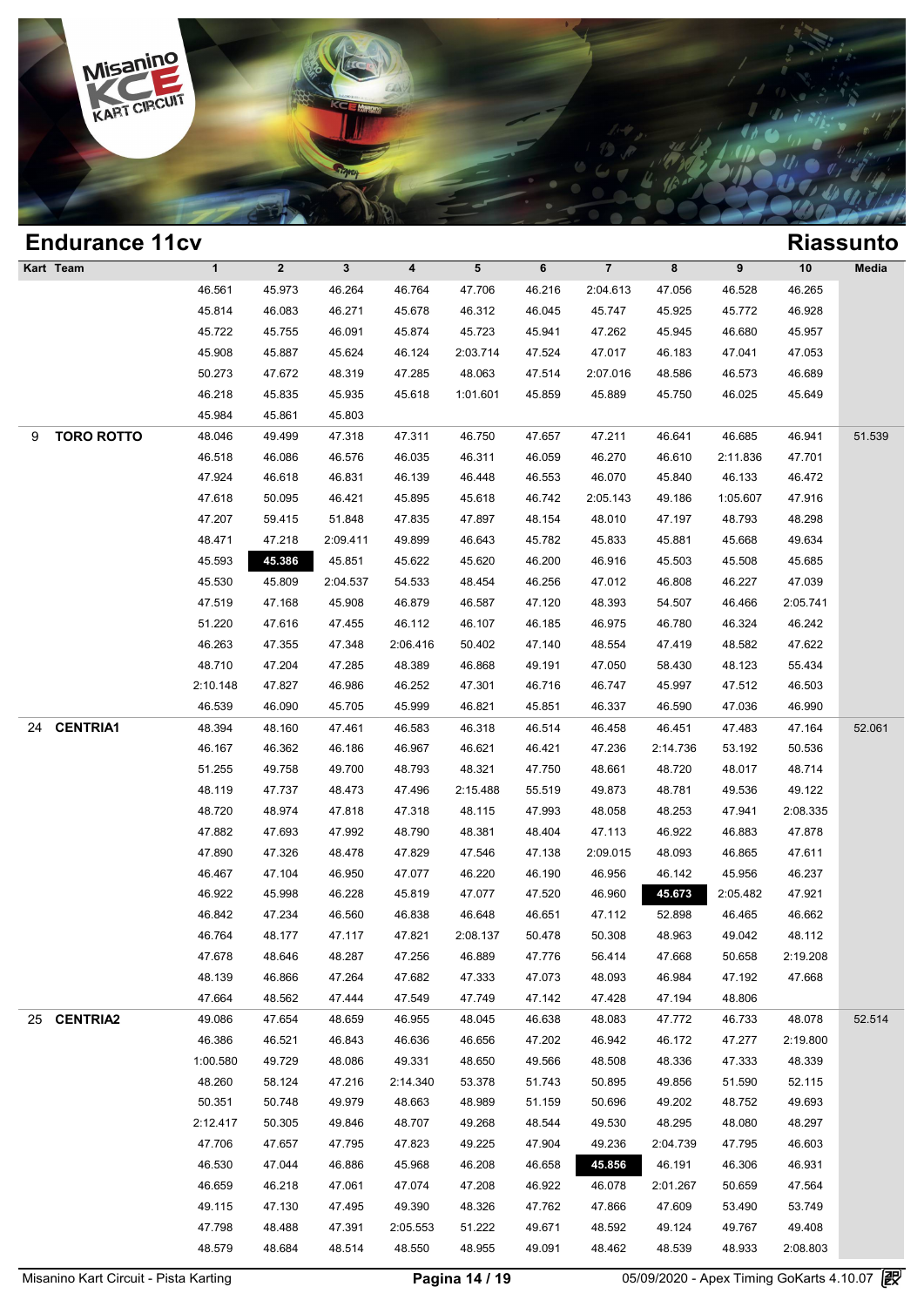

| <b>Endurance 11cv</b>   |          |                |          |          |          |        |                |        |          |          | <b>Riassunto</b> |
|-------------------------|----------|----------------|----------|----------|----------|--------|----------------|--------|----------|----------|------------------|
| Kart Team               | 1        | $\overline{2}$ | 3        | 4        | 5        | 6      | $\overline{7}$ | 8      | 9        | 10       | Media            |
|                         | 48.792   | 48.802         | 47.786   | 47.017   | 47.396   | 46.373 | 48.170         | 46.675 | 46.814   | 46.264   |                  |
|                         | 45.975   | 46.230         | 46.235   | 47.074   | 48.345   | 46.940 | 45.885         | 46.816 |          |          |                  |
| <b>LOGORACING</b><br>23 | 48.882   | 47.930         | 47.134   | 47.200   | 47.324   | 47.354 | 47.139         | 47.942 | 47.288   | 46.526   | 55.860           |
|                         | 48.134   | 47.121         | 47.541   | 48.745   | 49.733   | 49.671 | 47.954         | 49.645 | 2:32.213 | 55.029   |                  |
|                         | 50.997   | 51.388         | 50.418   | 1:01.058 | 50.790   | 49.960 | 49.976         | 50.312 | 49.628   | 1:01.477 |                  |
|                         | 1:12.926 | 51.075         | 53.611   | 51.282   | 2:14.087 | 49.812 | 47.304         | 47.003 | 46.947   | 47.121   |                  |
|                         | 46.515   | 47.098         | 49.023   | 47.199   | 46.974   | 48.366 | 47.642         | 46.590 | 47.307   | 47.168   |                  |
|                         | 2:13.128 | 54.863         | 51.214   | 52.271   | 49.812   | 50.595 | 50.194         | 51.324 | 50.095   | 52.685   |                  |
|                         | 50.279   | 49.405         | 1:01.922 | 51.353   | 49.287   | 50.757 | 2:23.167       | 55.744 | 58.172   | 52.502   |                  |
|                         | 50.003   | 49.855         | 49.095   | 1:01.461 | 51.523   | 51.500 | 52.960         | 51.404 | 51.817   | 50.646   |                  |
|                         | 52.294   | 49.745         | 49.559   | 49.934   | 2:42.105 | 49.760 | 49.894         | 48.155 | 47.956   | 47.183   |                  |
|                         | 47.399   | 50.144         | 49.764   | 51.689   | 48.392   | 49.597 | 48.906         | 49.392 | 2:16.347 | 54.067   |                  |
|                         | 52.369   | 56.394         | 53.597   | 52.946   | 53.348   | 55.406 | 52.139         | 51.937 | 52.646   | 52.741   |                  |
|                         | 1:02.835 | 2:24.410       | 53.158   | 51.671   | 49.964   | 49.680 | 51.339         | 51.047 | 50.608   | 51.035   |                  |
|                         | 50.830   | 50.597         | 50.719   | 49.998   | 51.271   | 49.605 | 49.922         | 50.864 | 50.093   |          |                  |

### **Tabella dei giri**

| rabella del giri  |   |           |               |            |                                |                       |              |               |           |               |                        |                       |                       |            |             |                       |                     |                  |                |                      |                     |                     |                            |                     |               |                  |                     |                     |                     |
|-------------------|---|-----------|---------------|------------|--------------------------------|-----------------------|--------------|---------------|-----------|---------------|------------------------|-----------------------|-----------------------|------------|-------------|-----------------------|---------------------|------------------|----------------|----------------------|---------------------|---------------------|----------------------------|---------------------|---------------|------------------|---------------------|---------------------|---------------------|
| Giro 1<br>Interv. | 3 | 29<br>0.6 | 1<br>0.7      | 2<br>0.3   | 16<br>0.1                      | 21<br>0.1             | 4<br>0.0     | $13_{0.5}$    | 30<br>0.4 | $^{22}_{0.6}$ | $6_{0.2}$              | $19 \atop 0.4$        | $^{20}_{0.5}$         | 28<br>1.1  | 12<br>1.0   | $\overline{7}$<br>0.0 | $\frac{5}{1.5}$     | 27<br>0.1        | $14_{0.2}$     | $31$ 0.7             | 10<br>0.4           | $18$ <sub>0.7</sub> | $9$ $_{\scriptstyle{0.8}}$ | $25$ <sub>0.1</sub> | 11<br>0.1     | $^{24}_{0.1}$    | $^{26}_{0.1}$       | 8<br>0.0            | 23<br>1.5           |
| Giro 2            | 3 | 29<br>0.6 | 0.6           | 4<br>1.4   | 16<br>0.7                      | 21<br>0.4             | 22<br>0.5    | 2<br>0.3      | 6<br>0.7  | 13<br>0.1     | 19<br>0.1              | 30<br>0.6             | 20<br>0.2             | 12<br>1.1  | 28<br>0.0   | $\overline{7}$<br>0.2 | 27<br>1.8           | 31<br>1.2        | 10<br>0.7      | 14<br>0.4            | 5<br>0.3            | 18<br>0.1           | 11<br>1.1                  | 25<br>0.2           | 24<br>0.7     | 8<br>0.1         | 26<br>0.1           | 9<br>0.6            | 23<br>0.5           |
| Giro 3            | 3 | 29<br>0.8 | 1<br>0.3      | 4<br>$1.2$ | 16<br>0.7                      | 21<br>0.6             | 2<br>0.7     | 22<br>0.3     | 13<br>1.3 | 6<br>0.6      | 19<br>0.2              | 30 <sub>0.6</sub>     | 20<br>0.4             | 12<br>0.1  | 7<br>0.6    | 28<br>0.7             | 27<br>0.3           | 10<br>2.5        | 31<br>0.2      | 14<br>0.5            | 5<br>0.3            | 18<br>0.5           | 11<br>0.3                  | 8<br>1.2            | 26<br>$1.1$   | 24<br>0.3        | $\frac{25}{0.4}$    | $9_{0.3}$           | $23$ <sub>0.3</sub> |
| Giro 4            | 3 | 29<br>0.9 | 1<br>0.4      | 4<br>0.9   | 16<br>1.3                      | 21<br>0.2             | 2<br>0.4     | 22<br>1.2     | 13<br>0.6 | 6<br>0.7      | 19<br>0.2              | 20<br>1.6             | 12<br>0.4             | 30<br>0.0  | 7<br>0.1    | 28<br>1.3             | 27<br>0.1           | 10<br>2.3        | 31<br>0.6      | 14<br>0.8            | 5<br>0.4            | 11<br>0.3           | 18<br>0.1                  | 8<br>0.5            | 26<br>2.0     | 24<br>0.6        | 25<br>0.7           | 9 0.7               | 23<br>0.2           |
| Giro 5            | 3 | 29<br>0.9 | 0.6           | 4<br>0.4   | 21<br>2.1                      | 16<br>0.1             | $^{2}_{0.2}$ | $^{22}_{2.4}$ | 13<br>0.1 | $19_{0.3}$    | $6_{0.6}$              | $^{20}_{0.8}$         | 12<br>1.3             | 7<br>0.5   | 30<br>0.3   | $^{28}_{0.9}$         | $27_{0.5}$          | 10<br>0.8        | 31<br>1.5      | 14<br>0.7            | 11<br>0.1           | 5<br>0.7            | $18_{0.2}$                 | $_{0.3}^{8}$        | 26<br>2.0     | $^{24}_{0.8}$    | 9<br>1.9            | $25$ <sub>0.5</sub> | $23$ <sub>0.2</sub> |
| Giro 6            | 3 | 29<br>1.1 | 1<br>0.7      | 4<br>0.1   | 21<br>1.9                      | 2<br>0.4              | 16<br>0.7    | 13<br>2.6     | 22<br>0.5 | 19<br>0.4     | 6<br>0.2               | 20<br>0.5             | 12<br>$1.0$           | 7<br>0.6   | 30<br>0.1   | 28<br>1.9             | 27<br>0.1           | 10<br>0.5        | 31<br>2.6      | 11<br>0.2            | 14<br>0.6           | 5<br>0.6            | 18<br>1.6                  | 8<br>0.2            | 26<br>$1.1$   | 24<br>0.6        | 25<br>2.6           | 9<br>0.4            | 23<br>0.4           |
| Giro 7            | 3 | 29<br>1.5 | 1<br>0.6      | 4<br>0.1   | 21<br>1.5                      | 2<br>0.3              | 16<br>1.1    | 13<br>2.8     | 19<br>0.7 | 6<br>0.1      | 20<br>0.6              | 12<br>1.3             | 30<br>0.3             | 7<br>0.4   | 27<br>2.0   | 10<br>0.8             | 28<br>0.1           | 11<br>3.1        | 31<br>0.3      | 14<br>0.4            | 5<br>0.3            | 18<br>0.9           | 8<br>0.4                   | 26<br>1.5           | 24<br>1.1     | 9<br>3.8         | 25<br>0.3           | 23<br>0.0           | 22<br>1:01          |
| Giro 8            | 3 | 29<br>1.5 | 1<br>0.7      | 4<br>0.2   | 21<br>1.4                      | $^{2}_{0.2}$          | 16<br>1.3    | 13<br>2.8     | 19<br>0.9 | 6<br>0.2      | $^{20}_{0.4}$          | 30<br>1.5             | 12<br>0.2             | 7<br>0.3   | $27_{2.5}$  | $10_{0.5}$            | $^{28}_{0.6}$       | 11<br>2.2        | 31<br>1.4      | 14<br>0.4            | 5<br>0.3            | 18<br>0.2           | 8<br>0.5                   | 26<br>2.5           | 24<br>1.1     | 9<br>4.0         | $25$ <sub>1.5</sub> | 23<br>0.1           | 22<br>1:02          |
| Giro 9            | 3 | 29<br>1.8 | 1<br>0.7      | 4<br>0.2   | 21<br>1.4                      | $\overline{2}$<br>0.2 | 16<br>1.7    | 13<br>2.6     | 19<br>0.8 | 6<br>0.4      | 20<br>0.2              | 30<br>2.1             | $\overline{7}$<br>0.1 | 12<br>0.2  | 27<br>2.5   | 10<br>0.3             | 28<br>0.8           | 11<br>1.8        | 31<br>2.1      | 14<br>0.3            | 18<br>0.4           | 8<br>0.5            | 5<br>1.0                   | 26<br>2.2           | 24<br>1.9     | 9<br>3.2         | 25<br>1.5           | 23<br>0.7           | 22<br>1:01          |
| Giro 10           | 3 | 29<br>2.0 | 1<br>0.7      | 4<br>0.1   | 2<br>1.3                       | 21<br>0.5             | 16<br>1.3    | 13<br>2.7     | 19<br>1.0 | 6<br>0.2      | 20<br>$0.\overline{2}$ | $30$ <sub>2.3</sub>   | 12<br>0.3             | 7<br>0.4   | 27<br>2.3   | 10<br>0.8             | 28<br>0.6           | 11<br>1.7        | 14<br>3.1      | 31<br>0.1            | 8<br>0.4            | 18<br>0.3           | $\frac{26}{3.4}$           | 24<br>2.9           | 9<br>3.0      | 23<br>1.8        | 25<br>0.8           | 22<br>59.3          | 5<br>0.5            |
| Giro 11           | 3 | 29<br>2.3 | 1<br>0.5      | 4<br>0.1   | 2<br>1.5                       | 21<br>0.3             | 16<br>1.5    | 13<br>2.9     | 19<br>0.7 | 6<br>0.4      | 20<br>0.2              | 12<br>3.1             | 30<br>0.3             | 7<br>0.1   | 27<br>1.9   | 10<br>0.8             | 28<br>1.5           | 11<br>0.8        | 14<br>3.7      | 8<br>0.1             | 31<br>0.7           | 18<br>0.1           | 26<br>3.8                  | 24<br>2.7           | 9<br>3.3      | $\frac{25}{2.5}$ | 23<br>0.9           | 22<br>57.7          | 5<br>12.5           |
| Giro 12           | 3 | 29<br>2.5 | 1<br>0.5      | 4<br>0.2   | $\overline{\mathbf{c}}$<br>1.2 | 21<br>0.9             | 16<br>1.4    | 13<br>2.8     | 19<br>0.7 | 6<br>0.2      | $^{20}_{0.3}$          | $30_{3.6}$            | 7<br>0.2              | 12<br>0.2  | 10<br>2.7   | $^{28}_{2.3}$         | 11<br>0.1           | $^{27}_{2.9}$    | 8<br>1.7       | 14<br>0.2            | 18<br>0.4           | 31<br>0.3           | 26<br>3.1                  | 24<br>3.1           | 9<br>3.1      | $\frac{25}{3.0}$ | $23$ <sub>1.5</sub> | 22<br>56.4          | 5<br>17.0           |
| Giro 13           | 3 | 29<br>2.9 | 1<br>0.2      | 4<br>0.1   | 2<br>1.3                       | 21<br>1.3             | 16<br>1.0    | 13<br>3.0     | 19<br>0.9 | 6<br>0.1      | 20<br>0.3              | 7<br>3.6              | 30<br>0.2             | 12<br>0.1  | 10<br>3.1   | 11<br>1.8             | 28<br>0.9           | 14<br>4.6        | 8<br>0.1       | 27<br>0.7            | 18<br>0.2           | 26<br>3.1           | 24<br>3.3                  | 9<br>3.4            | 25<br>3.2     | 23<br>2.2        | 22<br>54.7          | 31<br>9.0           | 5<br>9.1            |
| Giro 14           | 3 | 29<br>3.3 | 4<br>1.0      | 1<br>0.1   | $^{2}_{0.2}$                   | $^{21}_{1.5}$         | 16<br>0.8    | 13<br>3.1     | 19<br>0.8 | 6<br>0.1      | $^{20}_{0.3}$          | $\overline{7}$<br>3.8 | 30<br>0.4             | 12<br>0.2  | 10<br>3.3   | 11<br>1.3             | $28$ <sub>1.7</sub> | $\frac{14}{4.3}$ | 8<br>0.1       | 27<br>0.6            | 18<br>0.3           | 26<br>3.8           | 24<br>3.8                  | 9<br>2.5            | 25<br>3.8     | 23<br>4.3        | 22<br>51.7          | 31<br>12.7          | 5<br>$6.0\,$        |
| Giro 15           | 3 | 29<br>3.8 | 4<br>0.8      | 1<br>0.2   | 2<br>0.1                       | 21<br>1.7             | 16<br>1.0    | 13<br>3.0     | 19<br>0.5 | 6<br>0.2      | 20<br>0.3              | 7<br>4.0              | 30<br>0.2             | 12<br>0.5  | 10<br>3.4   | 11<br>0.8             | $^{28}_{2.8}$       | $8_{4.0}$        | 14<br>0.5      | 18<br>0.7            | $^{26}_{4.2}$       | $\frac{24}{3.9}$    | $\underset{2.2}{9}$        | $25$<br>4.2         | $^{23}_{7.4}$ | 22<br>47.4       | 27<br>12.1          | 31<br>1.0           | 5<br>6.0            |
| Giro 16           | 3 | 29<br>4.2 | 4<br>0.5      | 1<br>0.3   | 2<br>0.2                       | 21<br>2.0             | 16<br>0.6    | 13<br>3.3     | 6<br>0.5  | 19<br>1.1     | 20<br>0.0              | $\overline{7}$<br>3.4 | 30<br>0.2             | 12<br>0.3  | 10<br>3.9   | 11<br>0.6             | 28<br>3.9           | 8<br>3.2         | 14<br>0.5      | 18<br>0.4            | 26<br>5.3           | 24<br>3.9           | 9<br>1.8                   | 25<br>5.3           | 23<br>9.8     | 27<br>56.8       | 31<br>0.2           | 5<br>6.8            | 22<br>58.3          |
| Giro 17           | 3 | 29<br>4.3 | 4<br>0.3      | 1<br>0.4   | $^{2}_{0.2}$                   | $^{21}_{2.2}$         | 16<br>0.4    | 13<br>3.6     | 6<br>0.3  | 20<br>2.1     | 19<br>0.6              | $\overline{7}$<br>1.9 | 30<br>0.2             | 12<br>0.1  | 10<br>4.0   | 11<br>0.5             | $28$ <sub>5.5</sub> | 8<br>2.0         | 14<br>0.9      | 18<br>0.3            | 26<br>6.1           | 24<br>4.6           | 9<br>0.9                   | 25<br>6.0           | 23<br>10.8    | 31<br>54.9       | 27<br>0.5           | 5<br>6.4            | 22<br>59.4          |
| Giro 18           | 3 | 4<br>4.6  | 29<br>0.3     | 1<br>0.2   | 2<br>0.3                       | 21<br>2.1             | 16<br>0.3    | 13<br>4.1     | 6<br>0.3  | 19<br>2.8     | 7<br>1.7               | 30<br>0.7             | 12<br>0.1             | 11<br>4.4  | 10<br>0.2   | 8<br>7.3              | 14<br>1.1           | 18<br>0.7        | 26<br>6.2      | $\frac{9}{5.7}$      | $25$ <sub>5.6</sub> | 23<br>14.3          | 20<br>29.8                 | 31<br>20.9          | 27<br>0.6     | 5<br>6.4         | 24<br>9.3           | 28<br>10.5          | 22<br>39.5          |
| Giro 19           | 3 | 4<br>5.1  | $^{29}_{0.2}$ | 1<br>0.1   | $^{2}_{0.2}$                   | $^{21}_{2.1}$         | 16<br>0.5    | 13<br>4.3     | 6<br>0.2  | $19_{3.3}$    | $\frac{7}{1.5}$        | $30$ <sub>1.3</sub>   | 12<br>0.1             | 11<br>3.6  | 10<br>0.4   | $\frac{8}{7.5}$       | $14 \n1.6$          | $18_{0.4}$       | $26 \atop 7.2$ | $25$ <sub>11.7</sub> | $^{20}_{46.0}$      | 31<br>17.0          | 27<br>1.5                  | 5<br>5.8            | 9<br>8.4      | $^{24}_{8.5}$    | $28$ <sub>5.3</sub> | 23<br>26.4          | 22<br>10.6          |
| Giro 20           | 3 | 4<br>5.6  | 29<br>0.3     | 1<br>0.1   | 2<br>0.1                       | 16<br>2.2             | 13<br>4.4    | 6<br>0.3      | 19<br>3.6 | 30<br>2.9     | 12<br>0.3              | 11<br>3.3             | 10<br>0.8             | 8<br>7.5   | 14<br>$1.7$ | 21<br>53.0            | 7<br>12.8           | 20<br>0.2        | 31<br>16.3     | 27<br>1.9            | 26<br>4.5           | 18<br>0.2           | 5<br>0.8                   | 9<br>10.3           | 24<br>11.3    | 28<br>1.0        | 25<br>0.6           | 23<br>34.5          | 22<br>1.6           |
| Giro 21           | 3 | 4<br>5.8  | 29<br>0.3     | 1<br>0.4   | 2<br>0.2                       | 16<br>1.9             | 13<br>4.5    | 6<br>0.3      | 30<br>6.5 | 12<br>0.2     | 11<br>3.7              | 10<br>0.7             | 8<br>7.4              | 21<br>55.6 | 19<br>11.3  | 20<br>1.1             | 7<br>4.1            | 14<br>11.4       | 31<br>0.4      | 27<br>2.0            | 5<br>6.0            | 18<br>0.1           | 26<br>0.6                  | 9<br>11.2           | 28<br>10.6    | 24<br>4.0        | 25<br>11.0          | 22<br>21.4          | 23<br>3.5           |
| Giro 22           | 3 | 4<br>6.1  | 29<br>0.4     | 1<br>0.4   | $^{2}_{0.2}$                   | 16<br>2.3             | 13<br>4.2    | 6<br>0.3      | 30<br>6.4 | 12<br>0.4     | 11<br>3.5              | 8<br>8.6              | 21<br>55.8            | 20<br>12.9 | 19<br>2.1   | 10<br>1.8             | 7<br>0.9            | 31<br>10.5       | 14<br>0.8      | 27<br>1.3            | 5<br>5.6            | 18<br>0.6           | $^{26}_{1.5}$              | 9<br>11.0           | 28<br>9.8     | 24<br>8.0        | 25<br>11.0          | $22$<br>17.4        | $23$ <sub>9.2</sub> |
| Giro 23           | 3 | 4<br>6.6  | 29<br>0.2     | 0.2        | 2<br>0.2                       | 13<br>7.0             | 6<br>0.6     | 30<br>5.9     | 12<br>0.4 | 11<br>3.3     | 8<br>9.2               | 16<br>52.0            | 21<br>3.4             | 20<br>13.7 | 19<br>2.3   | 10<br>2.7             | 7<br>0.1            | 31<br>9.5        | 14<br>1.6      | 27<br>1.8            | 5<br>4.4            | 18<br>0.6           | 26<br>3.1                  | 9<br>10.7           | 28<br>9.0     | 24<br>11.6       | 25<br>9.4           | 22<br>15.0          | 23<br>13.8          |

Misanino Kart Circuit - Pista Karting **Company of Company Pagina 15 / 19** 05/09/2020 - Apex Timing GoKarts 4.10.07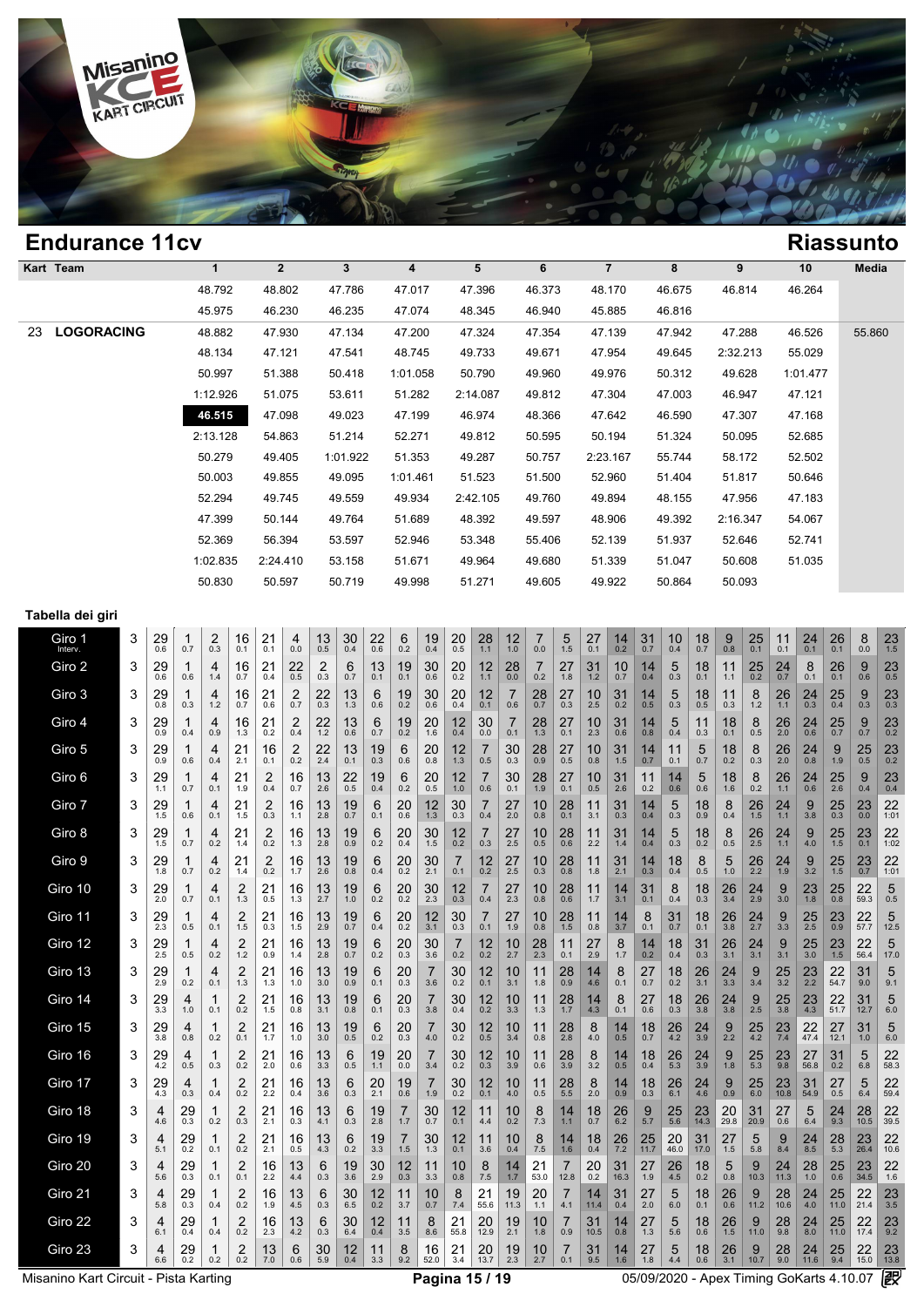

T

| Giro 24 | 3  | 4<br>6.7            | 1<br>0.6   | 2<br>0.3                     | 6<br>8.2              | 30<br>5.5     | 11<br>3.8             | 8<br>9.6      | 29<br>52.0      | 16<br>0.3          | 21<br>2.7   | 13<br>2.4      | 12<br>10.3      | 20<br>1.6     | 19<br>2.9  | 2.3        | 10<br>1.1   | 31<br>7.6  | 14<br>2.4     | 27<br>1.4  | 5<br>4.1   | 18<br>0.3          | 26<br>7.7  | 9,7.0             | 28<br>9.0  | 24<br>14.3           | 25<br>9.9  | 22<br>11.2             | 23<br>29.4       |
|---------|----|---------------------|------------|------------------------------|-----------------------|---------------|-----------------------|---------------|-----------------|--------------------|-------------|----------------|-----------------|---------------|------------|------------|-------------|------------|---------------|------------|------------|--------------------|------------|-------------------|------------|----------------------|------------|------------------------|------------------|
| Giro 25 | 3  | 1<br>7.7            | 2<br>0.1   | 6<br>8.6                     | 4<br>1:08             | 16<br>3.6     | 29<br>0.2             | 21<br>1.7     | 13<br>2.7       | 12<br>12.0         | 20<br>0.3   | 11<br>1.5      | 19<br>1.1       | 30<br>0.0     | 7<br>2.4   | 8<br>0.4   | 10<br>1.4   | 31<br>6.6  | 14<br>2.5     | 27<br>1.4  | 18<br>4.6  | 5<br>0.4           | 26<br>9.6  | 9<br>5.1          | 28<br>8.6  | 24<br>16.5           | 25<br>10.3 | 22<br>8.1              | 23<br>34.6       |
| Giro 26 | 3  | 1<br>1:25           | 4<br>0.0   | 2<br>1.2                     | 16<br>2.3             | 29<br>0.3     | 21<br>0.9             | 6<br>2.3      | 13<br>0.2       | 12<br>13.1         | 20<br>0.4   | 11<br>1.1      | 19<br>1.4       | 30<br>2.0     | 7<br>1.0   | 8<br>1.1   | 10<br>1.1   | 31<br>4.8  | 14<br>3.1     | 27<br>2.7  | 18<br>3.4  | 5<br>0.4           | 26<br>11.2 | 9<br>4.1          | 28<br>7.7  | 24<br>18.6           | 25<br>12.1 | 22<br>4.8              | 23<br>38.3       |
| Giro 27 | 3  | 4<br>11.0           | 0.8        | 2<br>1.7                     | 29<br>0.5             | 16<br>0.1     | 21<br>1.0             | 13<br>1.8     | 6<br>3.8        | 12<br>10.7         | 11<br>0.6   | 20<br>1.2      | 19<br>1.0       | 30<br>2.4     | 7<br>1.1   | 8<br>0.7   | 10<br>1.9   | 31<br>3.4  | 14<br>3.8     | 27<br>2.5  | 18<br>2.6  | 5<br>1.1           | 26<br>12.9 | 9<br>2.7          | 28<br>8.2  | 24<br>20.7           | 25<br>11.9 | 22<br>2.1              | 23<br>42.5       |
| Giro 28 | 3  | 4<br>10.2           | 0.9        | 2<br>1.9                     | 29<br>0.1             | 16<br>0.3     | 21<br>1.2             | 13<br>1.1     | 6<br>6.6        | 11<br>8.9          | 12<br>1.2   | 20<br>0.7      | 19<br>1.0       | 30<br>2.7     | 7<br>0.9   | 8<br>1.2   | 10<br>2.2   | 31<br>1.9  | 14<br>4.3     | 27<br>2.6  | 18<br>2.6  | 5<br>0.9           | 26<br>14.2 | 9<br>1.5          | 28<br>8.5  | 24<br>23.3           | 22<br>11.2 | $25$ <sub>0.2</sub>    | 23<br>46.6       |
| Giro 29 | 3  | 4<br>10.0           | 1.2        | 29<br>1.8                    | 16<br>0.9             | 2<br>0.7      | 21<br>0.1             | 13<br>0.0     | 6<br>8.8        | 11<br>7.3          | 12<br>1.6   | 20<br>0.6      | 19<br>1.5       | 30<br>3.0     | 7<br>0.3   | 8<br>2.2   | 10<br>2.1   | 31<br>0.8  | 14<br>5.2     | 27<br>2.1  | 18<br>3.3  | 5<br>0.5           | 26<br>14.6 | 9<br>1.1          | 28<br>8.4  | 24<br>25.3           | 22<br>9.2  | 25<br>$1.\overline{6}$ | 23<br>48.9       |
| Giro 30 | 3  | 4<br>10.5           | 0.8        | 29<br>1.5                    | 16<br>0.9             | 13<br>0.9     | 2<br>0.9              | 21<br>0.4     | 6<br>8.4        | 11<br>6.5          | 12<br>2.5   | 20<br>0.3      | 19<br>1.5       | 30<br>3.9     | 0.2        | 8<br>1.4   | 10<br>2.4   | 31<br>0.1  | 14<br>5.4     | 27<br>2.2  | 18<br>2.9  | 5<br>0.5           | 26<br>15.7 | 9<br>1.0          | 28<br>7.7  | 24<br>28.3           | 22<br>6.1  | 25<br>4.3              | 23<br>1:02       |
| Giro 31 | 3  | 4<br>10.2           | 1.1        | 29<br>$1.2$                  | 13<br>1.3             | 16<br>0.4     | 2<br>1.5              | 21<br>0.2     | 6<br>9.9        | 11<br>4.7          | 12<br>3.6   | 20<br>0.1      | 19<br>1.2       | 4.1           | 30<br>0.9  | 8<br>1.0   | 10<br>5.4   | 31<br>0.1  | 14<br>2.0     | 27<br>2.3  | 18<br>2.4  | 5<br>0.5           | 26<br>18.8 | 9<br>0.1          | 28<br>5.6  | 24<br>30.8           | 22<br>3.6  | 25<br>6.9              | 23<br>1:26       |
| Giro 32 | 3  | 4<br>8.6            | 1.2        | 29<br>0.8                    | 13<br>1.3             | 16<br>1.3     | $\overline{2}$<br>2.4 | 21<br>0.1     | 11<br>13.2      | 20<br>4.4          | 12<br>0.4   | 19<br>1.0      | 4.2             | 30<br>1.1     | 8<br>0.5   | 31<br>5.6  | 10<br>1.2   | 14<br>0.4  | 27<br>2.7     | 18<br>2.0  | 5<br>0.8   | 9<br>23.3          | 28<br>1.5  | 26<br>4.2         | 6<br>20.2  | 24<br>8.1            | 22<br>1.6  | 25<br>19.3             | 23<br>1:19       |
| Giro 33 | 3  | 4<br>8.0            | 1<br>1.2   | 29<br>0.5                    | 13<br>1.2             | 16<br>1.7     | 2<br>3.1              | 21<br>0.1     | 11<br>15.0      | 20<br>2.6          | 12<br>1.1   | 19<br>0.4      | 4.8             | 30<br>1.7     | 8<br>0.3   | 31<br>3.9  | 10<br>2.1   | 14<br>0.1  | 27<br>2.7     | 18<br>2.3  | 9<br>24.4  | 28<br>1.0          | 26<br>5.2  | 6<br>20.4         | 22<br>8.8  | 24<br>0.6            | 25<br>19.7 | 5<br>1.5               | 23<br>1:24       |
| Giro 34 | 3  | 4<br>8.0            | 1<br>1.3   | 29<br>0.1                    | 13<br>0.8             | 16<br>2.3     | 2<br>3.4              | 21<br>0.1     | 11<br>15.2      | 20<br>2.9          | 12<br>0.9   | 19<br>0.3      | 7<br>5.2        | 30<br>2.0     | 8<br>0.5   | 31<br>3.0  | 14<br>2.4   | 10<br>1.2  | 18<br>3.3     | 9<br>25.2  | 28<br>0.9  | 26<br>6.4          | 6<br>19.5  | 22<br>8.0         | 24<br>2.8  | 5<br>22.0            | 27<br>6.3  | 25<br>1:18             | 23<br>3.0        |
| Giro 35 | 3  | 4<br>7.5            | 1<br>1.6   | 29<br>0.2                    | 13<br>0.2             | 16<br>2.8     | 2<br>3.6              | 21<br>0.4     | 11<br>14.7      | 20<br>3.5          | 12<br>0.9   | 19<br>0.5      | 4.7             | 30<br>2.6     | 8<br>0.5   | 31<br>2.1  | 14<br>3.0   | 10<br>1.8  | 18<br>1.9     | 9<br>25.7  | 28<br>0.9  | 26<br>8.3          | 6<br>17.9  | 22<br>7.9         | 5<br>24.8  | 27<br>8.0            | 24<br>59.5 | 25<br>24.5             | 23<br>1:23       |
| Giro 36 | 3  | 4<br>7.2            | 1.8        | 13<br>0.2                    | 29<br>0.2             | 16<br>3.1     | 2<br>3.6              | 21<br>0.1     | 11<br>14.7      | 20<br>3.8          | 12<br>0.9   | 19<br>0.3      | 5.6             | 30<br>3.0     | 8<br>0.9   | 31<br>1.4  | 14<br>2.0   | 10<br>2.6  | 18<br>0.7     | 9<br>27.3  | 28<br>0.4  | 6<br>26.6          | 22<br>7.3  | 5<br>25.0         | 27<br>9.3  | 26<br>19.5           | 24<br>48.1 | 25<br>20.7             | 23<br>1:21       |
| Giro 37 | 3  | 4<br>6.9            | 13<br>1.6  | 1<br>0.4                     | 29<br>0.1             | 16<br>3.3     | 21<br>3.9             | 2<br>0.4      | 11<br>14.4      | 12<br>5.1          | 19<br>0.3   | 7<br>5.7       | 30<br>3.4       | 8<br>0.6      | 14<br>3.4  | 18<br>3.4  | 10<br>8.8   | 28<br>18.5 | 6<br>28.6     | 22<br>5.2  | 20<br>0.0  | 31<br>10.9         | 5<br>15.1  | 27<br>8.7         | 9<br>10.2  | 26<br>10.6           | 24<br>50.5 | 25<br>21.7             | 23<br>1:18       |
| Giro 38 | 3  | 4<br>7.5            | 13<br>1.3  | 1<br>0.5                     | 29<br>0.3             | 16<br>2.9     | 2<br>4.8              | 21<br>0.3     | 11<br>13.5      | 19<br>6.4          | 12<br>0.4   | 5.7            | 30<br>4.1       | 8<br>0.5      | 14<br>2.2  | 18<br>3.0  | 10<br>11.1  | 28<br>16.5 | 6<br>28.4     | 22<br>5.4  | 20<br>1.4  | 5<br>26.1          | 27<br>7.5  | 9<br>13.3         | 26<br>8.2  | 24<br>52.5           | 25<br>22.8 | 23<br>1:15             | 31<br>13:17      |
| Giro 39 | 3  | 4<br>7.3            | 13<br>0.6  | 1<br>$1.2$                   | 29<br>0.1             | 16<br>3.5     | 2<br>5.5              | 21<br>0.6     | 11<br>12.0      | 19<br>7.3          | 12<br>1.0   | 30<br>10.7     | 8<br>0.3        | 14<br>1.9     | 18<br>2.8  | 10<br>11.4 | 28<br>16.0  | 6<br>28.0  | 22<br>5.3     | 20<br>2.2  | 7<br>8.1   | 5<br>17.3          | 27<br>8.5  | 26<br>21.2        | 9<br>10.7  | 24<br>44.7           | 25<br>24.9 | 23<br>1:10             | 31<br>13:17      |
| Giro 40 | 3  | 13<br>7.3           | 4<br>0.3   | 29<br>1.3                    | 1<br>0.4              | 16<br>3.3     | 2<br>6.0              | 21<br>0.3     | 11<br>11.8      | 12<br>9.1          | 8<br>13.7   | 30<br>0.8      | 14<br>0.6       | 18<br>0.3     | 10<br>12.0 | 6<br>43.6  | 20<br>7.7   | 19<br>3.6  | 7<br>4.6      | 5<br>17.1  | 27<br>8.4  | 26<br>22.2         | 28<br>1.6  | 9<br>10.2         | 22<br>4.9  | 24<br>40.9           | 25<br>27.8 | 23<br>1:05             | 31<br>13:16      |
| Giro 41 | 3  | 13<br>8.6           | 4<br>0.1   | 29<br>0.9                    | 1<br>0.4              | 16<br>2.3     | 2<br>6.6              | 21<br>0.3     | 11<br>10.9      | 12<br>10.1         | 8<br>14.3   | 30<br>0.4      | 18<br>0.6       | 14<br>1.0     | 10<br>12.6 | 6<br>42.5  | 20<br>7.4   | 19<br>4.0  | 7<br>3.9      | 5<br>17.4  | 27<br>9.1  | 26<br>21.3         | 28<br>4.8  | 9<br>8.3          | 22<br>3.8  | 24<br>43.6           | 25<br>29.5 | 23<br>1:01             | 31<br>13:15      |
| Giro 42 | 3  | 13<br>8.4           | 4<br>1.2   | 29<br>1.0                    | 1<br>0.1              | 16<br>1.7     | 2<br>7.6              | 21<br>0.2     | 11<br>10.1      | 8<br>24.7          | 18<br>1.3   | 30<br>0.7      | 14<br>0.8       | 10<br>13.2    | 6<br>41.8  | 12<br>5.6  | 20<br>1.4   | 19<br>4.2  | 3.2           | 5<br>17.6  | 27<br>9.9  | 26<br>21.2         | 28<br>5.8  | 22<br>10.1        | 9<br>10.4  | 24<br>37.0           | 25<br>31.3 | 23<br>58.2             | 31<br>13:14      |
| Giro 43 | 3  | 13<br>7.9           | 4<br>1.2   | 29<br>1.0                    | 1<br>0.8              | 16<br>1.6     | 21<br>8.8             | 2<br>0.1      | 11<br>8.5       | 8<br>26.3          | 30<br>1.5   | 14<br>32.2     | 6<br>23.4       | 18<br>6.3     | 20<br>1.6  | 12<br>0.5  | 19<br>4.6   | 1.0        | 5<br>18.5     | 27<br>10.8 | 10<br>16.7 | 26<br>3.2          | 28<br>8.3  | 22<br>7.4         | 9<br>16.5  | 24<br>32.9           | 25<br>33.4 | 23<br>57.2             | 31<br>13:10      |
| Giro 44 | 3  | 13<br>7.4           | 4<br>2.2   | 29<br>1.0                    | 1<br>0.7              | 16<br>1.9     | 21<br>8.9             | 2<br>0.5      | 11<br>7.6       | 8<br>27.5          | 30<br>1.6   | 14<br>32.8     | 6<br>22.0       | 18<br>7.6     | 20<br>0.4  | 12<br>0.9  | 19<br>4.9   | 7<br>0.2   | 5<br>19.1     | 27<br>11.4 | 10<br>16.9 | 26<br>3.8          | 28<br>6.8  | 22<br>7.3         | 9<br>18.0  | 24<br>32.4           | 25<br>34.8 | 23<br>55.8             | 31<br>13:09      |
| Giro 45 | 3  | 13<br>7.4           | 4<br>2.3   | 29<br>0.9                    | 1<br>1.1              | 16<br>1.8     | 21<br>8.8             | 2<br>0.8      | 11<br>8.8       | 8<br>27.4          | 30<br>1.6   | 14<br>32.2     | 6<br>22.7       | 20<br>7.5     | 18<br>0.6  | 12<br>0.1  | 7<br>5.0    | 19<br>0.4  | 5<br>20.2     | 27<br>10.9 | 10<br>17.2 | 26<br>3.4          | 28<br>7.9  | 22<br>5.3         | 9<br>20.5  | 24<br>32.6           | 25<br>35.6 | 23<br>53.8             | 31<br>13:07      |
| Giro 46 | 3  | 13<br>7.2           | 4<br>2.6   | 29<br>1.1                    | 1<br>0.7              | 16<br>1.5     | 21<br>9.6             | 2<br>0.5      | 11<br>8.8       | 8<br>27.9          | 30<br>1.9   | 14<br>31.8     | 6<br>23.5       | 20<br>6.7     | 18<br>0.9  | 12<br>0.3  | 7<br>3.8    | 19<br>1.0  | 5<br>20.0     | 27<br>12.7 | 10<br>17.5 | 26<br>2.2          | 28<br>9.2  | 22<br>2.8         | 9<br>23.2  | 24<br>32.5           | 25<br>38.8 | 23<br>51.0             | 31<br>13:05      |
| Giro 47 | 3  | 13<br>6.4           | 4<br>3.6   | 1<br>1.9                     | 21<br>11.3            | 2<br>2.7      | 11<br>6.0             | 8<br>28.7     | 29<br>26.6      | 16<br>2.3          | 14<br>5.8   | 6<br>22.5      | 20<br>6.9       | 18<br>0.7     | 12<br>0.3  | 7<br>2.9   | 19<br>1.6   | 30<br>9.6  | 5<br>10.9     | 27<br>12.5 | 10<br>18.3 | 26<br>1.7          | 28<br>9.4  | 22<br>1.7         | 9<br>25.8  | 24<br>32.5           | 25<br>41.4 | 23<br>47.9             | 31<br>13:04      |
| Giro 48 | 3  | 4<br>9.8            | 2.1        | 2<br>14.5                    | 8<br>35.4             | 13<br>20.2    | 29<br>7.1             | 16<br>2.0     | 14<br>$5.1$     | 21<br>3.7          | 11<br>9.3   | 6<br>9.1       | 20<br>6.7       | 18<br>0.9     | 12<br>0.1  | 7<br>2.1   | 19<br>2.4   | 30<br>9.9  | 5<br>10.4     | 27<br>13.6 | 10<br>17.6 | 26<br>1.4          | 28<br>10.5 | 22<br>0.4         | 9<br>27.5  | 24<br>33.6           | 25<br>42.4 | 23<br>45.3             | 31<br>13:03      |
| Giro 49 | 3  | 4<br>9.7            | 8<br>53.2  | $\overline{a}$<br>13<br>19.9 | $\overline{A}$<br>4.7 | 29<br>3.0     | 16<br>$1.2$           | 14<br>$5.2\,$ | 21<br>6.1       | $\sim$<br>۷<br>1.4 | 11<br>$5.5$ | 6<br>9.1       | 20<br>6.6       | 14<br>0.6     | 18<br>0.3  | 2.0        | 19<br>2.6   | 30<br>9.9  | 5<br>10.9     | 27<br>13.4 | 10<br>18.5 | 26<br>0.4          | 22<br>10.4 | 28<br>1.4         | 9<br>29.4  | 24<br>32.7           | 25<br>43.2 | 23<br>43.9             | 31<br>13:01      |
| Giro 50 | 3  | 4<br>9.8            | 13<br>1:12 | 1<br>5.3                     | 29<br>3.6             | 16<br>1.1     | 14<br>5.0             | 21<br>6.9     | 2<br>0.9        | 11<br>5.1          | 6<br>9.0    | $^{20}_{7.3}$  | 12<br>0.1       | 18<br>0.3     | 7<br>$1.2$ | 19<br>3.7  | 8<br>6.7    | 30<br>2.9  | 5<br>10.8     | 27<br>13.8 | 26<br>18.9 | 10<br>$1.0$        | 22<br>8.9  | 28<br>1.9         | 9<br>31.7  | 25<br>1:17           | 24<br>35.3 | 23<br>5.9              | 31<br>13:00      |
| Giro 51 | 3  | 13<br>1:22          | 4<br>4.1   | $\mathbf{1}$<br>0.8          | 29<br>4.4             | 16<br>1.1     | 14<br>4.9             | 21<br>6.5     | 2<br>1.4        | 11<br>5.1          | 12<br>16.5  | 20<br>0.7      | 18<br>0.3       | 7<br>0.1      | 19<br>4.7  | 8<br>8.0   | 30<br>0.7   | 27<br>25.6 | 26<br>18.4    | 10<br>2.0  | 22<br>7.2  | 6<br>0.3           | 28<br>3.3  | 5<br>29.3         | 9<br>3.7   | 24<br>1:52           | 25<br>49.1 | 23<br>42.0             | 31<br>11:32      |
| Giro 52 | 13 | 3<br>3.2            | 1<br>1.4   | 4<br>0.5                     | 29<br>4.3             | 16<br>1.1     | 14<br>5.1             | 21<br>6.1     | $\frac{2}{1.3}$ | 11<br>4.9          | 12<br>17.2  | 20<br>0.2      | $\frac{7}{0.2}$ | 18<br>0.5     | 19<br>4.2  | 8<br>8.3   | 30<br>0.8   | 26<br>45.0 | 10<br>1.6     | 22<br>6.3  | 6<br>2.3   | 28<br>$2.6\,$      | 5<br>29.7  | 9<br>4.0          | 27<br>14.6 | $24$ <sub>1:38</sub> | 25<br>51.7 | 23<br>46.6             | 31<br>11:23      |
| Giro 53 | 13 | 3<br>4.2            | -1<br>0.1  | 4<br>0.9                     | 29<br>5.1             | 16<br>1.0     | 14<br>4.8             | 21<br>5.9     | $^{2}_{0.9}$    | 11<br>5.2          | 12<br>17.4  | 7<br>0.1       | 20<br>0.7       | 18<br>0.4     | 19<br>3.8  | 8<br>8.5   | 30<br>0.5   | 10<br>48.1 | 22<br>5.4     | 6<br>3.1   | 28<br>2.5  | 5<br>29.4          | 27<br>19.0 | 26<br>21.9        | 9<br>46.3  | 24<br>31.2           | 25<br>53.6 | 23                     | 31<br>48.0 11:18 |
| Giro 54 | 13 | -1<br>4.5           | 3<br>0.1   | 4<br>0.9                     | 29<br>5.4             | 16<br>1.0     | 14<br>5.0             | 21<br>5.2     | $^{2}_{1.0}$    | 11<br>5.1          | 7<br>17.6   | 12<br>0.5      | 18<br>1.1       | 20<br>0.3     | 19<br>3.2  | 8<br>8.1   | 30<br>0.9   | 10<br>48.9 | 22<br>4.4     | 6<br>5.1   | 28<br>1.3  | 5<br>28.8          | 27<br>19.8 | $\frac{26}{23.3}$ | 9<br>48.7  | $24 \over 30.1$      | 25<br>53.5 | 23<br>51.5             | 31<br>11:11      |
| Giro 55 | 13 | -1<br>4.8           | 3<br>0.2   | 4<br>1.1                     | 29<br>6.1             | 16<br>0.3     | 14<br>5.6             | 21<br>4.3     | 2<br>1.3        | 11<br>5.4          | 7<br>17.4   | 12<br>0.8      | 18<br>1.3       | 20<br>1.4     | 19<br>2.4  | 8<br>7.3   | 30<br>1.3   | 10<br>50.3 | 22<br>2.8     | 6<br>7.0   | 28<br>0.2  | 5<br>28.5          | 27<br>20.1 | 26<br>24.4        | 9<br>48.2  | 24<br>31.9           | 25<br>54.4 | 23                     | 31<br>52.1 11:07 |
| Giro 56 | 13 | $\mathbf{1}$<br>4.4 | 3<br>0.5   | 4<br>$1.0$                   | 16<br>6.9             | $^{29}_{0.3}$ | 14<br>5.7             | $^{21}_{3.3}$ | $\frac{2}{1.3}$ | 11<br>5.6          | 7<br>17.5   | 12<br>0.8      | 18<br>1.1       | $^{20}_{2.3}$ | 19<br>1.7  | 8<br>6.9   | 30<br>$1.2$ | 22<br>53.2 | $^{28}_{8.6}$ | 6<br>0.5   | 5<br>27.5  | 27<br>19.9         | 10<br>21.1 | $^{26}_{4.0}$     | 9<br>47.6  | $24$ <sub>34.5</sub> | 25<br>54.5 | 23<br>54.1             | 31<br>11:02      |
| Giro 57 | 13 | -1<br>4.5           | 3<br>0.6   | 4<br>1.7                     | 16<br>6.8             | 29<br>0.3     | 14<br>6.1             | $^{21}_{2.2}$ | $\frac{2}{1.5}$ | 11<br>5.7          | 7<br>17.5   | $12 \atop 1.6$ | 18<br>2.0       | 8<br>9.2      | 30<br>1.5  | 22<br>53.1 | 28<br>9.7   | 6<br>0.4   | 20<br>6.3     | 19<br>2.7  | 5<br>17.5  | 27<br>20.0         | 10<br>22.5 | 26<br>$3.0\,$     | 9<br>47.7  | $\frac{24}{35.8}$    | 25<br>56.9 | 23<br>54.8             | 31<br>10:58      |
| Giro 58 | 13 | $\mathbf 1$<br>4.8  | 3<br>0.4   | 4<br>2.5                     | 16<br>6.3             | 29<br>0.7     | 14<br>6.2             | 21<br>2.1     | 2<br>1.1        | 11<br>5.8          | 7<br>17.6   | 12<br>2.4      | 18<br>1.6       | 8<br>9.0      | 30<br>1.5  | 22<br>52.8 | 28<br>11.1  | 6<br>0.4   | 20<br>6.6     | 19<br>3.9  | 5<br>15.9  | 27<br>20.0         | 10<br>22.7 | 26<br>$3.0\,$     | 9<br>47.1  | 24<br>36.8           | 25<br>58.3 | 23<br>57.8             | 31<br>10:52      |
| Giro 59 | 13 | 1<br>4.7            | 3<br>0.3   | 4<br>2.8                     | 16<br>7.0             | 29<br>1.4     | 14<br>$5.3$           | 21<br>1.7     | 2<br>1.1        | 11<br>5.5          | 7<br>18.5   | 12<br>2.1      | 18<br>1.9       | 8<br>8.5      | 30<br>1.7  | 22<br>52.6 | 28<br>11.7  | 6<br>0.9   | 20<br>7.0     | 19<br>3.1  | 5<br>15.5  | 27<br>$\vert$ 20.4 | 10<br>23.4 | 26<br>2.6         | 9          | 24<br>46.7 38.0 59.5 | 25         | 23<br>$59.8$ 10:48     | 31               |
|         |    |                     |            |                              |                       |               |                       |               |                 |                    |             |                |                 |               |            |            |             |            |               |            |            |                    |            |                   |            |                      |            |                        |                  |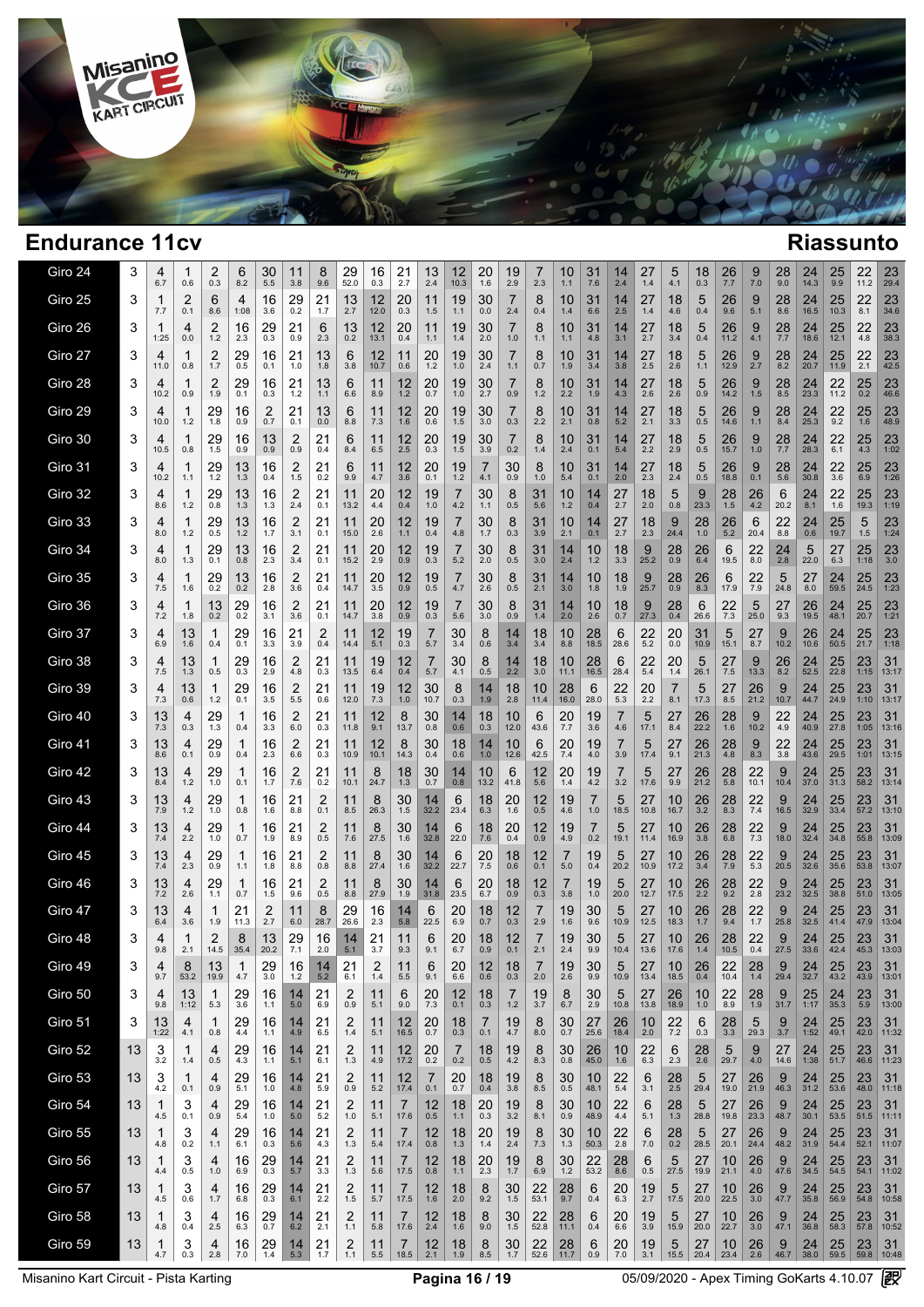

| Giro 60 | 13 | 1<br>4.3            | 3<br>0.4  | 4<br>3.2   | 16<br>6.9     | 29<br>1.8  | 14<br>5.6 | 21<br>0.7  | 2<br>1.3      | 11<br>5.6            | 19.2          | 12<br>2.1     | 18<br>2.5                       | 8<br>7.1         | 30<br>2.0             | 22<br>52.6    | 28<br>12.5    | 6<br>1.6   | 20<br>6.3         | 19<br>3.9            | 5<br>14.3     | 27<br>20.3    | 10<br>23.5 | $\frac{26}{3.6}$     | g<br>49.8  | 24<br>36.3           | 25<br>59.9           | 23<br>1:04           | 31<br>10:41 |
|---------|----|---------------------|-----------|------------|---------------|------------|-----------|------------|---------------|----------------------|---------------|---------------|---------------------------------|------------------|-----------------------|---------------|---------------|------------|-------------------|----------------------|---------------|---------------|------------|----------------------|------------|----------------------|----------------------|----------------------|-------------|
| Giro 61 | 13 | 4.6                 | З<br>0.4  | 4<br>3.6   | 16<br>7.0     | 14<br>7.7  | 21<br>0.1 | 2<br>1.3   | 11<br>5.4     | 12<br>22.0           | 18<br>2.7     | 8<br>7.0      | 30<br>1.8                       | 29<br>31.5       | 22<br>20.8            | 7<br>12.6     | 28<br>0.6     | 6<br>1.4   | 20<br>6.0         | 19<br>5.0            | 5<br>13.0     | 27<br>21.2    | 10<br>22.9 | 26<br>4.8            | 9<br>48.7  | 24<br>38.6           | 25<br>59.7           | 23<br>1:06           | 31<br>11:54 |
| Giro 62 | 13 | 4.5                 | 3<br>0.9  | 4<br>4.1   | 16<br>7.1     | 21<br>7.7  | 14<br>0.7 | 2<br>0.1   | 11<br>5.2     | 18<br>26.2           | 8<br>6.9      | 30<br>1.0     | 29<br>32.2                      | 22<br>20.7       | 28<br>14.6            | 7<br>0.5      | 6<br>0.3      | 12<br>3.5  | 20<br>1.7         | 19<br>4.2            | 5<br>12.8     | 27<br>21.4    | 10<br>22.9 | 26<br>6.0            | 9<br>47.5  | 24<br>40.5           | 25<br>1:00           | 23<br>1:08           | 31<br>11:51 |
| Giro 63 | 13 | 4.8                 | 3<br>0.7  | 4<br>4.6   | 16<br>7.2     | 21<br>7.9  | 2<br>0.6  | 14<br>0.7  | 11<br>4.4     | 18<br>26.8           | 8<br>6.3      | 30<br>1.0     | 29<br>32.3                      | 22<br>20.7       | 7<br>16.6             | 6<br>0.3      | 12<br>3.8     | 20<br>1.4  | 19<br>3.1         | 5<br>12.6            | 27<br>21.2    | 10<br>22.8    | 26<br>8.2  | 28<br>4.1            | 9<br>41.9  | 24<br>43.1           | 25<br>59.4           | 23<br>1:22           | 31<br>11:35 |
| Giro 64 | 13 | 5.0                 | 3<br>0.7  | 4<br>5.4   | 16<br>7.0     | 21<br>8.0  | 2<br>0.3  | 14<br>2.1  | 11<br>2.7     | 18<br>27.5           | 8<br>5.6      | 30<br>1.2     | 29<br>32.7                      | 37.7             | 6<br>0.4              | 12<br>4.7     | 20<br>0.3     | 19<br>2.9  | 5<br>12.2         | 27<br>21.8           | 22<br>18.6    | 10<br>3.4     | 26<br>10.1 | 28<br>3.6            | 9<br>41.0  | 24<br>45.3           | 25<br>59.4           | 23<br>1:26           | 31<br>11:29 |
| Giro 65 | 13 | 5.3                 | 3<br>0.6  | 4<br>6.3   | 16<br>6.5     | 21<br>8.5  | 2<br>0.3  | 14<br>2.2  | 11<br>2.9     | 18<br>27.1           | 8<br>5.4      | 30<br>1.2     | 29<br>32.6                      | 38.2             | 6<br>0.5              | 12<br>4.8     | 20<br>0.2     | 19<br>2.9  | 5<br>11.8         | 27<br>21.5           | 22<br>20.3    | 10<br>1.7     | 26<br>11.0 | 28<br>3.2            | 9<br>41.0  | 24<br>47.3           | 25<br>1:01           | 23<br>1:26           | 31<br>11:27 |
| Giro 66 | 13 | 5.4                 | 3<br>0.4  | 4<br>6.9   | 16<br>7.0     | 21<br>7.9  | 2<br>0.1  | 14<br>2.7  | 11<br>2.1     | 18<br>28.0           | 8<br>5.3      | 30<br>0.8     | 29<br>32.5                      | 39.3             | 6<br>0.2              | 20<br>5.6     | 12<br>0.3     | 19<br>1.9  | 5<br>11.2         | 27<br>21.4           | 22<br>21.6    | 10<br>0.7     | 26<br>12.6 | 28<br>2.1            | 9<br>41.4  | 24<br>48.2           | 25<br>1:01           | 23<br>1:29           | 31<br>11:23 |
| Giro 67 | 13 | 5.5                 | 3<br>0.6  | 4<br>7.2   | 16<br>7.3     | 21<br>8.1  | 2<br>0.3  | 11<br>4.1  | 8<br>33.1     | 30<br>1.2            | 29<br>32.8    | 14<br>8.9     | 7<br>30.6                       | 6<br>1.0         | 20<br>6.2             | 12<br>0.2     | 19<br>1.0     | 18<br>4.2  | 5<br>6.0          | 27<br>21.2           | 22<br>22.8    | 10<br>0.1     | 26<br>13.0 | 28<br>1.2            | 9<br>42.8  | 25<br>1:52           | 24<br>17.9           | 23<br>2:45           | 31<br>9:46  |
| Giro 68 | 13 | 5.7                 | 3<br>0.5  | 4<br>7.6   | 16<br>7.3     | 21<br>7.8  | 2<br>0.4  | 11<br>4.1  | 8<br>33.2     | 30<br>1.4            | 29<br>33.6    | 14<br>10.6    | 7<br>29.1                       | 6<br>0.9         | 20<br>5.6             | 12<br>0.2     | 19<br>0.9     | 18<br>5.5  | 5<br>4.6          | 27<br>22.2           | 22<br>22.3    | 10<br>0.2     | 26<br>13.9 | 28<br>0.0            | 9<br>42.7  | 24<br>2:12           | 25<br>58.7           | 23<br>1:54           | 31<br>9:35  |
| Giro 69 | 13 | 6.0                 | 3<br>0.2  | 4<br>8.3   | 16<br>7.9     | 2<br>7.8   | 11<br>3.7 | 8<br>33.5  | 30<br>1.0     | 29<br>33.9           | 21<br>4.5     | 14<br>7.8     | 7<br>28.1                       | 6<br>1.2         | 20<br>5.8             | 19<br>0.7     | 12<br>0.1     | 18<br>6.4  | 5<br>3.7          | 27<br>22.4           | 22<br>21.7    | 10<br>0.3     | 28<br>15.2 | 26<br>0.8            | 9<br>40.5  | 24<br>2:14           | 25<br>59.6           | 23<br>2:04           | 31<br>9:24  |
| Giro 70 | 13 | 6.2                 | 3<br>0.2  | 4<br>8.4   | 2<br>16.3     | 11<br>3.5  | 8<br>33.4 | 30<br>1.2  | 16<br>29.7    | 29<br>3.9            | 21<br>6.3     | 14<br>7.8     | 7<br>26.9                       | 6<br>1.2         | 20<br>5.8             | 19<br>0.5     | 12<br>0.5     | 18<br>7.1  | 5<br>2.2          | 22<br>44.6           | 10<br>0.2     | 28<br>14.7    | 26<br>2.9  | 9<br>38.8            | 27<br>3.9  | 24<br>2:12           | 25<br>58.6           | 23<br>2:10           | 31<br>9:17  |
| Giro 71 | 13 | 1<br>6.2            | 3<br>0.4  | 2<br>24.9  | 11<br>3.3     | 8<br>33.4  | 30<br>2.6 | 16<br>29.1 | 29<br>3.5     | 21<br>6.9            | 14<br>7.7     | 4<br>13.8     | 13.9                            | 6<br>0.2         | 20<br>5.8             | 19<br>0.3     | 12<br>0.7     | 18<br>8.0  | 5<br>0.6          | 22<br>45.5           | 10<br>0.1     | 28<br>14.0    | 26<br>4.4  | 9<br>37.7            | 27<br>5.2  | 24<br>2:11           | 25<br>58.7           | 23<br>2:13           | 31<br>9:13  |
| Giro 72 | 1  | 3<br>0.1            | 2<br>25.6 | 8<br>37.4  | 13<br>7.6     | 16<br>23.1 | 29<br>4.0 | 21<br>7.2  | 11<br>1.4     | 14<br>6.0            | 4<br>14.5     | 13.6          | 6<br>0.9                        | 30<br>1.8        | 20<br>3.1             | 19<br>0.3     | 12<br>0.5     | 18<br>9.4  | 5<br>0.1          | 22<br>45.2           | 10<br>0.2     | 28<br>13.3    | 26<br>5.2  | 9<br>37.0            | 27<br>5.1  | 24<br>2:13           | 25<br>58.6           | 23<br>2:16           | 31<br>9:09  |
| Giro 73 | 1  | 3<br>0.1            | 2<br>25.5 | 8<br>37.9  | 13<br>7.7     | 16<br>22.6 | 29<br>4.3 | 21<br>7.5  | 11<br>1.5     | 14<br>5.6            | 4<br>14.4     | 14.5          | 6<br>0.4                        | 30<br>3.1        | 20<br>1.8             | 12<br>0.4     | 5<br>9.9      | 18<br>0.5  | 22<br>44.4        | 10<br>0.6            | 28<br>13.2    | 26<br>5.8     | 19<br>2.8  | 27<br>40.0           | 9<br>1:12  | 24<br>1:00           | 25<br>58.5           | 23<br>2:18           | 31<br>9:05  |
| Giro 74 | 1  | 3<br>0.1            | 2<br>26.1 | 13<br>45.4 | 16<br>22.2    | 29<br>5.2  | 21<br>7.7 | 11<br>1.2  | 14<br>6.0     | 4<br>14.4            | 8<br>11.7     | 3.1           | 6<br>0.7                        | 30<br>3.7        | 20<br>0.6             | 12<br>0.4     | 18<br>11.5    | 22<br>43.5 | 10<br>0.3         | 28<br>13.3           | 19<br>9.6     | 5<br>8.2      | 27<br>31.0 | 26<br>35.5           | 9<br>45.6  | 24<br>53.4           | 25<br>57.4           | 23<br>2:34           | 31<br>8:50  |
| Giro 75 | 3  | 13<br>1:12          | 1<br>3.8  | 16<br>17.8 | 29<br>5.7     | 2<br>4.9   | 21<br>2.8 | 11<br>0.6  | 14<br>6.9     | 4<br>14.4            | 8<br>13.4     | 1.7           | 6<br>1.1                        | 30<br>3.2        | 20<br>0.2             | 12<br>0.8     | 18<br>11.4    | 10<br>43.3 | <u>22</u><br>0.3  | $28$ <sub>12.9</sub> | 19<br>10.5    | 5<br>10.2     | 27<br>28.4 | 26<br>38.2           | 9<br>45.6  | 24<br>51.1           | 25<br>57.4           | $23$ <sub>2:39</sub> | 31<br>8:45  |
| Giro 76 | 3  | 13<br>1:12          | 1<br>4.5  | 16<br>16.7 | 29<br>6.1     | 2<br>6.8   | 11<br>1.1 | 21<br>0.4  | 14<br>7.4     | 4<br>15.2            | 8<br>13.5     | 1.2           | 30<br>4.0                       | 20<br>0.2        | 12<br>0.9             | 18<br>11.9    | 10<br>42.4    | 22<br>1.0  | 28<br>12.0        | 6<br>5.8             | 19<br>5.0     | 5<br>13.1     | 27<br>25.7 | 26<br>39.5           | 9<br>44.8  | 24<br>51.1           | 25<br>57.9           | 23<br>2:44           | 31<br>8:40  |
| Giro 77 | 13 | 3<br>3.8            | 0.9       | 16<br>16.3 | 29<br>6.7     | 2<br>7.5   | 11<br>0.1 | 21<br>0.8  | 14<br>6.9     | 4<br>15.5            | 8<br>14.9     | 0.3           | 30<br>4.6                       | 20<br>0.3        | 12<br>0.2             | 18<br>12.5    | 10<br>42.8    | 22<br>0.6  | 28<br>11.0        | 6<br>7.0             | 19<br>4.0     | 5<br>16.8     | 27<br>22.9 | 26<br>41.9           | 9<br>43.0  | 24<br>51.0           | 25<br>56.8           | 23<br>2:51           | 31<br>9:50  |
| Giro 78 | 13 | 1<br>4.6            | 3<br>0.1  | 16<br>15.5 | $^{29}_{7.7}$ | 11<br>7.0  | 2<br>1.4  | 21<br>0.1  | 14<br>6.7     | 4<br>15.2            | 15.9          | 8<br>0.2      | 30<br>5.3                       | 20<br>0.3        | 12<br>0.3             | 18<br>12.2    | 10<br>42.1    | 22<br>1.3  | 28<br>10.0        | 6<br>7.4             | 19<br>3.9     | 5<br>18.3     | 27<br>22.7 | 26<br>41.7           | 9<br>43.1  | 24<br>50.3           | 25<br>56.8           | 23<br>2:56           | 31<br>9:45  |
| Giro 79 | 13 | 1<br>5.0            | 3<br>0.4  | 16<br>14.9 | $^{29}_{8.1}$ | 11<br>7.8  | 21<br>1.3 | 2<br>0.6   | 14<br>6.1     | 4<br>14.7            | 16.3          | 8<br>0.6      | 20<br>7.5                       | 12<br>0.8        | 30<br>0.3             | 18<br>9.5     | 10<br>42.0    | 22<br>1.0  | 28<br>9.5         | 6<br>8.6             | 19<br>2.9     | 5<br>19.5     | 27<br>22.0 | 26<br>42.7           | 9<br>42.2  | 24<br>50.1           | $25$ <sub>57.2</sub> | 23<br>3:02           | 31<br>9:39  |
| Giro 80 | 13 | 1<br>4.3            | 3<br>0.5  | 16<br>14.9 | 29<br>8.4     | 11<br>8.3  | 21<br>2.3 | 14<br>5.7  | 4<br>14.9     | 16.0                 | 8<br>1.4      | 12<br>7.6     | 30<br>1.4                       | 18<br>9.5        | 2<br>20.5             | 22<br>21.3    | 28<br>9.4     | 6<br>9.1   | 19<br>3.1         | 20<br>3.6            | 5<br>16.9     | 27<br>21.2    | 10<br>14.1 | 26<br>29.7           | 9<br>41.7  | 24<br>49.3           | 25<br>57.9           | 23<br>3:06           | 31<br>9:34  |
| Giro 81 | 13 | 1<br>4.0            | 3<br>0.7  | 16<br>14.6 | 11<br>16.6    | 14<br>8.9  | 4<br>14.9 | 16.3       | 8<br>1.9      | 12<br>6.7            | 30<br>3.0     | 18<br>8.5     | 29<br>8.1                       | 2<br>12.6        | 21<br>0.0             | 28<br>30.0    | 6<br>8.9      | 19<br>3.4  | 20<br>12.5        | 5<br>9.0             | 27<br>21.2    | 22<br>11.8    | 10<br>2.4  | 26<br>29.2           | 9<br>43.0  | 24<br>48.7           | 25<br>57.6           | 23<br>3:11           | 31<br>9:28  |
| Giro 82 | 13 | 1<br>3.7            | 3<br>0.9  | 16<br>15.0 | 11<br>15.8    | 14<br>9.3  | 4<br>15.9 | 16.2       | 8<br>2.3      | 12<br>5.9            | 30<br>4.5     | 18<br>7.3     | 29<br>9.4                       | 2<br>11.5        | 21<br>0.7             | 28<br>28.5    | 6<br>9.1      | 19<br>3.2  | 20<br>13.1        | 5<br>10.0            | 27<br>20.1    | 22<br>12.6    | 10<br>1.9  | 26<br>29.5           | 9<br>43.7  | 24<br>47.5           | 25<br>57.8           | 23<br>3:15           | 31<br>9:24  |
| Giro 83 | 13 | 1<br>3.6            | 3<br>0.7  | 16<br>15.1 | 11<br>15.6    | 14<br>9.8  | 4<br>16.0 | 17.3       | 8<br>2.4      | 12<br>5.0            | 30<br>6.1     | 18<br>5.4     | 29<br>9.0                       | 2<br>11.9        | 21<br>0.7             | 28<br>28.6    | 6<br>9.0      | 19<br>3.2  | 20<br>13.5        | 5<br>11.2            | 27<br>19.3    | 22<br>11.6    | 10<br>4.4  | 26<br>28.2           | 9<br>43.0  | 24<br>47.8           | 25<br>58.7           | 23<br>3:17           | 31<br>9:20  |
| Giro 84 | 13 | 1<br>3.2            | 3<br>0.6  | 16<br>15.0 | 11<br>15.6    | 14<br>11.8 | 4<br>14.2 | 8<br>20.7  | 12<br>4.9     | 30<br>7.9            | 18<br>3.6     | 29<br>8.3     | 2<br>12.2                       | 21<br>0.7        | 28<br>28.4            | 6<br>9.4      | 7<br>0.0      | 19<br>3.0  | 20<br>14.2        | 5<br>11.3            | 27<br>19.9    | 22<br>10.5    | 10<br>4.9  | 26<br>28.9           | 9<br>43.1  | 24<br>46.8           | 25<br>59.9           | 23<br>3:20           | 31<br>9:15  |
| Giro 85 | 13 | $\mathbf{1}$<br>2.2 | J<br>0.5  | 16<br>15.0 | 11<br>15.9    | 14<br>12.5 | 4<br>13.9 | 8<br>21.4  | 12<br>4.3     | 30<br>9.1            | 18<br>2.6     | 29<br>8.2     | $\overline{\mathbf{c}}$<br>12.2 | 21<br>0.4        | 28<br>28.4            | 6<br>10.4     | 1.9           | 19<br>0.6  | 20<br>14.1        | 5<br>11.9            | 27<br>21.1    | 22<br>8.0     | 10<br>5.7  | 26<br>29.6           | 42.9       | 24<br>47.3           | 25<br>1:00           | 23<br>5:15           | 31<br>7:19  |
| Giro 86 | 13 | -1<br>1.8           | 3<br>0.6  | 16<br>14.6 | 11<br>16.0    | 14<br>13.0 | 4<br>14.2 | 8<br>23.2  | 12<br>2.6     | $30$ <sub>10.4</sub> | 18<br>1.7     | $^{29}_{7.2}$ | 2<br>12.6                       | 21<br>0.2        | 28<br>28.5            | 6<br>10.7     | 7<br>3.1      | 19<br>0.2  | 20<br>13.6        | 5<br>12.6            | 27<br>20.9    | 22<br>7.2     | 10<br>6.3  | 26<br>30.0           | 9<br>43.7  | 24<br>47.7           | 25<br>59.5           | 23<br>5:18           | 31<br>7:16  |
| Giro 87 | 13 | 3<br>3.0            | -1<br>0.1 | 16<br>13.5 | 11<br>16.0    | 14<br>14.0 | 4<br>13.6 | 8<br>24.1  | 30<br>13.6    | 18<br>0.7            | 29<br>6.6     | 21<br>13.2    | 2<br>0.3                        | 6<br>39.5        | 19<br>3.0             | 7<br>1.0      | 12<br>1.8     | 20<br>10.3 | 5<br>14.6         | 22<br>26.4           | 10<br>6.3     | 28<br>6.1     | 26<br>25.0 | 27<br>34.3           | 9<br>11.1  | 24<br>46.2           | 25<br>58.6           | 23<br>5:22           | 31<br>7:12  |
| Giro 88 | 13 | 3<br>2.7            | -1<br>0.2 | 16<br>13.1 | 11<br>16.3    | 14<br>14.1 | 4<br>15.7 | 8<br>23.4  | 30<br>13.6    | 18<br>0.5            | 29<br>6.0     | 21<br>13.2    | 2<br>0.3                        | 6<br>39.7        | 19<br>2.9             | 7<br>2.5      | 12<br>1.4     | 20<br>9.0  | 5<br>16.0         | 22<br>25.4           | 10<br>6.3     | $^{28}_{7.1}$ | 26<br>24.4 | $27_{35.3}$          | 9<br>18.6  | $^{24}_{37.4}$       | 25<br>2:14           | 23<br>4:09           | 31<br>7:09  |
| Giro 89 | 13 | 3<br>2.5            | -1<br>0.2 | 16<br>13.4 | 11<br>16.5    | 14<br>14.3 | 4<br>15.6 | 8<br>25.0  | 30<br>12.9    | 29<br>5.4            | 21<br>14.5    | 2<br>0.2      | 6<br>40.4                       | 19<br>1.8        | 7<br>2.8              | 12<br>0.6     | 20<br>9.3     | 18<br>9.3  | $\frac{5}{7.5}$   | 22<br>24.1           | 10<br>7.4     | 28<br>6.6     | 27<br>1:00 | $\frac{9}{18.5}$     | 26<br>31.5 | 24<br>1:24           | 25<br>59.3           | 23<br>4:06           | 31<br>7:07  |
| Giro 90 | 13 | 3<br>2.2            | -1<br>0.1 | 16<br>13.8 | 11<br>16.1    | 14<br>15.9 | 4<br>14.3 | 8<br>25.9  | 30<br>13.3    | 29<br>4.4            | 21<br>14.9    | 2<br>0.1      | 19<br>42.3                      | 6<br>0.2         | 12<br>3.4             | 7<br>0.8      | 20<br>8.3     | 18<br>11.2 | 22<br>29.5        | $^{10}_{7.2}$        | 28<br>7.2     | 5<br>39.7     | 27<br>21.2 | $26$ <sub>50.4</sub> | $9\n47.5$  | $\frac{24}{38.6}$    | $\frac{25}{59.0}$    | 23<br>4:05           | 31<br>7:06  |
| Giro 91 | 13 | 3<br>2.2            | -1<br>0.4 | 16<br>13.6 | 11<br>16.0    | 14<br>16.5 | 4<br>13.9 | 8<br>27.6  | 30<br>12.8    | 29<br>2.8            | 21<br>15.3    | 2<br>0.2      | 19<br>42.8                      | 6<br>0.1         | 12<br>3.7             | 7<br>1.0      | 20<br>7.4     | 18<br>12.7 | 22<br>27.9        | 10<br>8.5            | 28<br>6.5     | 5<br>40.1     | 27<br>20.8 | 26<br>51.1           | 9<br>52.3  | 24<br>34.2           | 25<br>1:01           | 23<br>4:04           | 31<br>7:04  |
| Giro 92 | 13 | 3<br>2.0            | -1<br>0.3 | 16<br>13.4 | 11<br>16.3    | 4<br>30.6  | 8<br>28.8 | 30<br>13.1 | $^{29}_{0.9}$ | $\frac{2}{17.3}$     | $^{21}_{3.9}$ | 14<br>9.1     | 6<br>28.8                       | 19<br>0.3        | $\frac{12}{3.5}$      | 7<br>1.7      | $^{20}_{6.5}$ | 18<br>13.7 | $\frac{22}{26.7}$ | $^{10}_{9.2}$        | $^{28}_{6.6}$ | 5<br>40.3     | 27<br>20.8 | $26$ <sub>51.0</sub> | 9<br>53.9  | $24 \over 33.8$      | 25<br>1:01           | 23<br>4:07           | 31<br>7:00  |
| Giro 93 | 13 | 3<br>1.4            | -1<br>0.7 | 16<br>13.2 | 11<br>16.8    | 4<br>30.7  | 8<br>29.9 | 29<br>13.4 | 2<br>17.4     | 21<br>4.9            | 14<br>9.4     | 6<br>27.6     | 19<br>0.4                       | $\frac{12}{2.9}$ | 7<br>2.4              | 20<br>6.3     | 30<br>6.6     | 18<br>7.9  | $^{22}_{25.4}$    | $\frac{10}{10.3}$    | $^{28}_{6.2}$ | 5<br>40.9     | 27<br>20.7 | 26<br>50.4           | 9<br>55.6  | 24<br>32.9           | 25<br>1:02           | 23<br>4:09           | 31<br>6:55  |
| Giro 94 | 13 | 3<br>1.3            | 1<br>0.6  | 16<br>13.1 | 11<br>17.1    | 4<br>31.1  | 8<br>30.2 | 29<br>12.9 | 2<br>17.4     | 21<br>4.9            | 14<br>9.9     | 6<br>27.9     | 19<br>0.2                       | 12<br>2.7        | $\overline{7}$<br>2.7 | 20<br>6.1     | 30<br>7.0     | 18<br>7.9  | 22<br>24.2        | 10<br>10.7           | 28<br>6.3     | 5<br>41.3     | 27<br>20.4 | 26<br>50.3           | 9<br>56.2  | 24<br>33.7           | 25<br>1:04           | 23<br>4:11           | 31<br>6:49  |
| Giro 95 | 13 | 3<br>0.9            | 1<br>0.7  | 11<br>30.6 | 4<br>31.2     | 16<br>28.1 | 8<br>3.5  | 29<br>11.3 | 2<br>18.3     | 21<br>4.4            | 14<br>10.6    | 6<br>27.5     | 19<br>1.1                       | 12<br>$1.2$      | $\overline{7}$<br>3.6 | 20<br>$6.0\,$ | 30<br>6.4     | 18<br>9.0  | 22<br>23.1        | 10<br>11.6           | 28<br>6.0     | 5<br>41.3     | 27<br>20.8 | 26<br>49.3           | 9          | 24<br>56.9 34.2 1:06 | 25                   | 23<br>4:11           | 31<br>6:47  |
|         |    |                     |           |            |               |            |           |            |               |                      |               |               |                                 |                  |                       |               |               |            |                   |                      |               |               |            |                      |            |                      |                      |                      |             |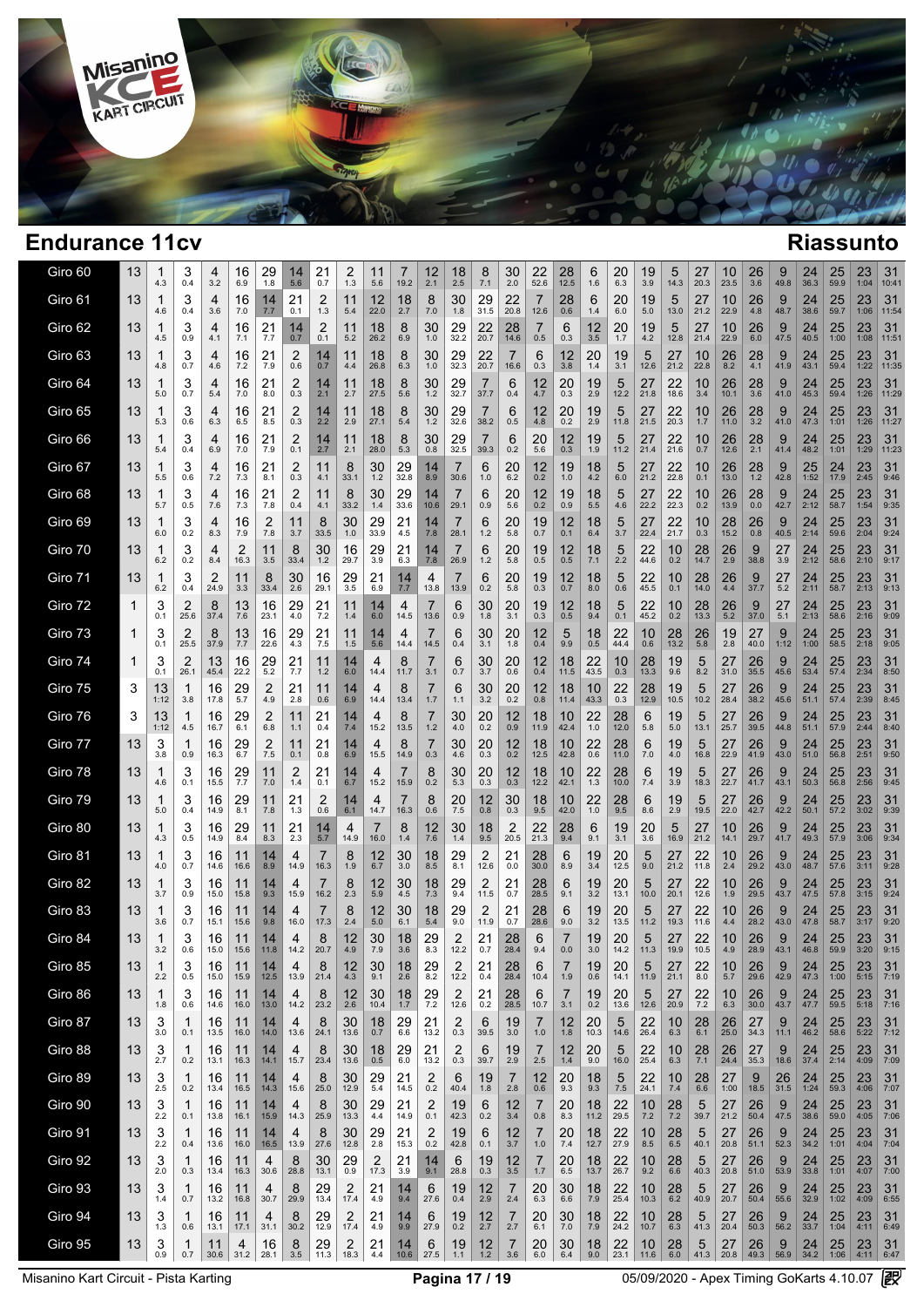

| Giro 96         | 3            | 0.8        | 11<br>31.1  | 4<br>31.4  | 13<br>12.5 | 16<br>17.2 | 8<br>2.9               | 29<br>10.0    | 2<br>18.7  | 21<br>4.2             | 14<br>11.1    | 6<br>28.9  | 12<br>0.6             | $\prime$<br>4.0 | 20<br>5.8                 | 30<br>6.3  | 18<br>9.8      | 22<br>22.2                | 10<br>11.5            | 28<br>6.3              | 19<br>12.7             | 5<br>28.7  | 27<br>21.0    | 26<br>50.4        | 9<br>56.1        | 24<br>34.7           | 25<br>1:07      | 23<br>4:13        | 31<br>6:44        |
|-----------------|--------------|------------|-------------|------------|------------|------------|------------------------|---------------|------------|-----------------------|---------------|------------|-----------------------|-----------------|---------------------------|------------|----------------|---------------------------|-----------------------|------------------------|------------------------|------------|---------------|-------------------|------------------|----------------------|-----------------|-------------------|-------------------|
| Giro 97         | 1            | 11<br>31.1 | 3<br>45.0   | 13<br>0.7  | 16<br>16.9 | 29<br>11.6 | 2<br>19.5              | 14<br>22.8    | 4<br>5.7   | 6<br>15.1             | 12<br>0.2     | 7<br>4.9   | 20<br>5.8             | 30<br>5.7       | 8<br>7.4                  | 18<br>3.4  | $^{21}$<br>9.1 | 22<br>12.3                | 10<br>11.8            | 28<br>6.4              | 19<br>13.9             | 5<br>27.7  | 27<br>20.7    | 26<br>49.9        | 9<br>57.8        | 24<br>34.8           | 25<br>1:08      | 23<br>4:14        | 31<br>6:41        |
| Giro 98         | 1            | 11<br>31.2 | 3<br>46.1   | 13<br>0.3  | 16<br>24.2 | 29<br>3.3  | $\overline{2}$<br>20.1 | 14<br>23.4    | 4<br>5.7   | 12<br>14.6            | 6<br>0.7      | 5.2        | 20<br>5.2             | 30<br>5.0       | 8<br>8.6                  | 18<br>2.8  | 21<br>9.8      | 22<br>11.3                | 10<br>12.0            | 28<br>7.6              | 19<br>13.6             | 5<br>27.0  | 27<br>20.8    | 26<br>49.8        | 9<br>58.7        | 24<br>40.9           | 25<br>1:02      | 23<br>4:16        | 31<br>6:37        |
| Giro 99         | 1            | 3<br>1:17  | 13<br>0.2   | 16<br>25.2 | 29<br>2.9  | 11<br>5.2  | 2<br>15.0              | 14<br>23.8    | 4<br>5.2   | 12<br>14.2            | 6<br>1.5      | 7<br>5.5   | 20<br>5.0             | 30<br>4.1       | 8<br>9.4                  | 18<br>3.0  | 21<br>9.2      | 22<br>11.2                | 10<br>12.5            | 28<br>7.7              | 19<br>14.2             | 5<br>26.9  | 27<br>20.4    | 26<br>51.0        | 9<br>58.0        | 24<br>41.1           | 25<br>1:09      | 23<br>5:39        | 31<br>5:06        |
| Giro 100        | 1            | 3<br>1:16  | 13<br>0.2   | 16<br>26.2 | 29<br>2.4  | 11<br>6.3  | 2<br>14.0              | 14<br>24.1    | 4<br>4.8   | 12<br>14.2            | 6<br>1.9      | 5.9        | 30<br>8.5             | 8<br>8.9        | 18<br>4.3                 | 21<br>8.0  | 22<br>11.0     | 10<br>13.9                | 28<br>6.9             | 19<br>14.2             | 20<br>7.4              | 5<br>20.4  | 27<br>20.4    | 26<br>50.4        | 9<br>58.0        | 24<br>41.5           | 25<br>1:17      | 23<br>5:39        | 31<br>4:58        |
| Giro 101        | 1            | 3<br>1.0   | 13<br>0.2   | 16<br>27.2 | 29<br>2.1  | 11<br>6.0  | 2<br>14.3              | 14<br>24.3    | 4<br>4.1   | 7<br>23.3             | 30<br>8.0     | 8<br>9.1   | 18<br>4.6             | 21<br>7.1       | 22<br>11.1                | 10<br>14.4 | 28<br>7.1      | 6<br>7.7                  | 12<br>2.0             | 19<br>4.6              | 20<br>8.3              | 5<br>19.3  | 27<br>20.3    | 26<br>50.3        | 9<br>58.6        | 24<br>42.0           | 25<br>1:18      | 23<br>5:44        | 31<br>6:10        |
| Giro 102        | 1            | 3<br>0.1   | 13<br>0.2   | 29<br>30.0 | 11<br>5.8  | 2<br>14.9  | 14<br>24.2             | 4<br>3.8      | 16<br>24.7 | 7<br>0.5              | 30<br>6.5     | 8<br>8.3   | 18<br>5.9             | 21<br>6.1       | 22<br>11.2                | 28<br>22.1 | 6<br>8.2       | 12<br>1.8                 | 19<br>4.9             | 20<br>8.2              | 5<br>20.0              | 27<br>19.1 | 10<br>8.6     | 26<br>41.6        | 9<br>1:00        | 24<br>42.8           | 25<br>1:18      | 23<br>5:52        | 31<br>6:01        |
| Giro 103        | 1            | 3<br>0.1   | 13<br>0.2   | 11<br>36.1 | 2<br>15.6  | 14<br>23.9 | 4<br>4.5               | 16<br>25.2    | 0.5        | 29<br>1.2             | 30<br>3.9     | 8<br>8.5   | 18<br>6.6             | 21<br>4.9       | 22<br>11.7                | 28<br>25.2 | 6<br>5.4       | 12<br>1.7                 | 19<br>5.0             | 20<br>8.4              | 5<br>20.3              | 27<br>18.8 | 10<br>10.0    | 26<br>39.6        | 9<br>1:02        | 24<br>42.6           | 25<br>1:18      | 23<br>5:58        | 31<br>5:54        |
| Giro 104        | 3            | 13<br>0.2  | 1<br>0.1    | 11<br>36.4 | 2<br>15.7  | 14<br>24.4 | 4<br>3.9               | 16<br>25.0    | 7<br>1.6   | 29<br>2.1             | 30<br>1.9     | 8<br>9.8   | 18<br>$7.0\,$         | 21<br>3.1       | 22<br>12.0                | 28<br>25.7 | 6<br>5.8       | 12<br>0.8                 | 19<br>5.0             | 20<br>8.7              | 5<br>20.4              | 27<br>18.9 | 10<br>10.9    | 26<br>38.3        | 24<br>1:47       | 9<br>35.9            | 25<br>2:00      | 23<br>4:45        | 31<br>5:47        |
| Giro 105        | 3            | 13<br>0.1  | 1<br>0.5    | 11<br>36.6 | 14<br>41.0 | 4<br>3.0   | 16<br>25.4             | 7<br>2.3      | 29<br>2.8  | 30<br>0.1             | 8<br>10.4     | 18<br>7.9  | $\overline{2}$<br>0.7 | 21<br>0.9       | 22<br>12.3                | 28<br>26.1 | 6<br>5.6       | 12<br>1.5                 | 19<br>4.6             | 20<br>8.9              | 5<br>20.3              | 27<br>18.7 | 10<br>11.5    | 26<br>37.5        | 9<br>2:28        | 24<br>41.7           | 25<br>1:19      | 23<br>4:47        | 31<br>5:39        |
| <b>Giro 106</b> | 3            | 13<br>0.1  | 1<br>0.5    | 11<br>37.0 | 14<br>41.1 | 4<br>2.6   | 16<br>25.5             | 30<br>$5.2\,$ | 29<br>1.3  | 8<br>9.7              | 18<br>9.3     | 21<br>0.3  | 2<br>1.3              | 28<br>36.7      | 6<br>$5.5\,$              | 12<br>2.4  | 19<br>4.5      | 7<br>0.5                  | 20<br>8.4             | 5<br>20.4              | 27<br>18.3             | 22<br>0.5  | 10<br>11.5    | 26<br>36.7        | 9<br>2:29        | 24<br>45.1           | 25<br>1:18      | 23<br>4:53        | 31<br>5:30        |
| <b>Giro 107</b> | 3            | 13<br>0.1  | 1<br>0.5    | 11<br>37.2 | 14<br>42.0 | 4<br>1.8   | 16<br>26.7             | 30<br>4.3     | 29<br>1.4  | 8<br>9.4              | 21<br>9.9     | 18<br>1.2  | $^{2}_{2.1}$          | 28<br>35.8      | 6<br>4.4                  | 12<br>2.1  | 19<br>5.1      | 7<br>2.4                  | 20<br>6.6             | 5<br>21.3              | 27<br>18.8             | 22<br>0.4  | 10<br>10.9    | 26<br>35.9        | 9<br>2:32        | 24<br>46.8           | 25<br>1:16      | 23<br>4:57        | 31<br>5:23        |
| <b>Giro 108</b> | 3            | 13<br>0.1  | 1<br>0.9    | 11<br>37.4 | 14<br>42.8 | 4<br>0.8   | 16<br>27.6             | 30<br>4.1     | 29<br>1.9  | 8<br>8.6              | 21<br>9.7     | 2<br>4.2   | 6<br>39.6             | 12<br>2.7       | 19<br>4.6                 | 7<br>3.0   | 20<br>6.4      | 18<br>19.5                | 5<br>1.4              | 27<br>19.2             | 22<br>0.4              | 10<br>11.5 | 28<br>15.1    | 26<br>20.2        | 9<br>2:33        | 24<br>48.3           | 25<br>1:17      | 23<br>4:59        | 31<br>5:17        |
| Giro 109        | 3            | 13<br>0.1  | 1<br>0.7    | 11<br>37.2 | 14<br>43.6 | 4<br>0.1   | 16<br>27.4             | 30<br>4.6     | 29<br>2.7  | 8<br>7.8              | 21<br>9.4     | 2<br>4.8   | 6<br>39.8             | 12<br>2.7       | 19<br>4.4                 | 7<br>3.2   | 20<br>6.0      | 18<br>21.2                | 5<br>0.3              | 22<br>19.5             | 27<br>0.3              | 10<br>12.1 | 28<br>18.3    | 26<br>1:33        | 9<br>1:19        | 24<br>48.8           | 25<br>1:17      | 23<br>5:02        | 31<br>5:10        |
| <b>Giro 110</b> | 3            | 13<br>0.1  | 1<br>0.9    | 11<br>36.8 | 4<br>43.7  | 14<br>0.6  | 16<br>27.3             | 30<br>4.4     | 29<br>3.4  | 8<br>7.3              | 21<br>8.7     | 2<br>5.6   | 6<br>39.9             | 12<br>1.9       | 19<br>4.8                 | 7<br>3.9   | 20<br>5.8      | 18<br>21.6                | 22<br>19.2            | 27<br>0.5              | 10<br>12.6             | 28<br>19.9 | 5<br>22.7     | 26<br>1:09        | 9<br>1:19        | 24<br>49.3           | 25<br>1:19      | 23<br>5:06        | 31<br>5:03        |
| Giro 111        | 3            | 13<br>0.1  | 1<br>0.8    | 11<br>37.6 | 4<br>43.2  | 14<br>1.5  | 16<br>26.5             | 29<br>9.1     | 8<br>6.6   | 21<br>9.4             | 6<br>44.9     | 12<br>1.8  | 19<br>5.0             | 7<br>4.0        | 30<br>2.7                 | 20<br>3.8  | 2<br>19.6      | 18<br>1.7                 | 22<br>19.0            | 27<br>0.4              | 10<br>12.9             | 28<br>21.5 | 5<br>22.5     | 26<br>1:08        | 9<br>1:21        | 24<br>48.3           | 25<br>1:20      | 23<br>5:20        | 31<br>4:46        |
| <b>Giro 112</b> | 13           | 3<br>0.3   | 1<br>0.9    | 11<br>38.0 | 4<br>42.8  | 16<br>28.2 | 29<br>9.4              | 8<br>6.6      | 21<br>8.9  | 14<br>37.9            | 6<br>7.9      | 12<br>0.8  | 19<br>5.6             | 7<br>3.8        | 30<br>3.9                 | 20<br>3.1  | 2<br>19.4      | 18<br>1.9                 | 22<br>18.7            | 27<br>0.6              | 10<br>15.3             | 28<br>20.2 | 5<br>21.6     | 26<br>1:09        | 9<br>1:22        | 24<br>49.7           | 25<br>1:20      | 23<br>6:56        | 31<br>4:25        |
| <b>Giro 113</b> | 13           | 3<br>0.5   | 1<br>1.3    | 4<br>1:20  | 16<br>28.3 | 11<br>5.1  | 29<br>5.0              | 8<br>6.2      | 21<br>8.5  | 14<br>40.5            | 6<br>6.1      | 12<br>1.2  | 19<br>5.2             | 7<br>4.0        | 30<br>4.5                 | 2<br>21.2  | 18<br>3.0      | 22<br>18.4                | 27<br>0.3             | 28<br>37.3             | 20<br>0.7              | 5<br>19.4  | 10<br>36.8    | 26<br>32.5        | 9<br>1:23        | 24<br>50.7           | 25<br>1:20      | 23<br>7:00        | 31<br>4:19        |
| Giro 114        | 13           | 3<br>0.8   | 1<br>1.1    | 4<br>1:20  | 11<br>34.6 | 29<br>5.1  | 8<br>5.4               | 21<br>8.1     | 14<br>41.9 | 6<br>5.4              | 16<br>3.1     | 7<br>7.2   | 30<br>5.1             | 2<br>20.3       | 18<br>4.0                 | 22<br>17.8 | 27<br>0.6      | 12<br>19.8                | 19<br>6.1             | 28<br>12.4             | 20<br>0.5              | 5<br>19.2  | 10<br>37.4    | 26<br>31.4        | 9<br>1:25        | 24<br>49.6           | 25<br>1:21      | 23<br>7:03        | 31<br>4:14        |
| <b>Giro 115</b> | 13           | 3<br>0.9   | 1<br>1.0    | 4<br>1:21  | 11<br>35.2 | 29<br>5.4  | 21<br>12.7             | 14<br>43.4    | 6<br>4.8   | 16<br>3.2             | 7<br>6.3      | 30<br>5.7  | 8<br>5.0              | 2<br>14.1       | 18<br>5.9                 | 22<br>17.0 | 12<br>21.3     | 19<br>5.8                 | 20<br>12.0            | $^{28}_{0.9}$          | 5<br>18.1              | 27<br>19.8 | 10<br>18.0    | 26<br>31.3        | 9<br>1:26        | 24<br>49.6           | 25<br>1:23      | 23<br>7:04        | 31<br>4:11        |
| <b>Giro 116</b> | 13           | 3<br>0.7   | 1<br>0.9    | 4<br>1:21  | 11<br>35.3 | 21<br>18.0 | 14<br>45.3             | 6<br>4.9      | 16<br>2.5  | $\overline{7}$<br>6.0 | 29<br>7.1     | 30<br>0.0  | 8<br>5.2              | 2<br>12.1       | 18<br>6.3                 | 22<br>16.9 | 12<br>22.6     | 19<br>4.4                 | 20<br>13.0            | 28<br>0.8              | 5<br>17.3              | 27<br>21.5 | 10<br>17.5    | 26<br>31.0        | 9<br>1:28        | 24<br>48.2           | 25<br>1:24      | 23<br>7:05        | 31<br>4:06        |
| <b>Giro 117</b> | 13           | 3<br>0.6   | 1<br>1.2    | 4<br>1:21  | 11<br>35.3 | 14<br>1:04 | 6<br>5.8               | 16<br>1.4     | 7<br>5.7   | 29<br>$7.8$           | 30<br>1.0     | 8<br>4.5   | 21<br>3.7             | 2<br>7.4        | 18<br>6.8                 | 22<br>16.9 | 12<br>21.9     | 19<br>6.3                 | 20<br>11.5            | 28<br>1.6              | 5<br>17.2              | 27<br>21.8 | 10<br>16.6    | 26<br>31.6        | 9<br>1:29        | 24<br>57.5           | 25<br>1:17      | 23<br>7:08        | 31<br>4:00        |
| <b>Giro 118</b> | 13           | 3<br>0.6   | 1<br>1.5    | 4<br>1:22  | 11<br>35.4 | 14<br>1:05 | 6<br>5.7               | 16<br>1.3     | 7<br>5.9   | $^{29}_{7.1}$         | 30<br>2.0     | 8<br>5.0   | 21<br>3.8             | 2<br>6.0        | 18<br>7.8                 | 22<br>16.5 | 12<br>21.3     | 19<br>6.5                 | 20<br>11.4            | 28<br>2.3              | 5<br>17.5              | 27<br>21.6 | 10<br>17.1    | 26<br>31.4        | 9<br>1:41        | 24<br>46.8           | 25<br>1:17      | 23<br>7:10        | 31<br>3:54        |
| <b>Giro 119</b> | 13           | 3<br>0.1   | 1<br>1.6    | 4<br>1:23  | 11<br>35.0 | 14<br>1:05 | 6<br>5.2               | 16<br>1.1     | 7<br>6.0   | 29<br>7.8             | 30<br>2.7     | 8<br>4.1   | 21<br>3.0             | 2<br>5.9        | 18<br>8.8                 | 22<br>16.0 | 12<br>20.9     | 19<br>6.7                 | 20<br>11.6            | 28<br>3.7              | 5<br>16.1              | 27<br>22.9 | 10<br>16.3    | 26<br>31.4        | 9<br>1:43        | 24<br>49.3           | 25<br>1:16      | 23<br>7:12        | 31<br>3:49        |
| <b>Giro 120</b> | 3            | 1<br>1.6   | 13<br>1:14  | 4<br>8.3   | 11<br>35.1 | 14<br>1:07 | 6<br>4.6               | 16<br>1.0     | 7<br>5.9   | 29<br>7.5             | 8<br>7.7      | 21<br>3.3  | 30<br>1.7             | 2<br>3.3        | 18<br>10.3                | 22<br>14.9 | 12<br>20.6     | 19<br>6.6                 | 20<br>11.7            | 28<br>5.2              | 5<br>14.8              | 27<br>24.3 | 10<br>15.2    | 26<br>34.4        | 9<br>1:49        | 24<br>2:13           | 25<br>1:05      | 23<br>5:54        | 31<br>3:44        |
| <b>Giro 121</b> | 3            | 1.6        | 13<br>1:15  | 4<br>7.3   | 11<br>35.1 | 14<br>1:08 | 6<br>4.2               | 16<br>1.3     | 29<br>12.8 | 8<br>8.5              | 21<br>$2.5\,$ | 30<br>3.3  | $\overline{c}$<br>2.1 | 18<br>11.6      | $\sim$<br>$^{22}$<br>13.5 | 12<br>21.0 | 19<br>6.5      | 20<br>11.3                | $\overline{ }$<br>1.1 | 28<br>$5.6\,$          | 5<br>13.6              | 27<br>28.8 | 10<br>11.1    | 26<br>34.6        | 3:13             | 24<br>51.1           | 25<br>1:06      | 23<br>5:56        | 31<br>3:38        |
| Giro 122        | 1            | 3<br>1:14  | 13<br>1.9   | 11<br>41.6 | 4<br>40.9  | 14<br>27.9 | 6<br>3.6               | 16<br>1.4     | 29<br>12.4 | 8<br>9.5              | 21<br>1.8     | 30<br>4.0  | $\frac{2}{1.5}$       | $18_{12.2}$     | $12 \choose 33.5$         | 19<br>6.4  | 20<br>12.9     | 7<br>1.1                  | 28<br>6.2             | $\frac{5}{12.0}$       | 22<br>18.2             | 27<br>12.3 | 10<br>9.6     | 26<br>34.5        | 9<br>3:15        | 24<br>50.1           | 25<br>1:08      | 23<br>5:58        | 31<br>3:33        |
| <b>Giro 123</b> | 1            | 3<br>1:15  | 13<br>0.6   | 11<br>41.1 | 4<br>42.1  | 14<br>28.4 | 6<br>3.1               | 29<br>13.1    | 8<br>10.2  | 21<br>1.7             | 30<br>4.5     | 2<br>0.2   | 18<br>13.8            | 12<br>32.5      | 16<br>1.0                 | 19<br>5.8  | 20<br>13.3     | 7<br>0.6                  | 5<br>18.5             | 22<br>18.7             | 27<br>14.1             | 10<br>24.0 | 28<br>10.3    | 26<br>7.7         | 9<br>3:15        | 24<br>50.4           | 25<br>1:08      | 23<br>6:01        | 31<br>3:28        |
| <b>Giro 124</b> | $\mathbf{1}$ | 3<br>0.0   | 13<br>0.1   | 11<br>40.8 | 4<br>42.3  | 6<br>33.4  | 29<br>11.2             | 8<br>11.0     | 21<br>0.8  | 2<br>4.8              | 30<br>0.9     | 18<br>13.4 | $\frac{14}{30.4}$     | $^{12}_{1.8}$   | 16<br>1.4                 | 19<br>5.0  | 20<br>13.7     | 7<br>0.4                  | 5<br>19.4             | 22<br>18.2             | 27<br>15.6             | 10<br>26.0 | $^{28}_{7.7}$ | $\frac{26}{7.2}$  | $9 \choose 3:15$ | $24$ <sub>51.8</sub> | 25<br>1:08      | 23<br>6:04        | 31<br>3:23        |
| <b>Giro 125</b> | 3            | 13<br>0.1  | -1<br>0.1   | 11<br>39.6 | 4<br>42.6  | 6<br>33.9  | 29<br>11.7             | 8<br>11.3     | 21<br>0.3  | $^{2}_{4.2}$          | 14<br>46.8    | 12<br>0.1  | 16<br>1.3             | 19<br>5.3       | 7<br>13.9                 | 30<br>11.1 | 5<br>8.4       | 18<br>6.8                 | 22<br>11.3            | 27<br>18.0             | 20<br>20.7             | 10<br>3.4  | $^{28}_{7.1}$ | $\frac{26}{7.9}$  | 9<br>3:16        | 24<br>51.9           | 25<br>1:08      | 23<br>6:08        | $3\frac{3}{3:18}$ |
| <b>Giro 126</b> | $\mathbf{1}$ | 13<br>0.3  | -11<br>39.2 | 3<br>37.3  | 4<br>6.3   | 6<br>33.7  | 29<br>11.6             | 8<br>12.2     | 21<br>0.1  | 2<br>3.4              | 12<br>48.1    | 16<br>0.1  | 14<br>0.4             | 19<br>5.3       | 7<br>13.5                 | 30<br>11.9 | 5<br>8.3       | 18<br>8.0                 | 22<br>9.5             | 27<br>19.9             | 20<br>20.8             | 10<br>2.1  | $^{28}_{6.7}$ | $^{26}_{8.1}$     | $9 \choose 3:17$ | $24$ <sub>52.2</sub> | 25<br>1:07      | 23<br>6:11        |                   |
| <b>Giro 127</b> | 1            | 11<br>39.8 | 13<br>36.9  | 3<br>1.5   | 4<br>14.6  | 29<br>36.6 | 21<br>12.6             | 2<br>2.8      | 16<br>48.2 | 12<br>0.7             | 14<br>1.3     | 19<br>3.9  | 6<br>4.2              | 7<br>9.3        | 8<br>5.4                  | 30<br>6.9  | 5<br>9.2       | 18<br>8.2                 | 22<br>7.8             | 20<br>41.7             | 10<br>2.2              | 28<br>6.3  | 26<br>8.7     | 27<br>42.5        | 9<br>2:35        | 24<br>53.6           | 25<br>1:07      | 23<br>6:13        |                   |
| <b>Giro 128</b> | 1            | 11<br>42.0 | 13<br>36.4  | 3<br>0.1   | 4<br>14.5  | 29<br>37.2 | 21<br>12.4             | 2<br>2.6      | 16<br>48.0 | 14<br>3.8             | 19<br>2.7     | 6<br>5.0   | 7<br>8.1              | 8<br>6.7        | 30 <sub>6.1</sub>         | 18<br>17.8 | $^{22}_{6.9}$  | $12 \overline{ }$<br>22.2 | $20$ <sub>19.7</sub>  | 10<br>$3.\overline{2}$ | $^{28}_{\,5.3}$        | 5<br>19.5  | 27<br>34.6    | $\frac{26}{32.0}$ | 9<br>2:00        | $24$ <sub>54.6</sub> | 25<br>1:07      | 23<br>6:17        |                   |
| <b>Giro 129</b> | 1            | 11<br>40.9 | 3<br>36.7   | 13<br>0.2  | 4<br>14.1  | 29<br>37.1 | 21<br>13.3             | 2<br>1.6      | 16<br>48.1 | 14<br>5.9             | 19<br>0.4     | 6<br>6.7   | 7<br>6.8              | 8<br>6.5        | 30<br>6.6                 | 18<br>17.8 | $^{22}_{6.7}$  | 12<br>23.9                | $^{20}_{18.2}$        | $^{28}_{9.0}$          | $\overline{5}$<br>20.0 | 27<br>34.7 | 10<br>18.7    | 26<br>14.6        | 9<br>2:00        | 24<br>54.2           | 25<br>1:06      | $\frac{23}{6:20}$ |                   |
| Giro 130        | 1            | 11<br>40.7 | 3<br>36.4   | 13<br>0.4  | 4<br>14.1  | 29<br>37.3 | 21<br>13.5             | 2<br>1.1      | 16<br>48.3 | 19<br>6.7             | 14<br>0.7     | 6<br>6.7   | 7<br>6.4              | 8<br>6.0        | 30<br>6.5                 | 18<br>18.4 | 22<br>6.6      | $12 \overline{ }$<br>23.9 | 20<br>18.4            | 28<br>8.5              | $\overline{5}$<br>20.2 | 27<br>35.6 | 10<br>19.2    | 26<br>14.5        | 9<br>1:59        | 24<br>55.4           | 25<br>1:05      |                   |                   |
| Giro 131        | $\mathbf{1}$ | 11<br>40.7 | 3<br>36.3   | 13<br>0.6  | 4<br>14.3  | 29<br>37.1 | 2<br>14.5              | 16<br>48.6    | 19<br>6.9  | 14<br>2.0             | 6<br>5.9      | 7<br>5.6   | 8<br>6.1              | 21<br>1.1       | 30<br>5.5                 | 18<br>18.9 | 22<br>6.0      | $12 \overline{ }$<br>24.4 | 20<br>18.3            | 28<br>8.7              | 5<br>19.7              | 27<br>36.3 | 10<br>20.9    | 26<br>14.1        | 9<br>1:58        | 24                   | 25<br>56.5 1:03 |                   |                   |